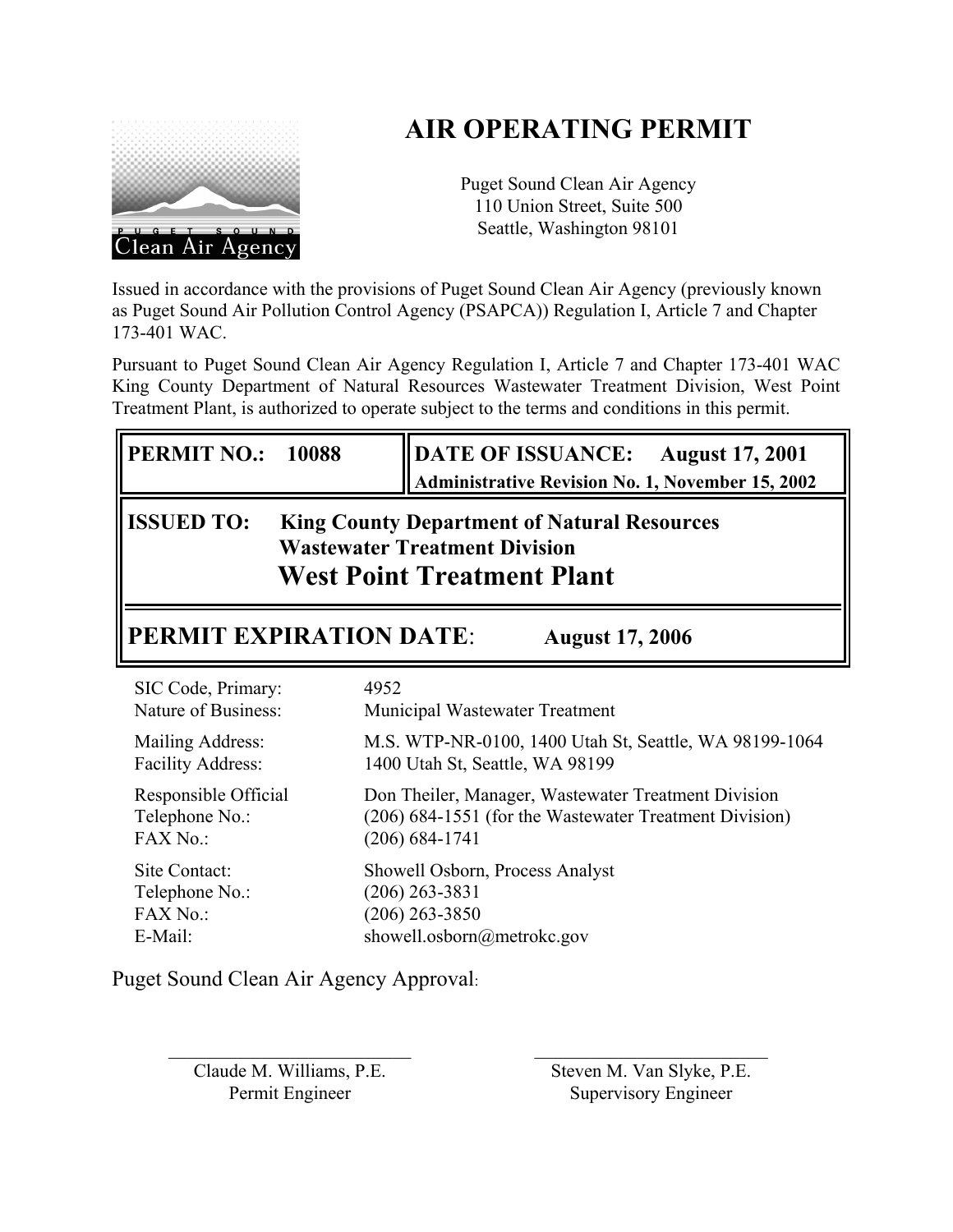# **TABLE OF CONTENTS**

| II. MONITORING, MAINTENANCE AND RECORDKEEPING PROCEDURES 17 |  |
|-------------------------------------------------------------|--|
|                                                             |  |
|                                                             |  |
|                                                             |  |
|                                                             |  |
|                                                             |  |
|                                                             |  |
|                                                             |  |
|                                                             |  |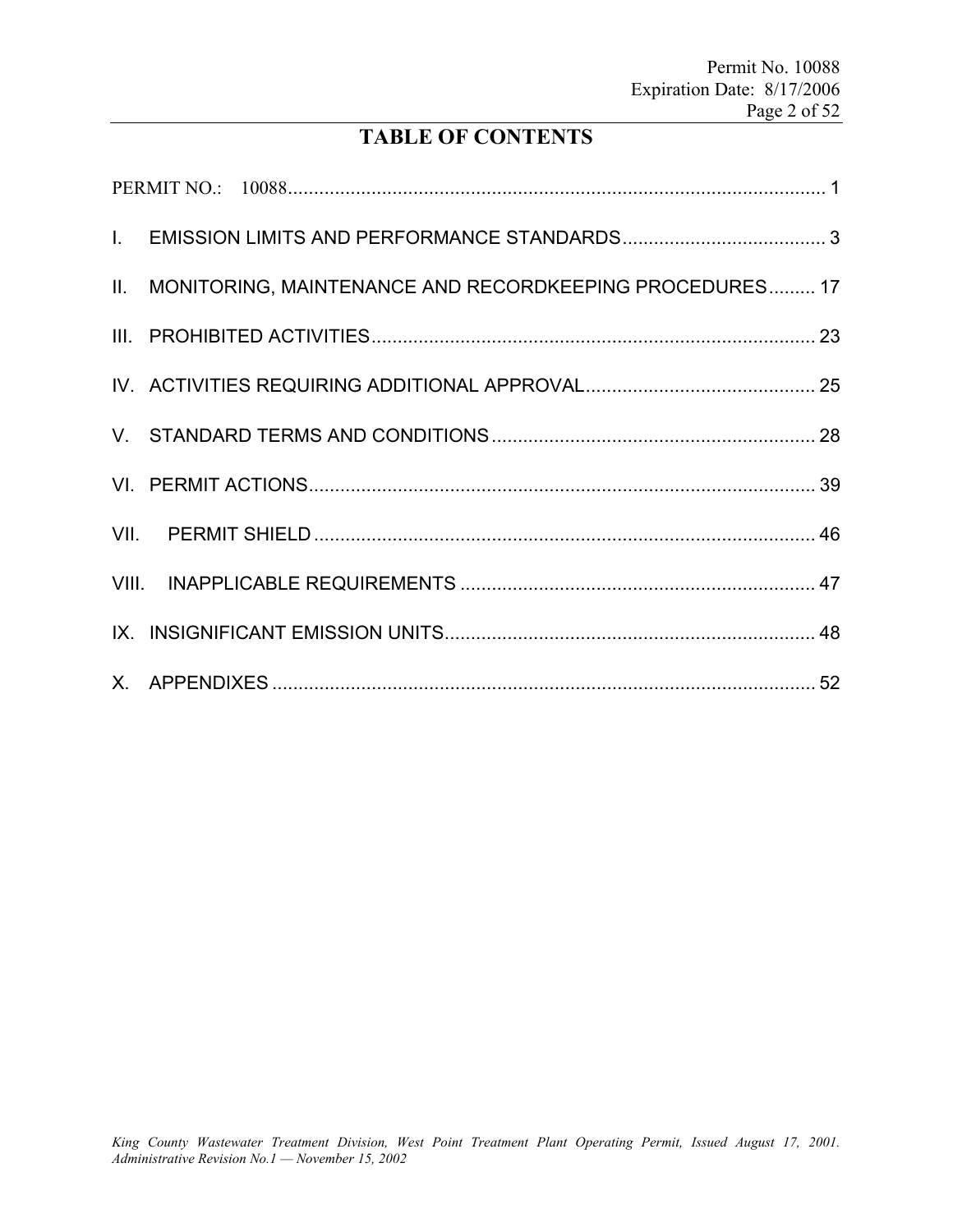# **I. EMISSION LIMITS AND PERFORMANCE STANDARDS**

The following tables list the citation for the "applicable requirement" in the second column. The third column (Date) contains the adoption or effective date of the requirement. In some cases, the effective dates of the Federally Enforceable Requirement and the State Only Requirement are different because only rules approved by EPA through Sections 110, 111, and 112 of the federal Clean Air Act are federally enforceable and either the state has not submitted the regulation to the EPA or the EPA has not approved it.

The first column is used as an identifier for the requirement, and the fourth (Requirement Paraphrase) column paraphrases the requirement. The first and fourth columns are for information only and are not enforceable conditions of this permit. The actual enforceable requirement is embodied in the requirement cited in the second and third columns.

The fifth column (Monitoring, Maintenance & Recordkeeping Method) identifies the methods described in Section II of the permit. Following these methods is an enforceable requirement of this permit. The sixth (Emission Standard Period) column identifies the averaging time for the reference test method. The last column (Reference Test Method) identifies the reference method associated with an applicable emission limit that is to be used when a source test is required. In some cases where the applicable requirement does not cite a test method, one has been added.

In the event of conflict or omission between the information contained in the fourth and sixth columns and the actual statute or regulation cited in the second column, the requirements and language of the actual statute or regulation cited shall govern. For more information regarding any of the requirements cited in the second and third columns, refer to the actual requirements cited.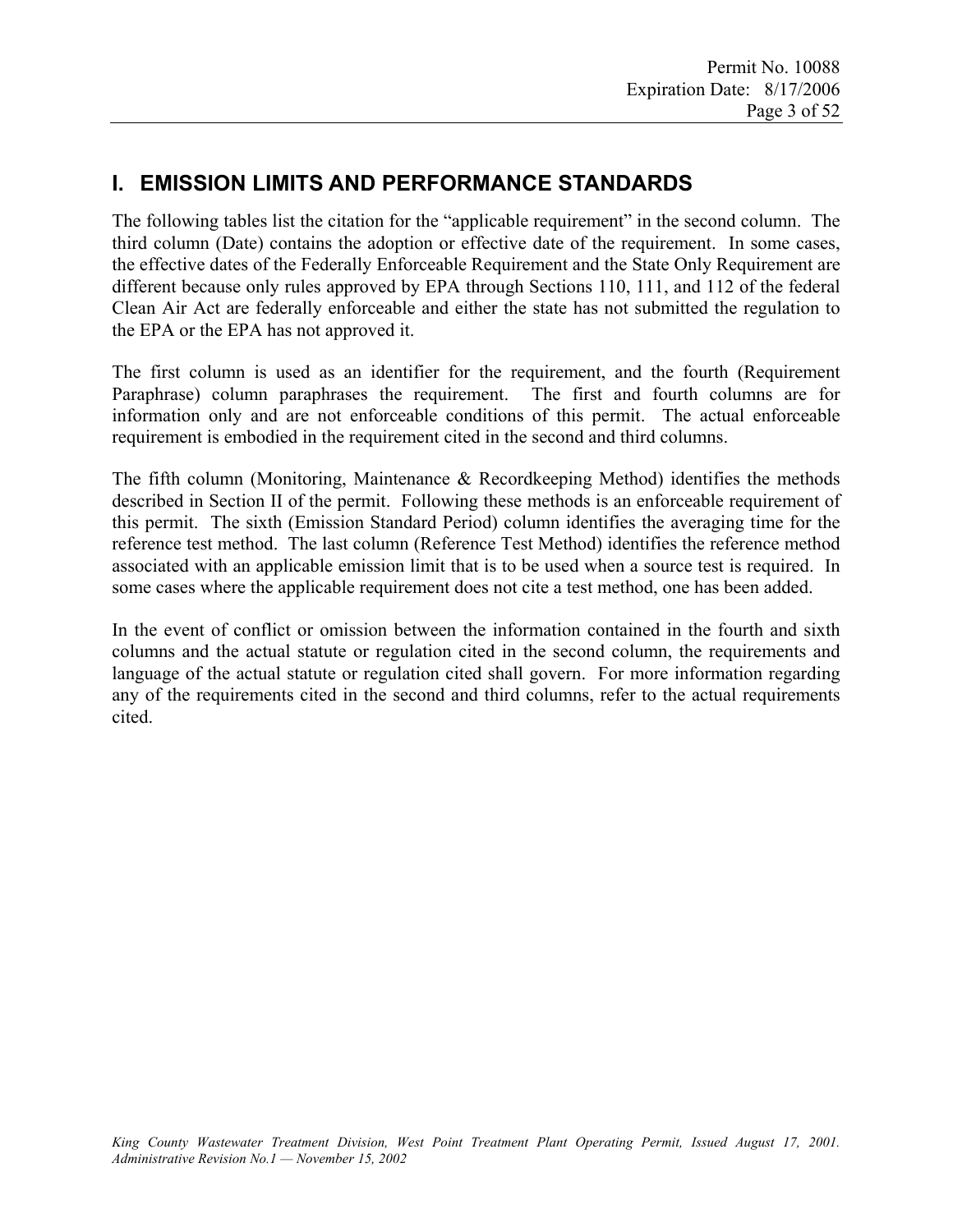### *A. FACILITY-WIDE APPLICABLE REQUIREMENTS*

The requirements in this section apply facility-wide to all the emission units regulated by this permit except that monitoring methods specified elsewhere in the permit for specific applicable requirements for specific emission units or activities supersede the general monitoring requirements listed in Section I.A.

| <b>Table 1 Facility-Wide Applicable Requirements</b> |  |  |  |  |
|------------------------------------------------------|--|--|--|--|
|------------------------------------------------------|--|--|--|--|

| Reqmt.<br>No. | Enforceable<br>Requirement                                                                                                                                                                                                                                                                                                                                                                                      | <b>Adoption or</b><br><b>Effective</b><br>Date | <b>Requirement Paraphrase</b><br>(Information Only)                                             | Monitoring, Maintenance &<br><b>Recordkeeping Method</b><br>(See Section II) | <b>Emission</b><br><b>Standard</b><br>Period | Reference<br><b>Test Method</b>         |
|---------------|-----------------------------------------------------------------------------------------------------------------------------------------------------------------------------------------------------------------------------------------------------------------------------------------------------------------------------------------------------------------------------------------------------------------|------------------------------------------------|-------------------------------------------------------------------------------------------------|------------------------------------------------------------------------------|----------------------------------------------|-----------------------------------------|
| I.A.1         | Puget Sound Clean Air<br>Agency Reg I: 9.03<br>This requirement will<br>be superseded upon<br>adoption of the 3/11/99<br>version of Reg I: $9.03$<br>into the SIP<br>WAC 173-400-040(1)<br>Puget Sound Clean Air<br>Agency Reg. I: 9.03<br>(State Only). This<br>requirement will<br>become federally<br>enforceable upon<br>adoption into the SIP<br>and will replace the<br>9/08/94 version of Reg<br>I: 9.03 | 9/08/1994<br>8/20/1993<br>3/11/1999            | Shall not emit air contaminants in<br>excess of 20% opacity for more than 3<br>minutes per hour | $II.A.1(a)$ Opacity<br>Monitoring                                            | More<br>than 3<br>min in<br>any 1 hr         | Ecology Method<br>9A<br>(See Section X) |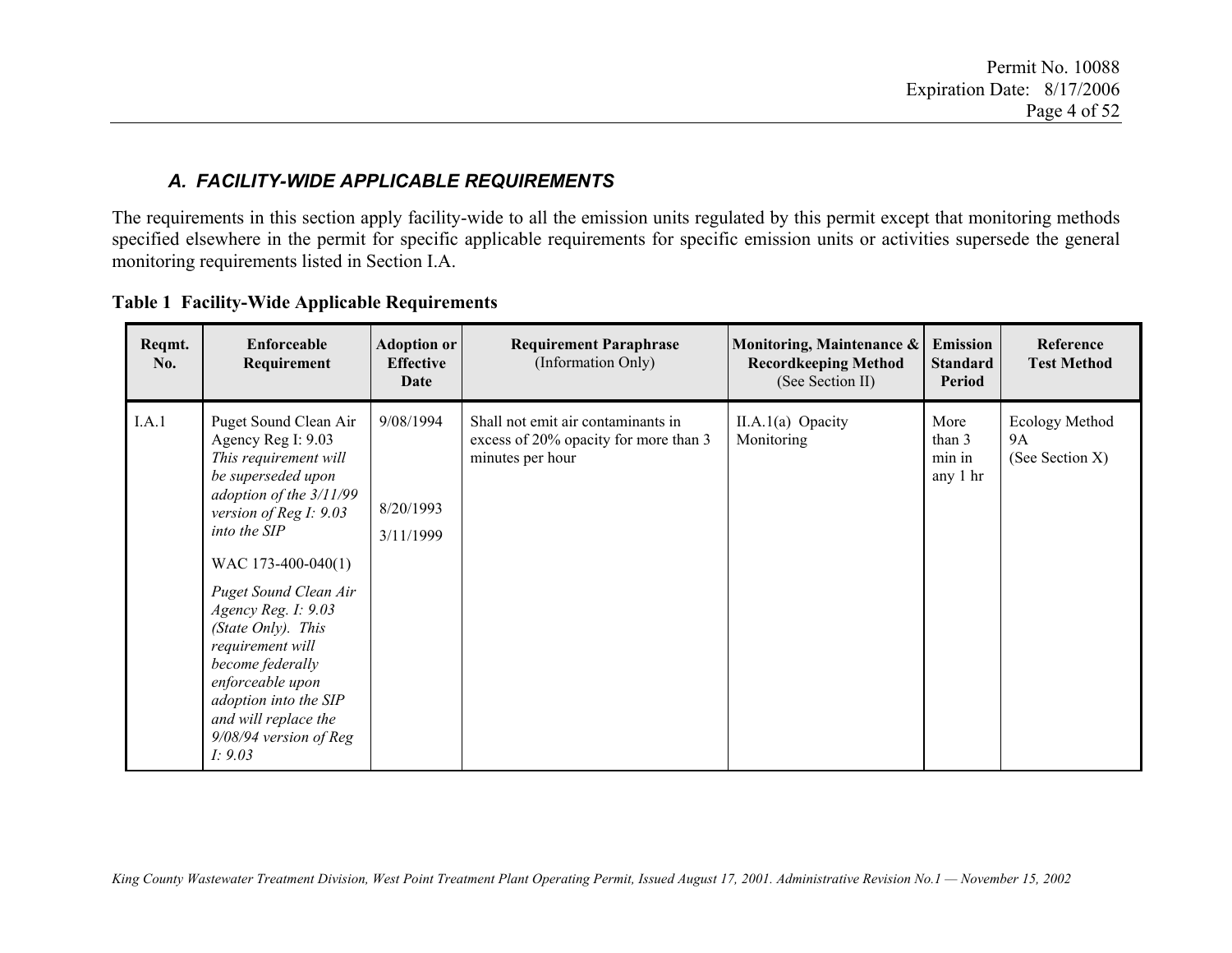| Reqmt.<br>No. | Enforceable<br>Requirement                                                                                                                                                                                                       | <b>Adoption or</b><br><b>Effective</b><br>Date | <b>Requirement Paraphrase</b><br>(Information Only)                                                                    | Monitoring, Maintenance &<br><b>Recordkeeping Method</b><br>(See Section II) | <b>Emission</b><br><b>Standard</b><br>Period | Reference<br><b>Test Method</b>                                        |
|---------------|----------------------------------------------------------------------------------------------------------------------------------------------------------------------------------------------------------------------------------|------------------------------------------------|------------------------------------------------------------------------------------------------------------------------|------------------------------------------------------------------------------|----------------------------------------------|------------------------------------------------------------------------|
| I.A.2         | Puget Sound Clean Air<br>Agency Reg I: 9.07<br>WAC 173-400-040(6)<br>first paragraph only.<br>This requirement shall<br>be superseded by the<br>$10/23/98$ version of<br>WAC 173-400-040(6)<br>upon its adoption into<br>the SIP | 4/14/94<br>8/20/93                             | Shall not emit $SO_2$ in excess of 1,000<br>ppmv (dry) corrected to $7\%$ O <sub>2</sub> for fuel<br>burning equipment | No monitoring required                                                       | At least<br>1-hr per<br>run                  | EPA Method 6C<br>(See 40 CFR Part)<br>60, Appendix A,<br>July 1, 1998) |
|               | WAC 173-400-040(6)<br>(State Only). This<br>requirement will<br>become federally<br>enforceable upon<br>adoption into the SIP<br>and will replace the<br>$8/20/93$ version of WAC<br>$173 - 400 - 040(6)$                        | 10/23/98                                       |                                                                                                                        |                                                                              |                                              |                                                                        |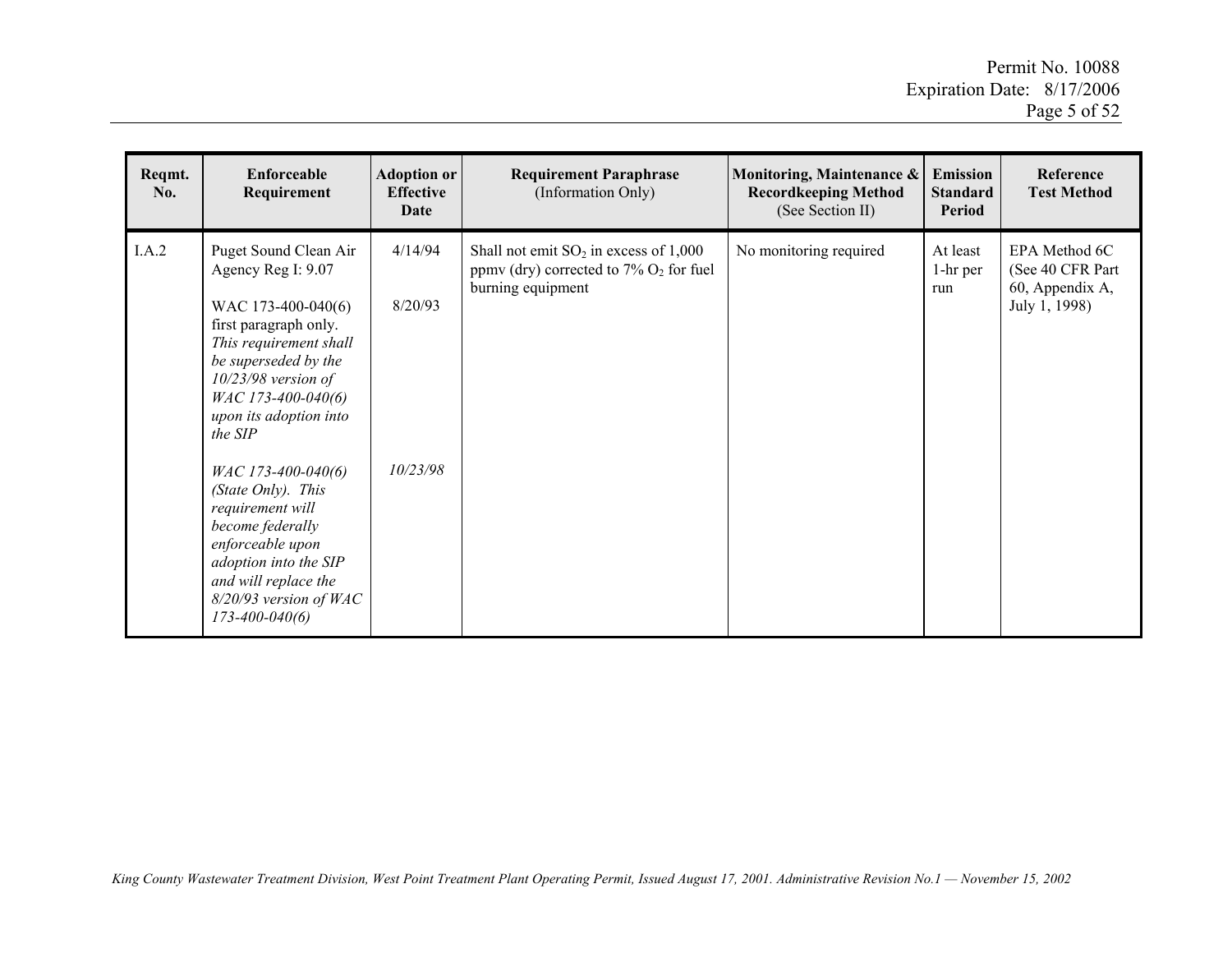| Reqmt.<br>No. | Enforceable<br>Requirement                                                                                                                                                                                                                                                                                                                                                                                           | <b>Adoption or</b><br><b>Effective</b><br>Date | <b>Requirement Paraphrase</b><br>(Information Only)                                                                                                                                                                                                                                                                                                                                      | Monitoring, Maintenance &<br><b>Recordkeeping Method</b><br>(See Section II) | <b>Emission</b><br><b>Standard</b><br>Period | <b>Reference</b><br><b>Test Method</b>                                |
|---------------|----------------------------------------------------------------------------------------------------------------------------------------------------------------------------------------------------------------------------------------------------------------------------------------------------------------------------------------------------------------------------------------------------------------------|------------------------------------------------|------------------------------------------------------------------------------------------------------------------------------------------------------------------------------------------------------------------------------------------------------------------------------------------------------------------------------------------------------------------------------------------|------------------------------------------------------------------------------|----------------------------------------------|-----------------------------------------------------------------------|
| I.A.3         | Puget Sound Clean Air<br>Agency Reg I: $9.09(a)$<br>This requirement will<br>be superseded upon<br>adoption of the 4/9/98<br>version of Reg I: 9.09<br>into the SIP<br>Puget Sound Clean Air<br>Agency Reg I: 9.09<br>This (State Only)<br>requirement will<br>become federally<br>enforceable and will be<br>effective in this table<br>upon adoption of the<br>$4/9/1998$ version of Reg<br>$I: 9.09$ into the SIP | 2/10/1994<br>4/09/1998                         | Shall not emit particulate matter in<br>excess of 0.05 gr/dscf corrected to 7%<br>$O2$ from fuel burning equipment and<br>combustion sources (applies to<br>equipment that produces hot air, hot<br>water, steam, or other heated fluids by<br>external combustion of fuel. Shall not<br>emit particulate matter in excess of<br>0.05 gr/dscf from manufacturing or<br>general processes | $II.A.1(a)$ Opacity<br>Monitoring                                            | At least<br>1-hr per<br>run                  | <b>Puget Sound Clean</b><br>Air Agency<br>Method 5<br>(See Section X) |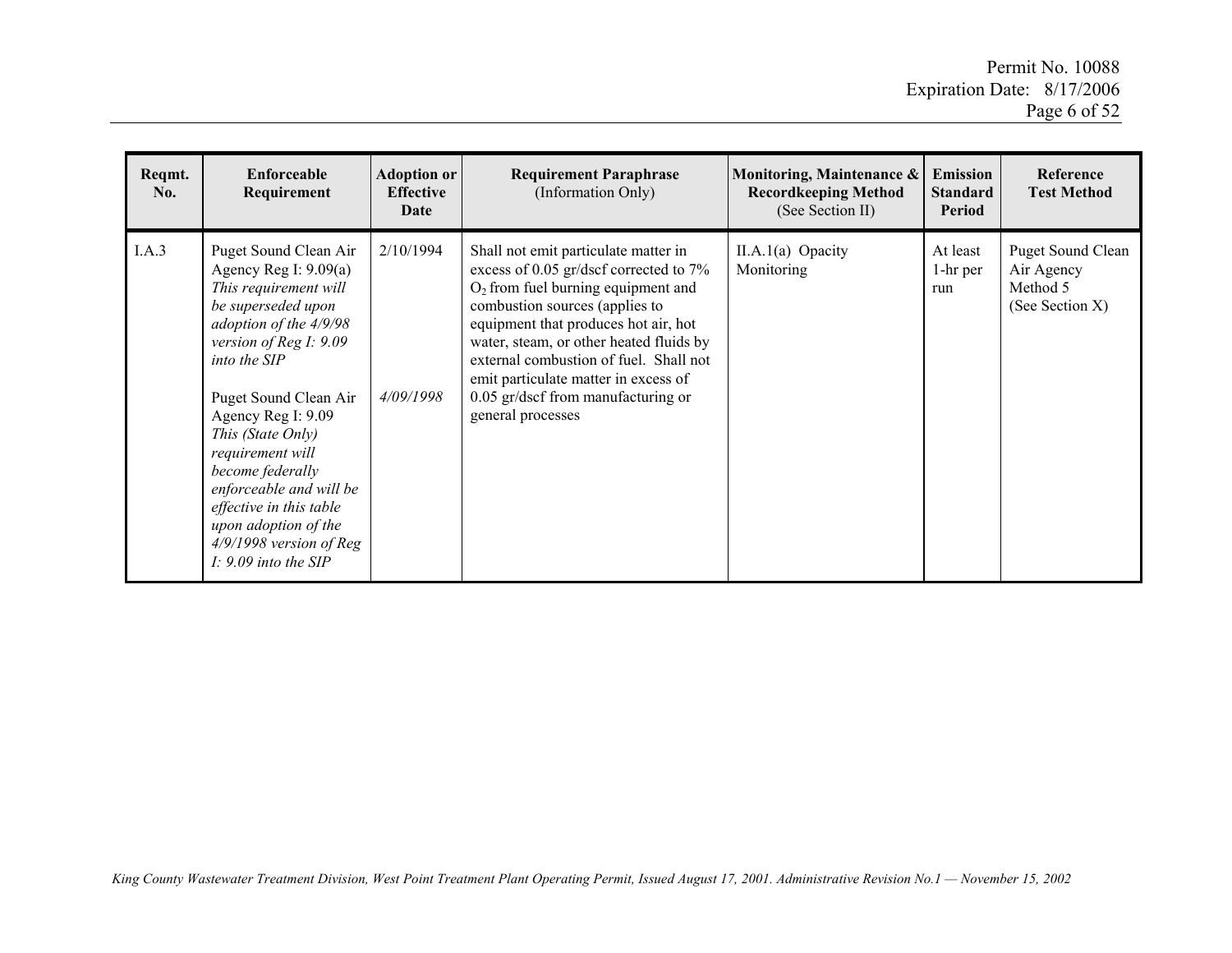| Reqmt.<br>No. | Enforceable<br>Requirement                                                                                                                                                                                                                                                                                                                                                                                                       | <b>Adoption or</b><br><b>Effective</b><br>Date | <b>Requirement Paraphrase</b><br>(Information Only)                                                                                                                                                                                                                               | Monitoring, Maintenance &<br><b>Recordkeeping Method</b><br>(See Section II) | <b>Emission</b><br><b>Standard</b><br><b>Period</b> | Reference<br><b>Test Method</b> |
|---------------|----------------------------------------------------------------------------------------------------------------------------------------------------------------------------------------------------------------------------------------------------------------------------------------------------------------------------------------------------------------------------------------------------------------------------------|------------------------------------------------|-----------------------------------------------------------------------------------------------------------------------------------------------------------------------------------------------------------------------------------------------------------------------------------|------------------------------------------------------------------------------|-----------------------------------------------------|---------------------------------|
| I.A.4         | Puget Sound Clean Air<br>Agency Reg I: $9.11(a)$<br>This requirement will<br>be superseded upon<br>adoption of the 3/11/99<br>version of Reg I:<br>$9.11(a)$ into the SIP<br>WAC 173-400-040(5)<br>Puget Sound Clean Air<br>Agency Reg I: $9.11(a)$<br>(State Only) This<br>requirement will<br>become federally<br>enforceable upon<br>adoption into the SIP<br>and will replace the<br>$6/9/1983$ version of Reg<br>I: 911(a). | 6/9/1983<br>8/20/1993<br>3/11/1999             | Shall not emit air contaminants in<br>sufficient quantities and of such<br>characteristics and duration as is, or is<br>likely to be, injurious to human health,<br>plant or animal life, or property, or<br>which unreasonably interferes with<br>enjoyment of life and property | II.A.1(b)Complaint<br>Response<br>$II.A.1(c)$ Facility-Wide<br>Inspections   | N/A                                                 | N/A                             |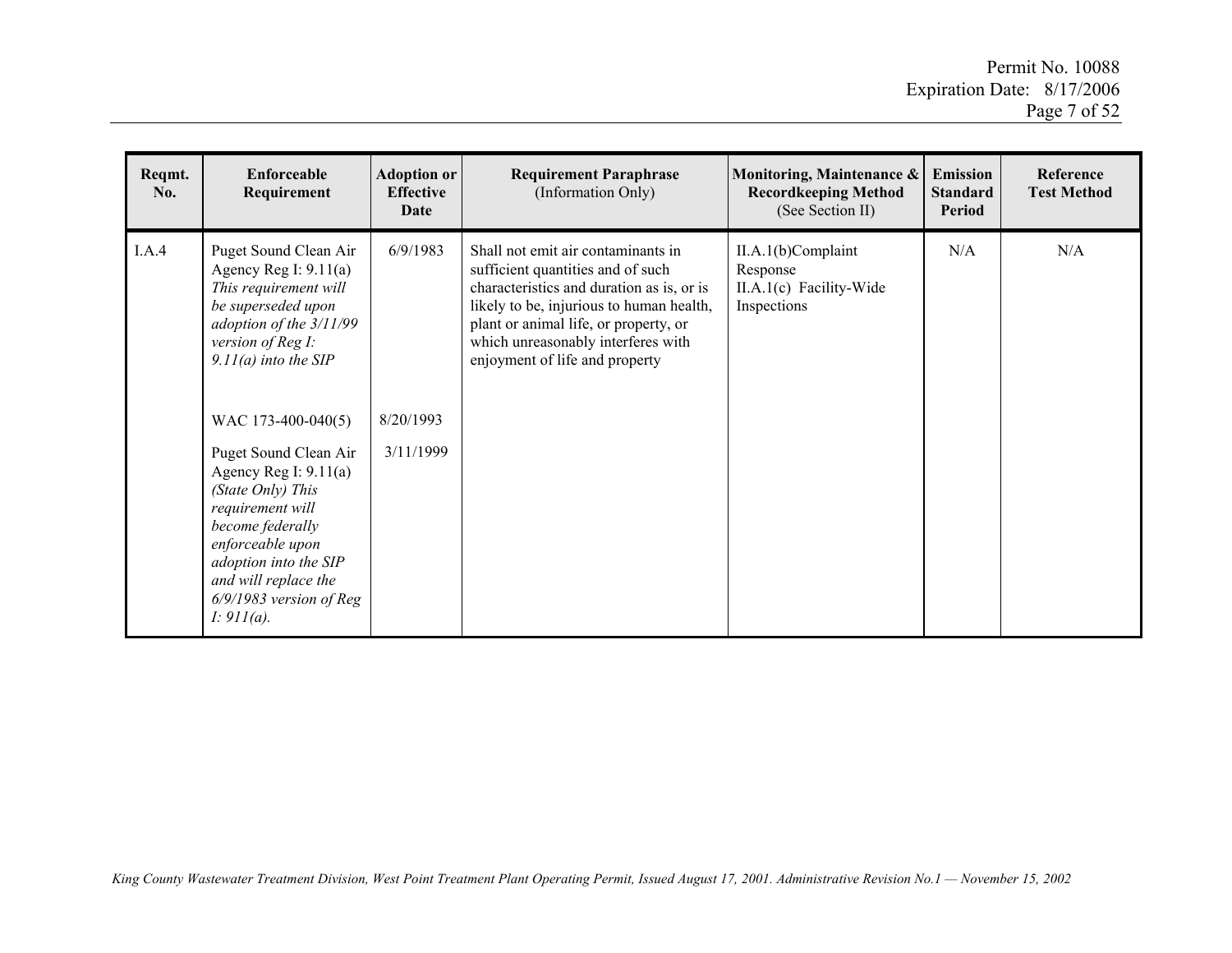| Reqmt.<br>No. | <b>Enforceable</b><br>Requirement                                                                                                                                   | <b>Adoption or</b><br><b>Effective</b><br><b>Date</b> | <b>Requirement Paraphrase</b><br>(Information Only)                                                                                                                                                                                                                                                                                                                                                                                                                                                                                                                                                                                                                                                                                                                                                                                                                                                                     | Monitoring, Maintenance &<br><b>Recordkeeping Method</b><br>(See Section II) | <b>Emission</b><br><b>Standard</b><br><b>Period</b> | Reference<br><b>Test Method</b> |
|---------------|---------------------------------------------------------------------------------------------------------------------------------------------------------------------|-------------------------------------------------------|-------------------------------------------------------------------------------------------------------------------------------------------------------------------------------------------------------------------------------------------------------------------------------------------------------------------------------------------------------------------------------------------------------------------------------------------------------------------------------------------------------------------------------------------------------------------------------------------------------------------------------------------------------------------------------------------------------------------------------------------------------------------------------------------------------------------------------------------------------------------------------------------------------------------------|------------------------------------------------------------------------------|-----------------------------------------------------|---------------------------------|
| I.A.5         | Puget Sound Clean Air<br>Agency Reg I: 9.15<br>This requirement will<br>be superseded upon<br>adoption of the<br>$3/11/1999$ version of<br>Reg I: 9.15 into the SIP | 8/10/1989                                             | (a) Shall not emit visible dust unless<br>BACT is employed to control the<br>emissions<br>(b) Unlawful to operate a vehicle on<br>paved public roads unless:<br>The vehicle is constructed or<br>(1)<br>loaded to prevent load from<br>escaping or spilling;<br>The vehicle is covered to<br>(2)<br>prevent load from escaping or<br>spilling if loaded with gravel<br>or dirt; and<br>(3) Mud, dirt, and other debris is<br>cleaned from the chassis and<br>tires of the vehicle<br>Unlawful to allow emission of<br>(c)<br>fugitive dust from any refuse or<br>fuel burning, manufacturing, or<br>emissions control equipment<br>Unlawful to allow emission of<br>(d)<br>fugitive dust in such quantities and<br>of such characteristics and duration<br>as is, or is likely to be, injurious to<br>human health, plant or animal life,<br>or which unreasonably interferes<br>with enjoyment of life and<br>property | $II.A.1(b)$ Complaint<br>Response<br>II.A.1(c) Facility-Wide<br>Inspections  | N/A                                                 | N/A                             |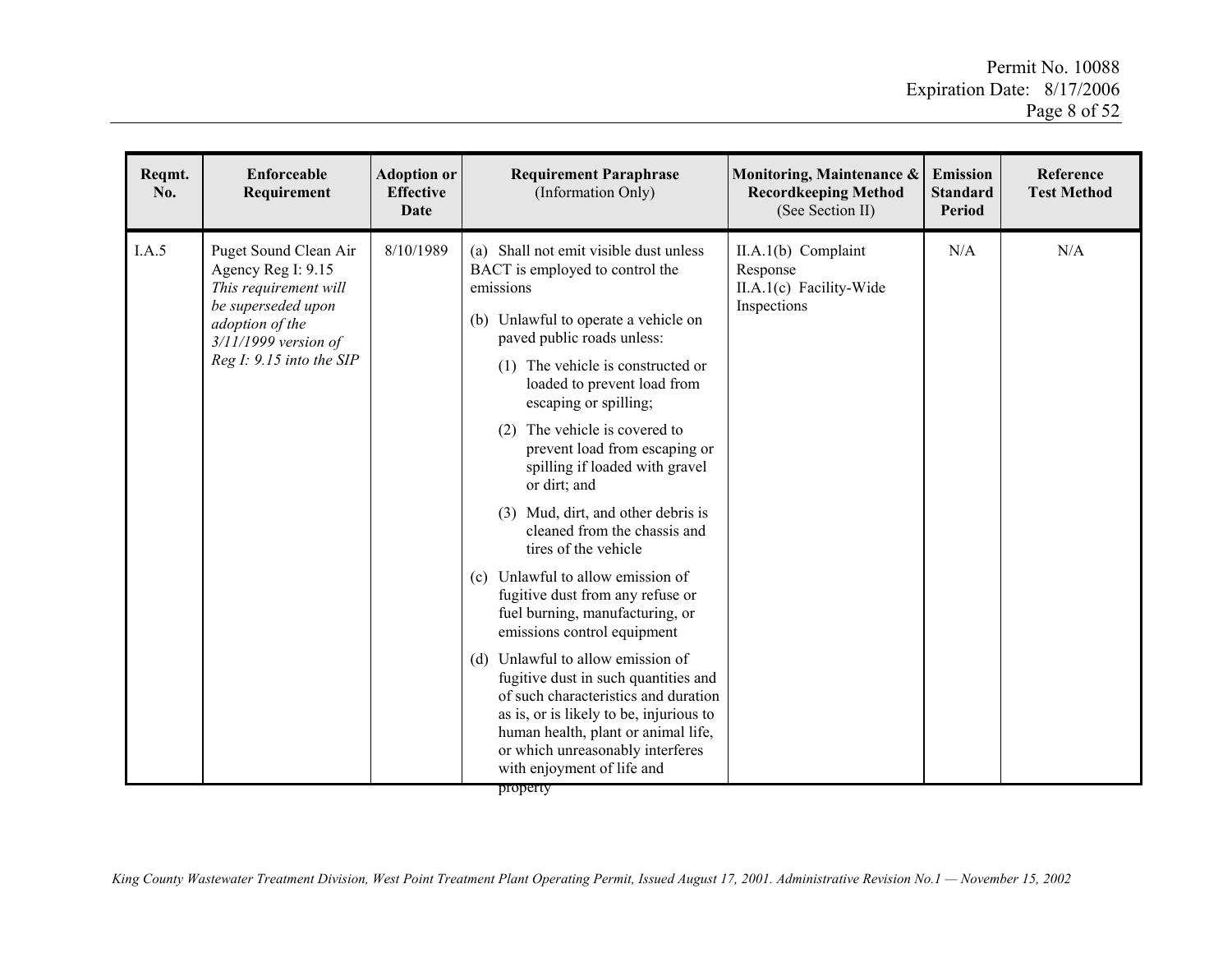| Reqmt.<br>No. | <b>Enforceable</b><br>Requirement                                                                                                                                                                                       | <b>Adoption or</b><br><b>Effective</b><br><b>Date</b> | <b>Requirement Paraphrase</b><br>(Information Only)                                                                                                                                                                                                                                                                                                                                                                                                          | Monitoring, Maintenance &<br><b>Recordkeeping Method</b><br>(See Section II) | <b>Emission</b><br><b>Standard</b><br><b>Period</b> | Reference<br><b>Test Method</b> |
|---------------|-------------------------------------------------------------------------------------------------------------------------------------------------------------------------------------------------------------------------|-------------------------------------------------------|--------------------------------------------------------------------------------------------------------------------------------------------------------------------------------------------------------------------------------------------------------------------------------------------------------------------------------------------------------------------------------------------------------------------------------------------------------------|------------------------------------------------------------------------------|-----------------------------------------------------|---------------------------------|
| I.A.6         | Puget Sound Clean Air<br>Agency Reg I: 9.15(a)<br>(State only)<br>This requirement shall<br>become federally<br>enforceable upon<br>adoption into the SIP<br>and will replace the<br>8/10/1989 version of<br>Reg I:9.15 | 3/11/1999                                             | It shall be unlawful for any person to<br>cause or allow visible emissions of<br>fugitive dust unless reasonable<br>precautions are employed to minimize<br>the emissions. Reasonable precautions<br>include, but are not limited to, the<br>following:<br>(1) The use of control equipment,<br>enclosures, and wet (or chemical)<br>suppression techniques, as practical,                                                                                   | II.A.1(b) Complaint<br>Response<br>II.A.1(c) Facility-Wide<br>Inspections    | N/A                                                 | N/A                             |
|               |                                                                                                                                                                                                                         |                                                       | and curtailment during high winds;<br>(2) Surfacing roadways and parking<br>areas with asphalt, concrete, or gravel;                                                                                                                                                                                                                                                                                                                                         |                                                                              |                                                     |                                 |
|               |                                                                                                                                                                                                                         |                                                       | (3) Treating temporary, low-traffic<br>areas (e.g., construction sites) with<br>water or chemical stabilizers, reducing<br>vehicle speeds, constructing pavement<br>or rip rap exit aprons, and cleaning<br>vehicle undercarriages before they exit<br>to prevent the track-out of mud or dirt<br>onto paved public roadways; or<br>(4) Covering or wetting truck loads or<br>allowing adequate freeboard to prevent<br>the escape of dust-bearing materials |                                                                              |                                                     |                                 |
| I.A.7         | WAC 173-400-040(3)<br>WAC 173-400-040(8)                                                                                                                                                                                | 8/20/1993<br>8/20/1993                                | Shall not emit visible dust unless<br>reasonable precautions are employed to<br>minimize the emissions                                                                                                                                                                                                                                                                                                                                                       | $II.A.1(b)$ Complaint<br>Response<br>II.A.1(c) Facility-Wide<br>Inspections  | N/A                                                 | N/A                             |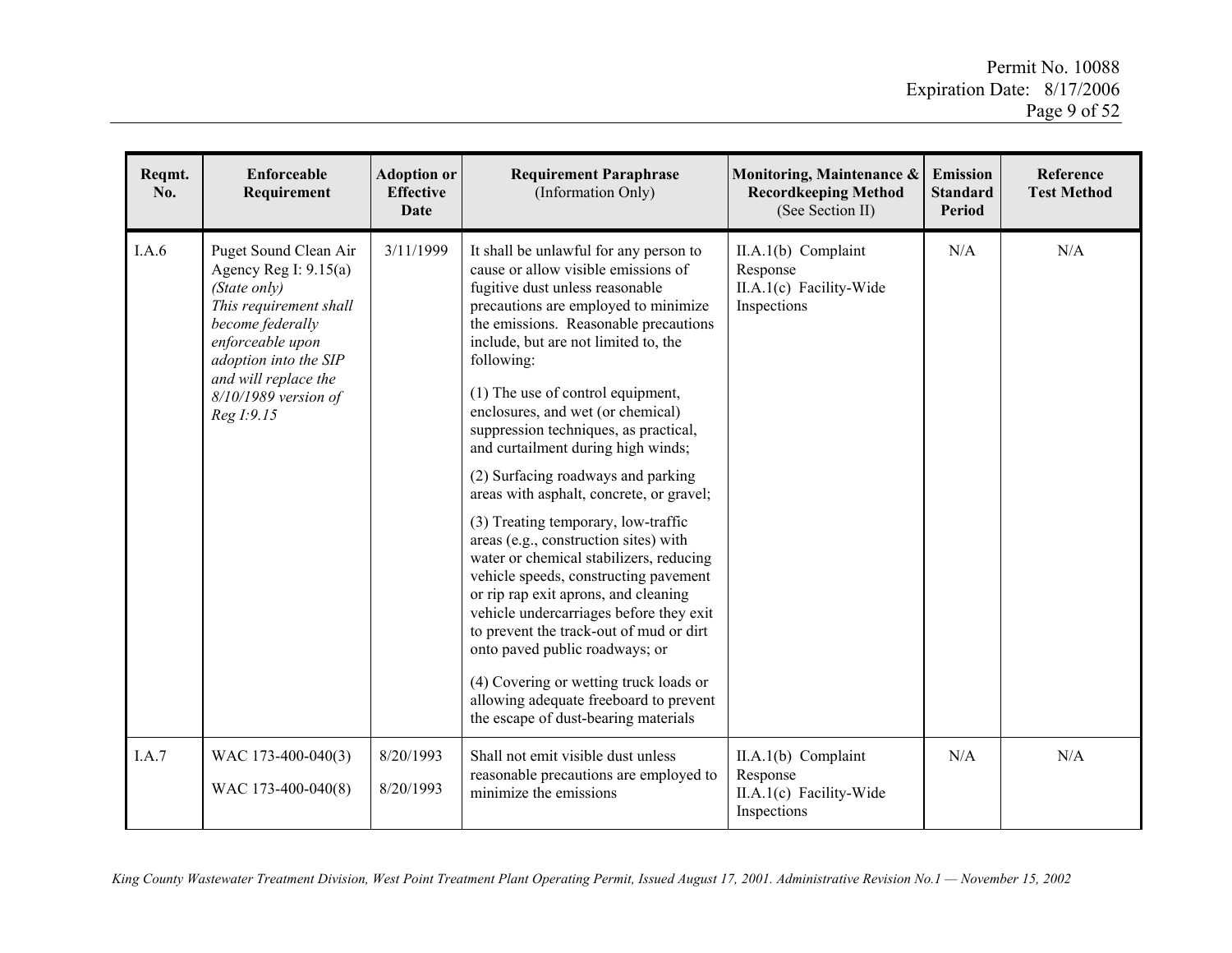| Reqmt.<br>No. | <b>Enforceable</b><br>Requirement                                | <b>Adoption or</b><br><b>Effective</b><br><b>Date</b> | <b>Requirement Paraphrase</b><br>(Information Only)                                                                                                                               | Monitoring, Maintenance &<br><b>Recordkeeping Method</b><br>(See Section II)                                                                                                            | <b>Emission</b><br><b>Standard</b><br><b>Period</b> | Reference<br><b>Test Method</b>                                         |
|---------------|------------------------------------------------------------------|-------------------------------------------------------|-----------------------------------------------------------------------------------------------------------------------------------------------------------------------------------|-----------------------------------------------------------------------------------------------------------------------------------------------------------------------------------------|-----------------------------------------------------|-------------------------------------------------------------------------|
| I.A.8         | Puget Sound Clean Air<br>Agency Reg I: $9.20(b)$                 | 6/09/88                                               | Must maintain equipment not subject to<br>Puget Sound Clean Air Agency<br>Regulation I, Section $9.20(a)$ in good<br>working order                                                | <b>II.A</b> Minimum Monitoring<br>and Maintenance<br>Requirements.                                                                                                                      | N/A                                                 | N/A                                                                     |
| I.A.9         | Puget Sound Clean Air<br>Agency Reg I: $7.09(b)$<br>(State Only) | 9/12/96                                               | Must develop and implement an O&M<br>Plan to assure continuous compliance<br>with Puget Sound Clean Air Agency<br>Regulations I, II and III                                       | II.B Operation and<br>Maintenance (O&M) Plan<br>Requirements<br>II.A.1(c) Facility-Wide<br>Inspections<br>II.A.1(d) Maintenance and<br>Repair of Insignificant<br><b>Emission Units</b> | N/A                                                 | N/A                                                                     |
| I.A.10        | WAC 173-400-040(4)<br>(State Only)                               | 8/20/1993                                             | Must use recognized good practice and<br>procedures to reduce odors which may<br>unreasonably interfere with any other<br>property owners' use and enjoyment of<br>their property | $II.A.1(b)$ Complaint<br>Response<br>II.A.1(c) Facility-Wide<br>Inspections                                                                                                             | N/A                                                 | N/A                                                                     |
| I.A.11        | WAC 173-400-040(2)<br>(State Only)                               | 8/20/1993                                             | Shall not deposit particulate matter<br>beyond property boundary in sufficient<br>quantity to interfere unreasonably with<br>the use and enjoyment of the property                | $II.A.1(b)$ Complaint<br>Response<br>II.A.1(c) Facility-Wide<br>Inspections                                                                                                             | N/A                                                 | N/A                                                                     |
| I.A.12        | Puget Sound Clean Air<br>Agency Reg I: $9.10(a)$                 | 06/09/88                                              | Shall not emit HCl in excess of 100<br>ppm (dry) corrected to $7\%$ O <sub>2</sub> for<br>combustion sources                                                                      | No monitoring required                                                                                                                                                                  | At least<br>three 1-<br>hr runs                     | EPA Method 26A<br>(See 40 CFR Part)<br>60, Appendix A;<br>July 1, 2000) |

 $N/A = Not Applicable$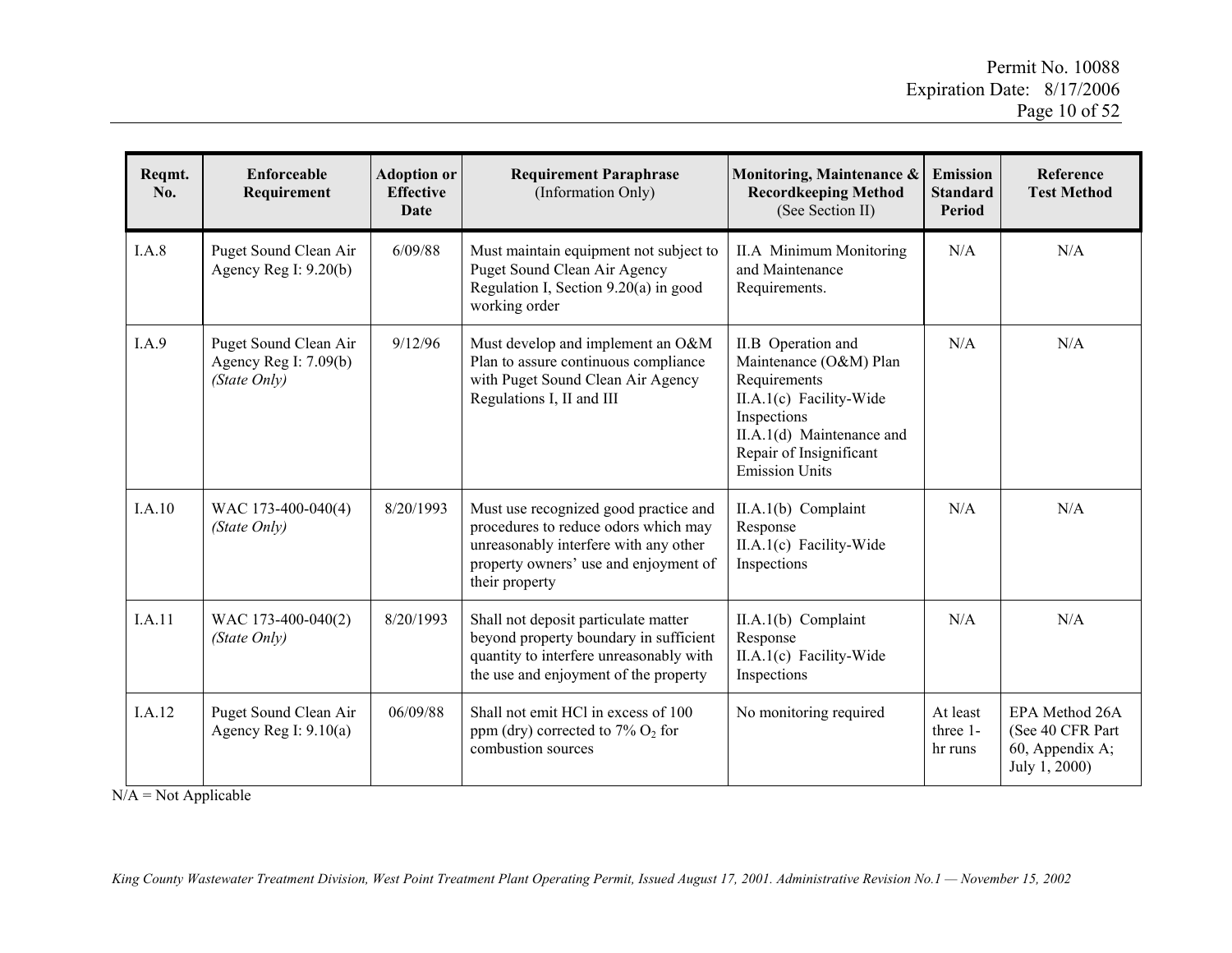### *B. EMISSION UNIT SPECIFIC APPLICABLE REQUIREMENTS*

The requirements in Section I.B only apply to the specific emission units cited; however, the requirements in Section I.A also apply to the specific emission units or activities described in Section I.B. If the monitoring, maintenance, and recordkeeping method for any requirement in Section I.A. is more extensive for specific emission units, the requirement is repeated in this section with the additional monitoring, maintenance and recordkeeping requirements.

#### **1.Emission Activity #1 (EA-1): Wastewater Treatment Operations**

This emission unit includes the primary and secondary waste water treatment operations, the sludge digesters, and the solids handling facility. It also includes the three packed bed scrubbers that remove odor-causing compounds released by the primary treatment processes and the three packed scrubber towers that treat the odors from the solids handling facility. Seal leakage or emergency venting of the anaerobic digester is routed to two carbon odor-control adsorbers.

| <b>Number of Units</b>                         | <b>Rated Capacity</b>          | <b>Emission or Emission Controlled</b>                                                                                             | Year<br><b>Installed</b> | <b>Notice of Construction Order of</b><br>Approval No. (if required) |
|------------------------------------------------|--------------------------------|------------------------------------------------------------------------------------------------------------------------------------|--------------------------|----------------------------------------------------------------------|
| Primary Wastewater<br><b>Treatment Plant</b>   | 143 million<br>gallons per day | Odors are produced from the Headworks to<br>the Primary Sedimentation Tanks                                                        | 1965                     | N/A                                                                  |
| Six Anaerobic Digesters                        | 279,000 cu-ft<br>each          | Produces Methane for Combustion                                                                                                    | 1965                     | N/A                                                                  |
| Secondary Wastewater<br><b>Treatment Plant</b> | 143 million<br>gallons per day | Chloroform                                                                                                                         | 1995                     | 4295                                                                 |
| Three Scrubbers                                | 75,000 cfm each                | <b>Odors from Wastewater Primary Treatment</b><br>Plant                                                                            | 1995                     | 4295                                                                 |
| Three Scrubbers                                | 75,000 cfm each                | Odors from Raw Sludge Blending Tank,<br>Polymer Room, Ten Gravity Belt<br>Thickeners, Truck Loading and four Sludge<br>Centrifuges | 1995                     | 4295                                                                 |
| Scrubber                                       | 35,000 cfm                     | Emergency Release Chlorine Scrubber for<br>Secondary Wastewater Treatment Plant                                                    | 1995                     | 4295                                                                 |
| Two Carbon Adsorbers                           | $225$ cfm                      | Odors from two Sludge Tanks                                                                                                        | 1995                     | 4295                                                                 |

#### **Table 2 Units Under Emission Activity #1 (EA-1)**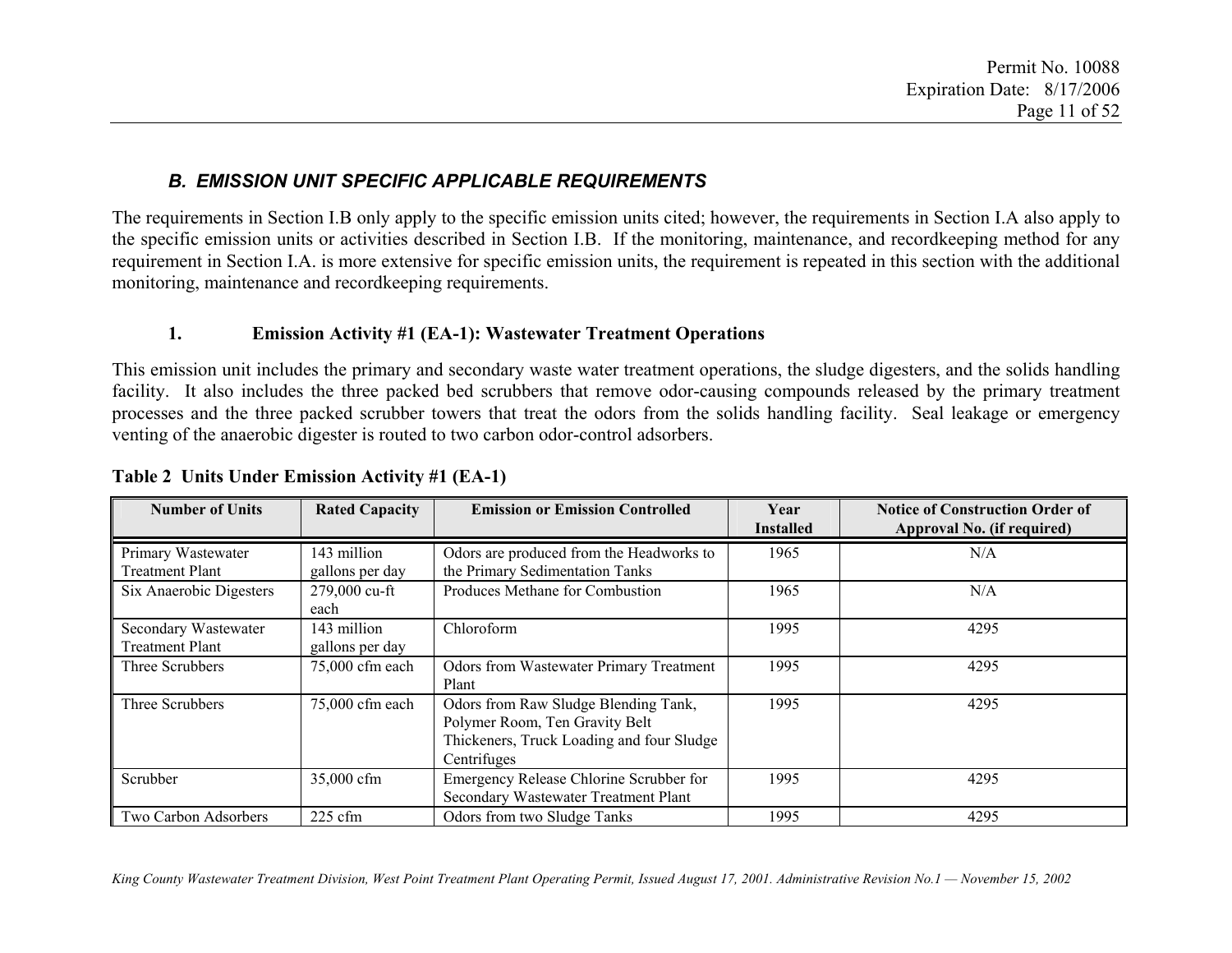#### **Table 3 Emission Activity 2 (EA-1) Applicable Requirements: Wastewater Treatment Operations**

| <b>Reqmt No.</b> | <b>Enforceable</b><br>Requirement                                                | Adoption<br>or<br><b>Effective</b><br>Date | <b>Requirement Paraphrase</b><br>(Information Only)                                                                                       | Monitoring, Maintenance &<br><b>Recordkeeping Method</b><br>(See Section II) | <b>Emission</b><br><b>Standard</b><br>Period | <b>Emission</b><br><b>Standard Reference</b><br><b>Test Method</b> |
|------------------|----------------------------------------------------------------------------------|--------------------------------------------|-------------------------------------------------------------------------------------------------------------------------------------------|------------------------------------------------------------------------------|----------------------------------------------|--------------------------------------------------------------------|
| EA 1.1           | Puget Sound Clean Air<br>Agency Reg I: $9.20(a)$                                 | 6/09/88                                    | Must maintain sources approved under<br>Puget Sound Clean Air Agency<br>Regulation I, Article 6 in good working<br>order                  | II.A Minimum Monitoring<br>and Maintenance<br>Requirements.                  | N/A                                          | N/A                                                                |
| EA 1.2           | Puget Sound Clean Air<br>Agency Order of<br>Approval No. 4295<br>Condition No. 6 | 8/03/92                                    | Shall implement an Operation $\&$<br>Maintenance Plan with respect to air<br>emission sources at the West Point<br><b>Treatment Plant</b> | II.A Minimum Monitoring<br>and Maintenance<br>Requirements.                  | N/A                                          | N/A                                                                |
| EA 1.3           | RCW 70.94.152(7)                                                                 | 1996                                       | Must maintain and operate equipment<br>requiring an NOC in good working order                                                             | II.A Minimum Monitoring<br>and Maintenance<br>Requirements.                  | N/A                                          | N/A                                                                |

 $N/A = Not Applicable$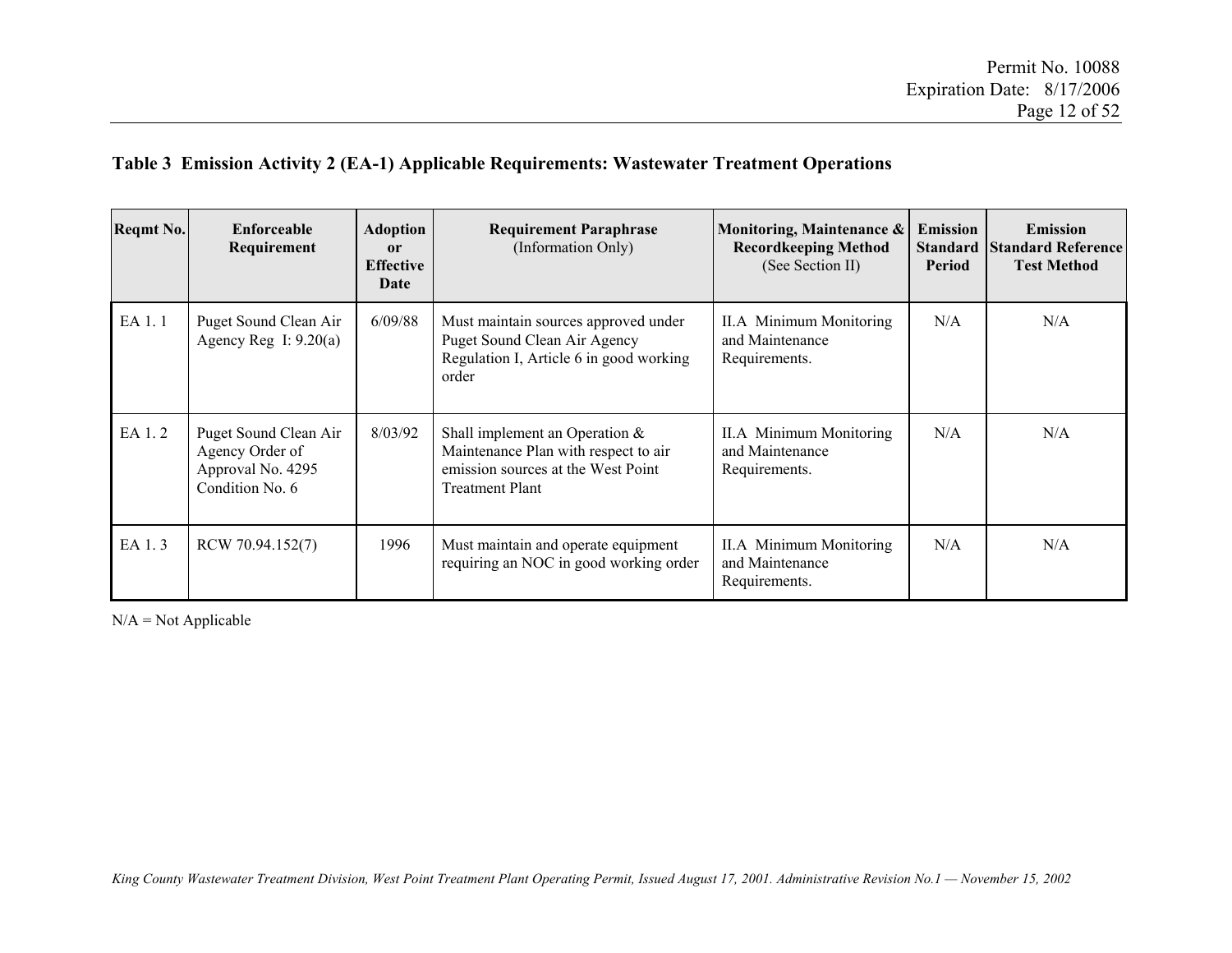#### **2.Emission Activity 2 (EA-2): Methane Gas Combustion**

This emission activity covers the direct and indirect use of the methane gas produced by the digesters for the production of heat and mechanical power. Excess digester gas is incinerated in enclosed ground flares.

| <b>Number of Units</b>                                                             | <b>Rated Capacity</b> | <b>Fuel Type</b>                | <b>Year Installed</b> | <b>Notice of Construction</b><br>Order of Approval No. (if<br>required) |
|------------------------------------------------------------------------------------|-----------------------|---------------------------------|-----------------------|-------------------------------------------------------------------------|
| <b>Emergency Generator</b>                                                         | 200 kW                | Digester Gas wt Propane Backup  | 1965                  | N/A                                                                     |
| <b>Emergency Generator</b>                                                         | 500 kW                | Digester Gas wt Propane Backup  | 1965                  | N/A                                                                     |
| Storage Tank                                                                       | $10,400$ gallon       | 100 psi compressed Digester Gas | 1965                  | N/A                                                                     |
| Three Unit Co-Generation System<br>(Units 1, 2, and 3)                             | 1300 Kw each          | Digester Gas                    | 1984                  | 2372                                                                    |
| Boiler No. 3                                                                       | 25.7 MMBtu/hr         | Digester Gas wt Propane Backup  | 1992                  | 4295                                                                    |
| Storage Tank                                                                       | 30,000 gallon         | Propane                         | 1992                  | 4295                                                                    |
| One Raw Sewage Pump Waukesha<br>Diesel Engine (Unit No. 404)                       | 600 HP                | Digester Gas wt Propane Backup  | 1992                  | 4655                                                                    |
| John Zink Gas Flare No. 1                                                          | 2000 cfm              | Digester Gas                    | 1992                  | 4295                                                                    |
| John Zink Gas Flare No. 2                                                          | $500 \text{ cfm}$     | Digester Gas                    | 1992                  | 4295                                                                    |
| Three Raw Sewage Pumps<br>Waukesha Diesel Engines (Unit Nos.<br>401, 402, and 403) | 600 HP each           | Digester Gas wt Propane Backup  | 1994                  | 5125                                                                    |
| Boilers Nos. 1 and 2                                                               | 9.6 MMBtu/hr          | Digester Gas wt Propane Backup  | 1995                  | N/A                                                                     |

**Table 4 Units Under Emission Activity #2 (EA-2)**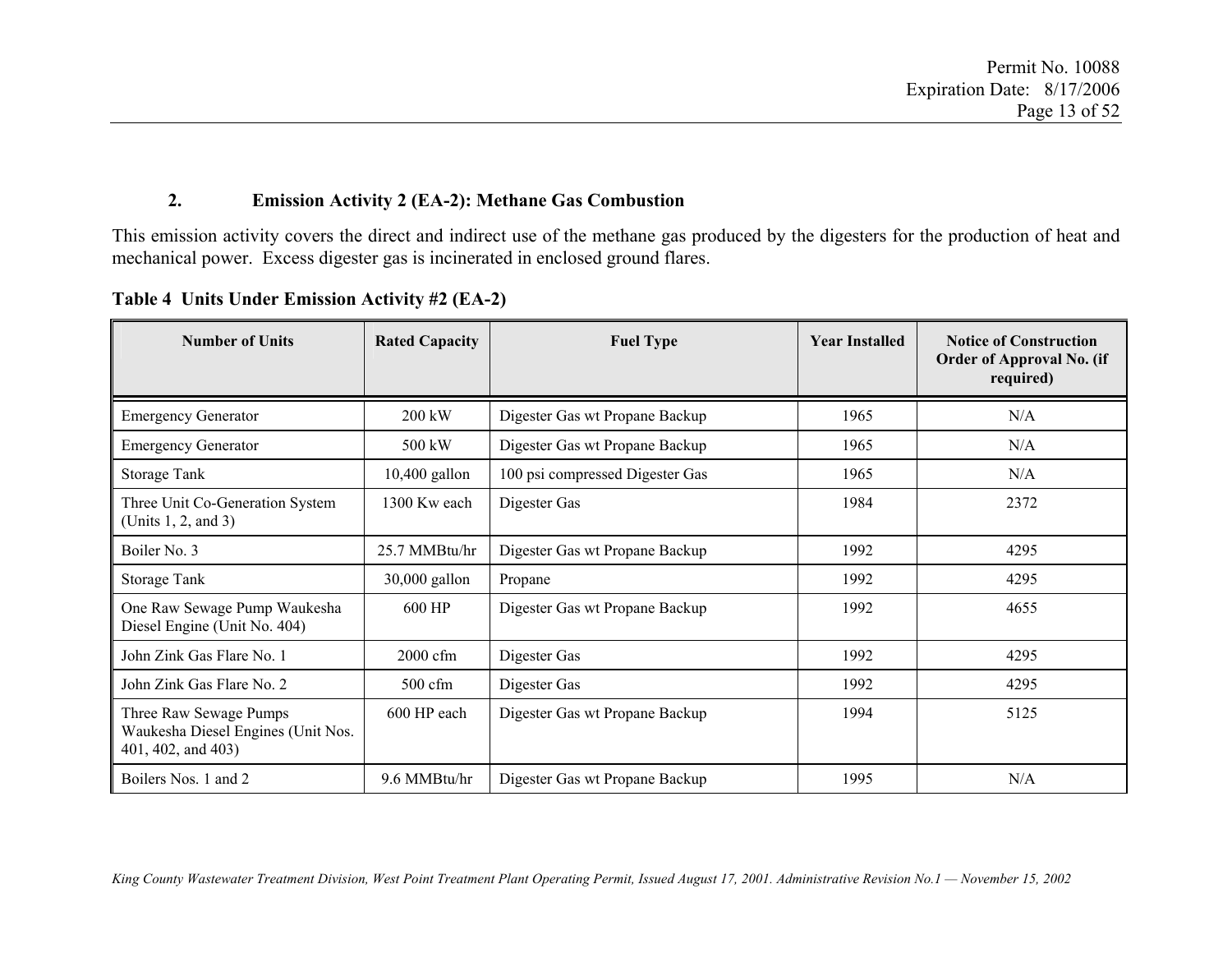#### **Table 5 Emission Activity 2 (EA-2): Methane Gas Combustion**

| Reqmt No. | Enforceable<br>Requirement                                | <b>Adoption</b><br><sub>or</sub><br><b>Effective</b><br>Date | <b>Requirement Paraphrase</b><br>(Information Only)                                                                           | Monitoring, Maintenance &<br><b>Recordkeeping Method</b><br>(See Section II) | <b>Emission</b><br><b>Standard</b><br>Period | <b>Emission</b><br><b>Standard Reference</b><br><b>Test Method</b> |
|-----------|-----------------------------------------------------------|--------------------------------------------------------------|-------------------------------------------------------------------------------------------------------------------------------|------------------------------------------------------------------------------|----------------------------------------------|--------------------------------------------------------------------|
|           |                                                           |                                                              | All Units in Emission Activity 2 with Orders of Approval                                                                      |                                                                              |                                              |                                                                    |
| EA 2.1    | Puget Sound Clean Air<br>Agency Reg I: $9.20(a)$          | 6/09/88                                                      | Must maintain sources approved under<br>Puget Sound Clean Air Agency<br>Regulation I, Article 6 in good working<br>order      | <b>II.A</b> Minimum Monitoring<br>and Maintenance<br>Requirements.           | N/A                                          | N/A                                                                |
| EA 2.2    | RCW 70.94.152(7)                                          | 1996                                                         | Must maintain and operate equipment<br>requiring an NOC in good working order                                                 | <b>II.A</b> Minimum Monitoring<br>and Maintenance<br>Requirements.           | N/A                                          | N/A                                                                |
|           |                                                           |                                                              | 25.7 MMBtu/hr Boiler No. 3                                                                                                    |                                                                              |                                              |                                                                    |
| EA 2.3    | Puget Sound Clean Air<br>Agency Reg<br>I:6.11(State Only) | 7/13/00                                                      | Shall comply with the applicable<br>requirements of 40 CFR 60 Subparts A<br>and Dc described in 40 CFR $60.48c(a)(1)$<br>&(3) | II.A.2(d) Monitoring Fuel<br>Usage in Boiler No. 3                           | N/A                                          | N/A                                                                |
| EA 2.4    | 40 CFR 60.11(d)                                           | 6/4/87                                                       | Shall operate consistent with good air<br>pollution control practice for minimizing<br>emissions                              | <b>II.A</b> Minimum Monitoring<br>and Maintenance<br>Requirements.           | N/A                                          | N/A                                                                |
| EA 2.5    | 40 CFR $60.48c(a)(1)$ &<br>(3)                            | 2/12/99                                                      | Must monitor the amount of fuel used<br>each day                                                                              | $II.A.2(d)$ Monitoring Fuel<br>Usage in Boiler No. 3                         | N/A                                          | N/A                                                                |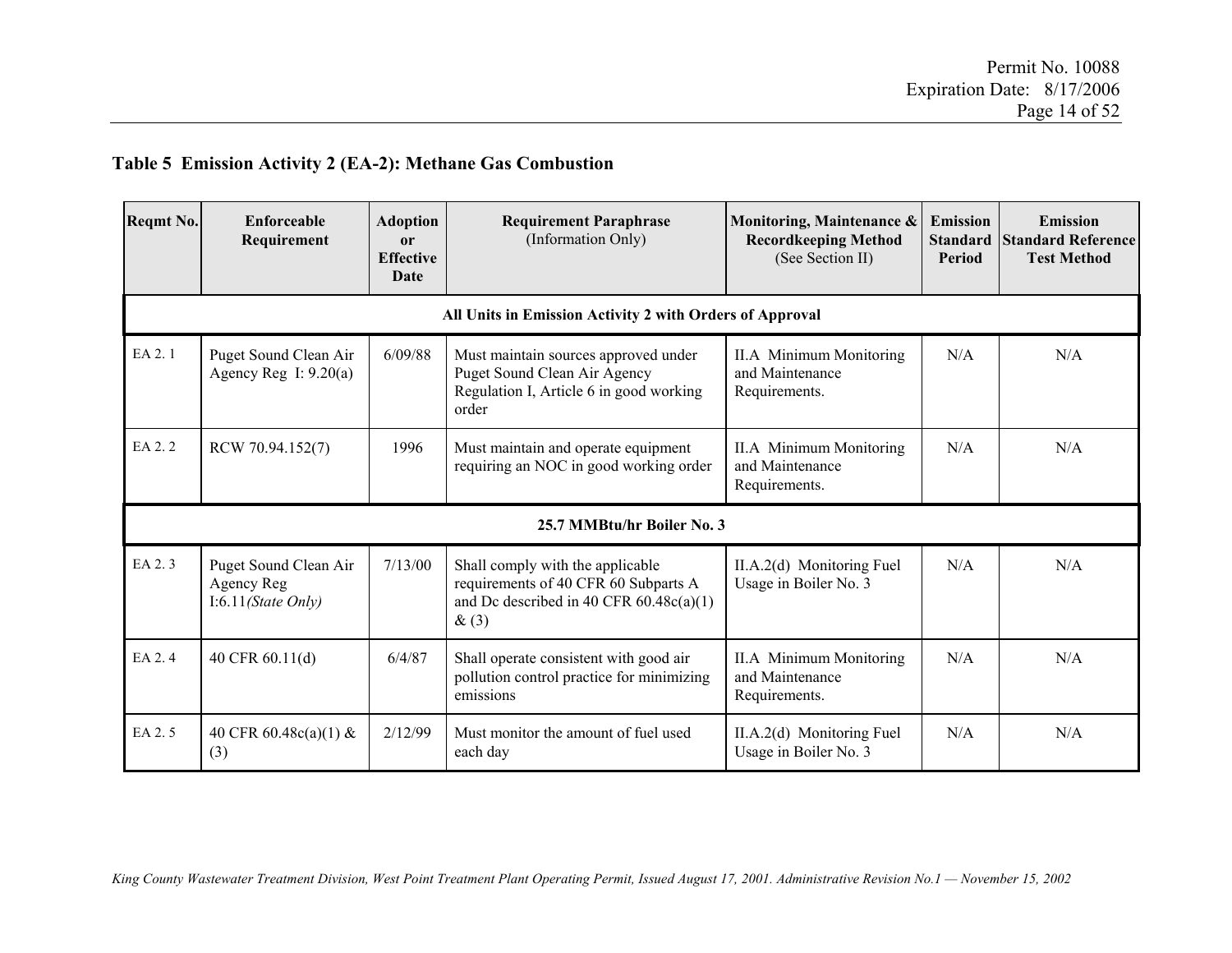| Reqmt No. | <b>Enforceable</b><br>Requirement                                                | <b>Adoption</b><br><b>or</b><br><b>Effective</b><br>Date | <b>Requirement Paraphrase</b><br>(Information Only)                                                                                                                      | Monitoring, Maintenance &<br><b>Recordkeeping Method</b><br>(See Section II) | Emission<br><b>Standard</b><br><b>Period</b> | <b>Emission</b><br><b>Standard Reference</b><br><b>Test Method</b>                                                                   |
|-----------|----------------------------------------------------------------------------------|----------------------------------------------------------|--------------------------------------------------------------------------------------------------------------------------------------------------------------------------|------------------------------------------------------------------------------|----------------------------------------------|--------------------------------------------------------------------------------------------------------------------------------------|
| EA 2.6    | Puget Sound Clean Air<br>Agency Order of<br>Approval No. 4295<br>Condition No. 4 | 8/03/92                                                  | Shall not emit more than 0.11 lbs of<br>NO <sub>x</sub> /MMB <sub>tu</sub> from Boiler No. 3                                                                             | $II.A.2(c)$ Monitoring NOx<br>Emissions from Boiler No.<br>3                 | At least<br>three 1-<br>hr runs              | EPA Methods 7E<br>(See 40 CFR Part)<br>60, Appendix A;<br>July 1, 2000)                                                              |
|           |                                                                                  |                                                          | Three 1300kW Diesel Engine Cogeneration Units 1, 2, and 3                                                                                                                |                                                                              |                                              |                                                                                                                                      |
| EA 2.7    | Puget Sound Clean Air<br>Agency Order of<br>Approval No. 2372<br>Condition No. 1 | 7/19/82                                                  | Carburetor settings shall not exceed<br>0.52% CO. (5200 ppm)                                                                                                             | II.A.2(a) Monitoring $-$<br><b>Internal Combustion</b><br>Engines            | At least<br>three 1-<br>hr runs              | EPA Methods 10<br>(See 40 CFR Part<br>60, Appendix A;<br>July 1, 2000)                                                               |
| EA 2.8    | Puget Sound Clean Air<br>Agency Order of<br>Approval No. 2372<br>Condition No. 1 | 7/19/82                                                  | Emissions of carbon monoxide or of<br>oxides of nitrogen shall not exceed 250<br>tons in any one year (12-month rolling)<br>total)                                       | II.A.2(a) Monitoring $-$<br><b>Internal Combustion</b><br>Engines            | At least<br>three 1-<br>hr runs              | <b>EPA Methods 7E</b><br>and 10 (See 40)<br>CFR Part 60,<br>Appendix A; July<br>1, 2000                                              |
|           | Raw Sewage Pumps Diesel Engines Nos. 401, 402, 403                               |                                                          |                                                                                                                                                                          |                                                                              |                                              |                                                                                                                                      |
| EA 2.9    | Puget Sound Clean Air<br>Agency Order of<br>Approval No. 5125<br>Condition No. 4 | 5/12/94                                                  | Emissions of pollutants shall be equal to<br>or less than:<br>On Digester Gas: 4.2 g/hp-hr NOx<br>$1.6$ g/hp-hr CO<br>On Propane:<br>4.2 g/hp-hr NOx<br>1.6 $g/hp-hr$ CO | II.A.2(a) Monitoring $-$<br><b>Internal Combustion</b><br>Engines            | At least<br>three 1-<br>hr runs              | Shall source test by<br>fixed gas analysis<br>using EPA<br>Methods 7E and 10<br>(See 40 CFR Part<br>60, Appendix A;<br>July 1, 2000) |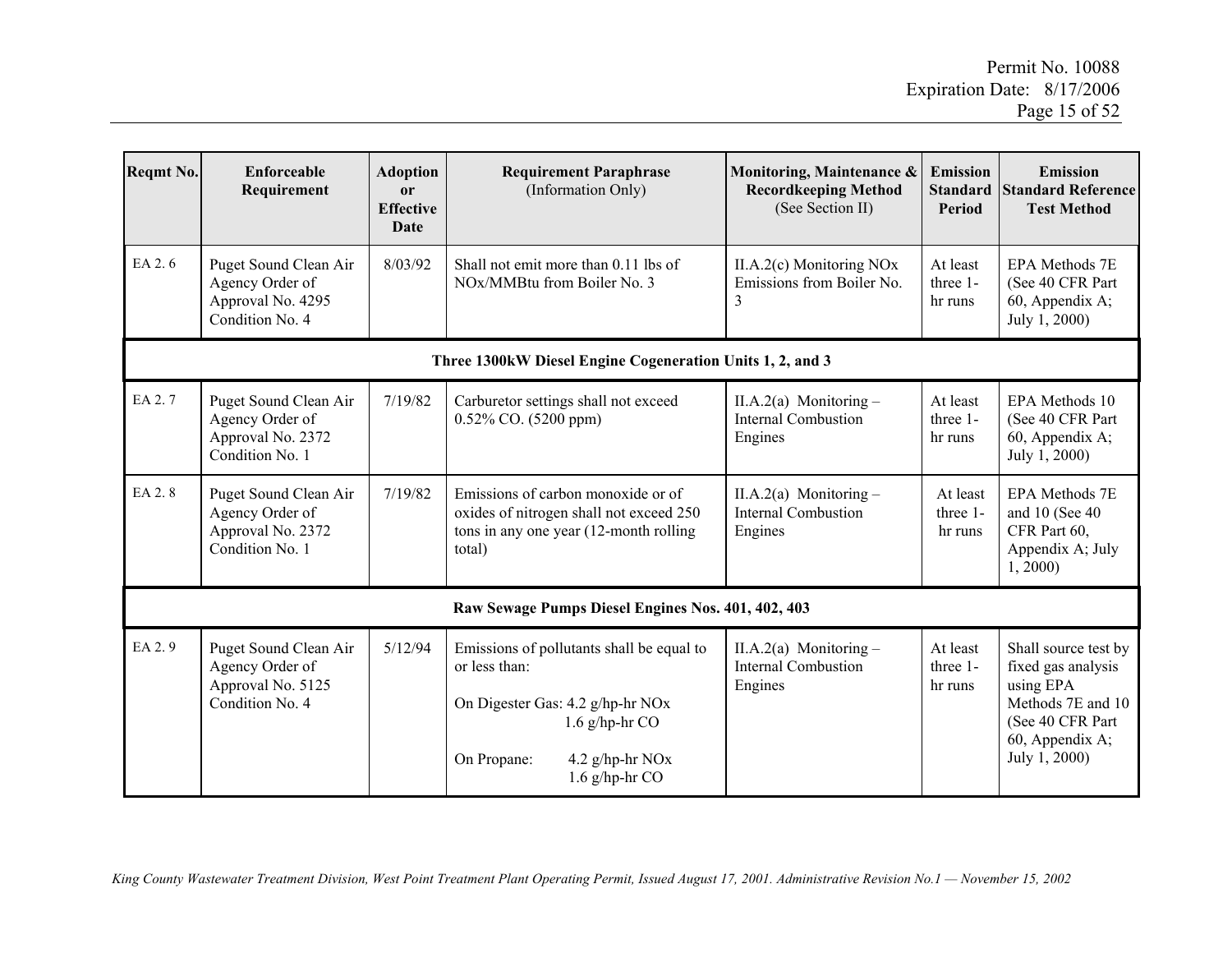| <b>Reqmt No.</b> | Enforceable<br>Requirement                                                         | <b>Adoption</b><br>or<br><b>Effective</b><br>Date | <b>Requirement Paraphrase</b><br>(Information Only)                                                                                                                                                    | Monitoring, Maintenance &<br><b>Recordkeeping Method</b><br>(See Section II) | <b>Emission</b><br><b>Standard</b><br><b>Period</b> | <b>Emission</b><br><b>Standard Reference</b><br><b>Test Method</b>                                                                    |
|------------------|------------------------------------------------------------------------------------|---------------------------------------------------|--------------------------------------------------------------------------------------------------------------------------------------------------------------------------------------------------------|------------------------------------------------------------------------------|-----------------------------------------------------|---------------------------------------------------------------------------------------------------------------------------------------|
| EA 2.10          | Puget Sound Clean Air<br>Agency Order of<br>Approval No. 5125<br>Condition No. 4   | 5/12/94                                           | Shall perform an annual NO <sub>x</sub> and CO<br>audit according to procedures approved<br>by the Control Officer to insure that each<br>engine is performing to specification and<br>emission limits | II.A.2(a) Monitoring $-$<br>Internal Combustion<br>Engines                   | At least<br>three 1-<br>hr runs                     | Shall source test by<br>fixed gas analysis<br>using EPA<br>Methods 7E and 10<br>(See 40 CFR Part)<br>60, Appendix A;<br>July 1, 2000) |
|                  | Enclosed 2000 CFM, 500 CFM and 330 CFM Gas Flares                                  |                                                   |                                                                                                                                                                                                        |                                                                              |                                                     |                                                                                                                                       |
| EA 2.11          | Puget Sound Clean Air<br>Agency – Order of<br>Approval No. 6806<br>Condition No.4  | 1/16/97                                           | Shall measure and maintain records of<br>volumetric flow rates of digester gas<br>processed by this unit                                                                                               | II.A.2(b) Waste Digester<br><b>Gas Flow Measurements</b>                     | N/A                                                 | N/A                                                                                                                                   |
| EA 2.12          | Puget Sound Clean Air<br>Agency – Order of<br>Approval No. 6806<br>Condition No. 5 | 1/16/97                                           | Shall operate the waste gas flare at flows<br>consistent with the manufacturer's<br>recommendations                                                                                                    | II.A.2(b) Waste Digester<br><b>Gas Flow Measurements</b>                     | N/A                                                 | N/A                                                                                                                                   |

 $N/A = Not Applicable$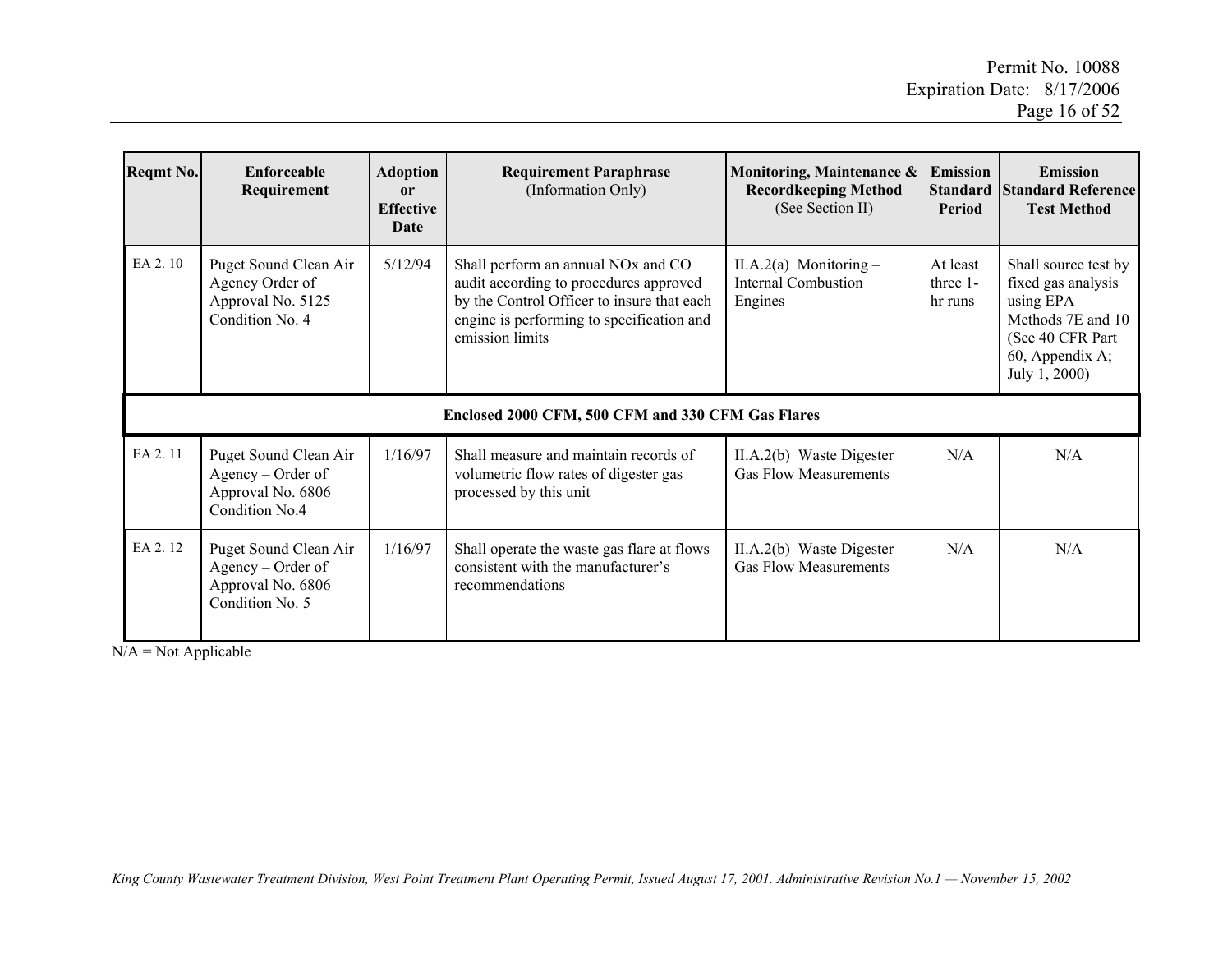# **II. MONITORING, MAINTENANCE AND RECORDKEEPING PROCEDURES**

# *A. Minimum Monitoring and Maintenance Requirements.*

# **1. Facility-Wide Monitoring**

#### *(a) Opacity Monitoring*

King County Wastewater Treatment Division shall conduct monthly inspections of the facility for visible emissions. Inspections are to be performed while the equipment is in operation during daylight hours. If, during the scheduled inspection, or at any other time, visible emissions other than uncombined water are observed, King County Wastewater Treatment Division shall, as soon as possible, but no later than within 24 hours of the initial observation, take corrective action until there are no visible emissions or, alternatively, record the opacity using the reference test method or shut down the unit or activity until it can be repaired.

### *(b) Complaint Response*

King County Wastewater Treatment Division shall maintain and follow a complaint response plan, which includes the following:

- 1) Designation of a responsible person to respond to and record complaints regarding odor, fugitive dust or nuisance.
- 2) An informational bulletin that will be mailed out to any person that contacts the plant, or to other interested persons forwarded from a local governmental agency that have a complaint or questions about the complaint response process. This informational bulletin shall include an explanation of the waste water treatment plant's odor and nuisance control plans and the name and telephone number of the person responsible for responding to the complaints.
- 3) King County Wastewater Treatment Division shall record and investigate complaints regarding odor, fugitive dust, or nuisance as soon as possible, but no later than 12 hours after receipt of the complaint. The investigation will include documentation of wind direction and speed during the time the complaint occurred. King County Wastewater Treatment Division shall use good industrial practices to correct any problems identified by the complaint investigations within 24 hours.
- 4) King County Wastewater Treatment Division shall record and investigate complaints about any emissions that are, or likely to be, injurious to human health, plant or animal life, or property, or which unreasonably interfere with enjoyment of life and property, emissions from fallout and any track-out onto paved roads open to the public, or complaints regarding other applicable requirements.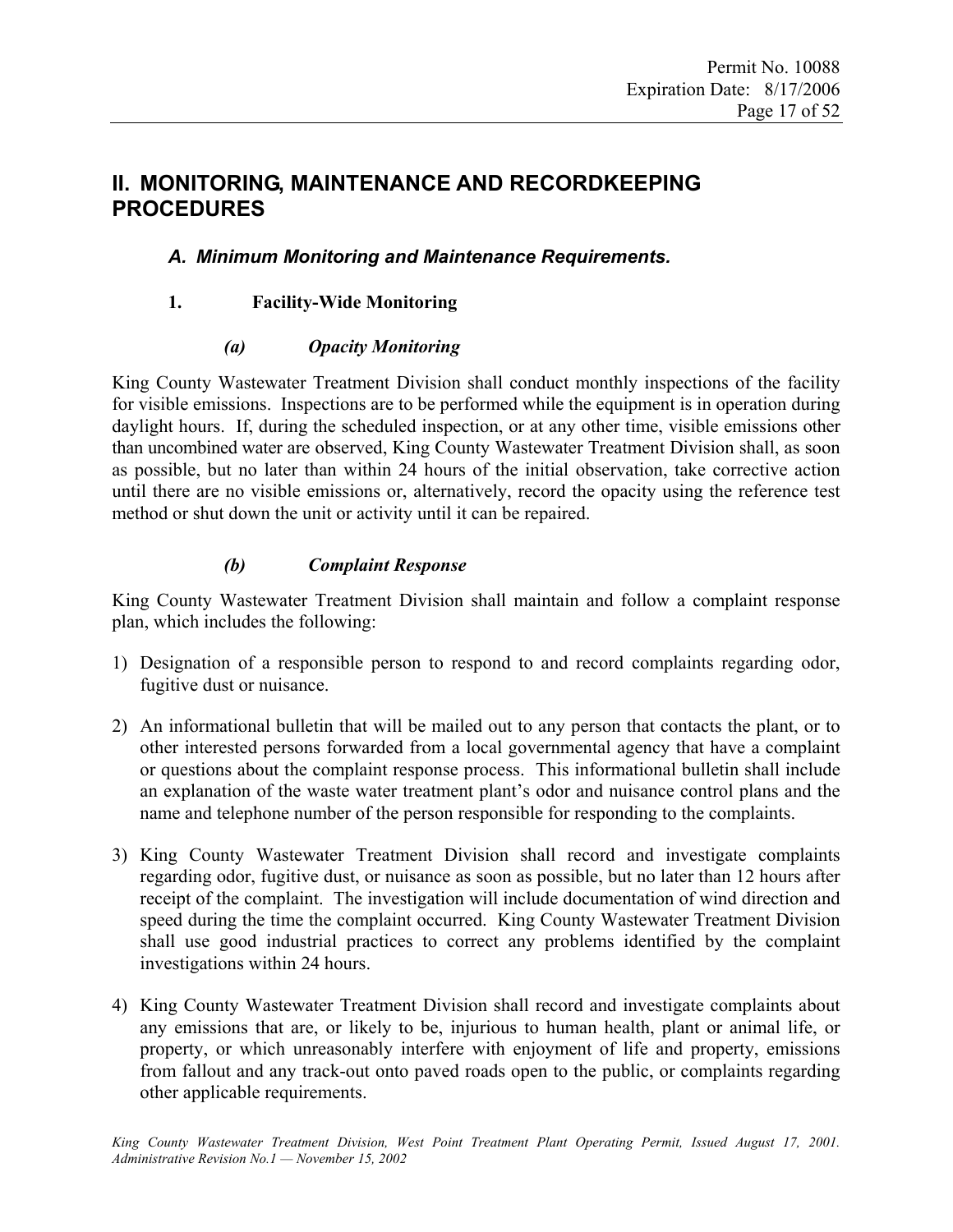- 5) King County Wastewater Treatment Division shall maintain records on-site of all complaints received regarding odor, fugitive dust or nuisance including the date and time of the complaint, the nature of the complaint, the wind speed and wind direction at the time of the complaint, and the date, time and nature of any corrective action taken.
- 6) The complaint response plan shall be maintained on-site and made available to Puget Sound Clean Air Agency personnel upon request.
- 7) King County Wastewater Treatment Division shall investigate the complaint and determine if there was noncompliance with an applicable requirement of this permit. King County Wastewater Treatment Division shall correct any such compliance problems as soon as possible. King County Wastewater Treatment Division shall shut down the unit or activity if the unit or activity is not returned to a compliant status within 24 hours of identification of noncompliance.

# *(c) Facility-Wide Inspections*

 $\overline{a}$ 

King County Wastewater Treatment Division shall conduct a facility-wide inspection at least once per calendar month. These inspections shall include checking for prohibited activities under Section III of the permit and activities that require additional approval under Section IV of the permit. The inspections shall also examine the general state of compliance with the general applicable requirements and the general effectiveness of the Operation & Maintenance (O&M) Plan.

The facility-wide inspections shall include an inspection for odor-bearing air contaminants and emissions of any air contaminant in sufficient quantities and of such characteristics and duration as is, or is likely to be, injurious to human health, plant or animal life, or property, or which unreasonably interfere with enjoyment of life and property. King County Wastewater Treatment Division shall also conduct inspections once per calendar month for fugitive dust and track-out while conducting activities, such as construction, that are likely to generate fugitive dust or track-out.

King County Wastewater Treatment Division shall correct any problems with significant emission units or activities identified during the course of these inspections as soon as possible, but not later than within 24 hours. King County Wastewater Treatment Division shall shut down the unit or activity if the problem cannot be corrected within 24 hours of identification.

# *(d) Maintenance and Repair of Insignificant Emission Units*

King County Wastewater Treatment Division shall use good industrial practices to maintain insignificant emission units and equipment<sup>1</sup> not listed in this permit. For such equipment, King

<sup>1</sup> Puget Sound Clean Air Agency Regulation I, Section 1.07(s) states, "EQUIPMENT means any stationary or portable device or any part thereof that emits or may emit any air contaminant into the atmosphere."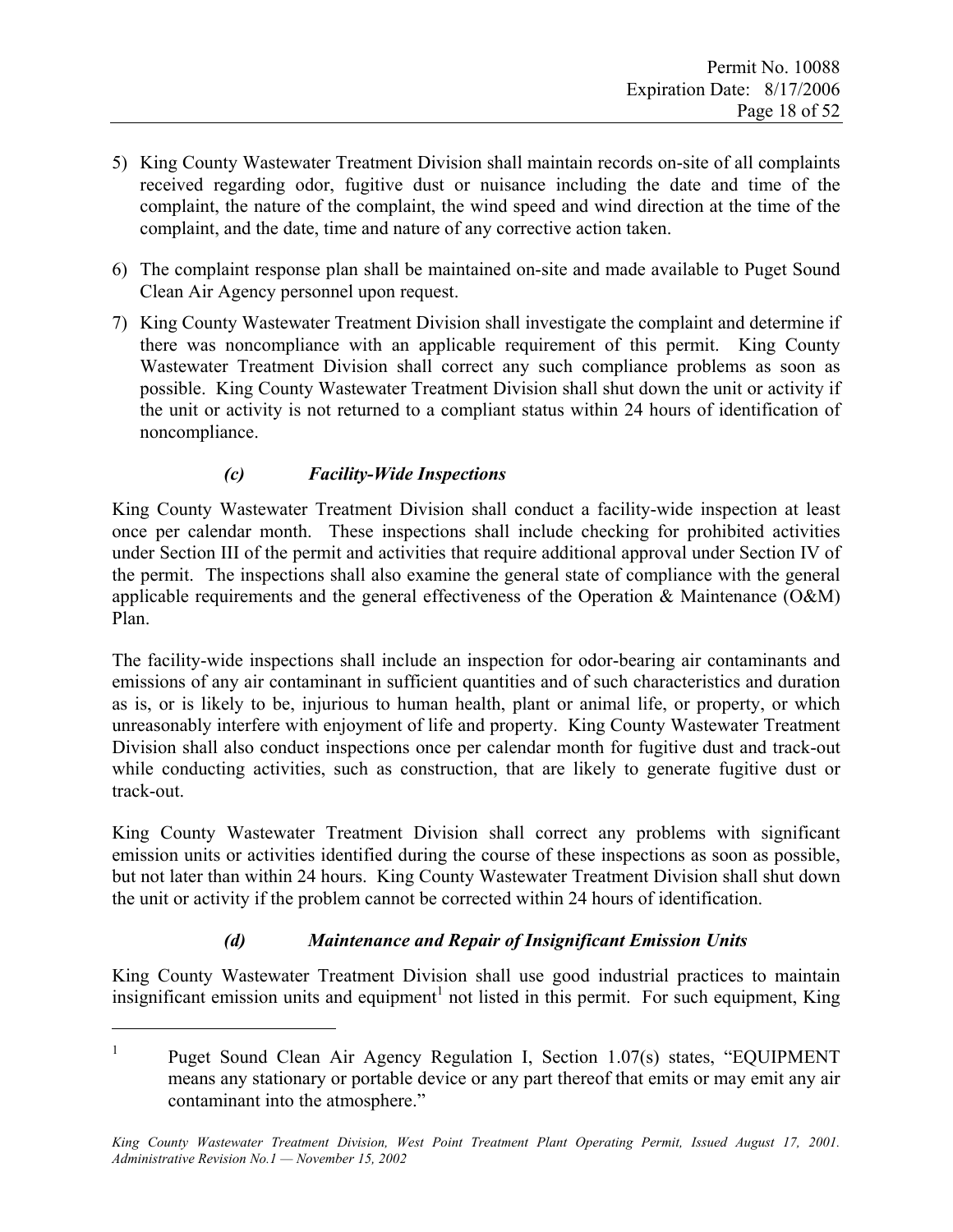County Wastewater Treatment Division shall also promptly repair defective equipment. Good industrial practices may include, but are not limited to, following the manufacturer's operations manual or an equipment operations schedule, minimizing emissions until the repairs can be completed, and taking measures to prevent recurrence of the problem.

#### **2. Specific Monitoring**

#### *(a) Monitoring – Internal Combustion Engines*

At least once each calendar quarter, King County Wastewater Treatment Division shall monitor NOx, CO and exhaust  $O_2$  on raw sewage pumps 401, 402, and 403 and on the three cogeneration diesel engines. Whenever the results of the quarterly monitoring are greater than 75% of a unit's emission limits, monitoring frequency will be increased to monthly. Monitoring shall be performed using a calibrated portable exhaust gas analyzer meeting the specifications contained in: (I) Steady-State Exhaust Analysis System of Appendix D-Steady-State Short Test Equipment of Subpart S-Inspection/Maintenance Program Requirements of Part 51 of Chapter 1, Title 40 of the Code of Federal Regulations in effect as of July 1, 2000. Alternately, monitoring shall be performed using fixed gas analysis with EPA Methods 7E and 10 (See 40 CFR Part 60, Appendix A; July 1, 2000). The results from this monitoring shall be used for calculating 12 month rolling totals required in the emission limits for EA 2.8, and to check compliance with the raw sewage pump emission limits for EA 2.11. Calculations will be done with the following equations:

#### **Formulas Based on EPA Method 19 in 40 CFR 60 App. A**

(Formulas From "Preferred and Alternative Methods for Estimating Air Emissions From Boilers," Vol II, Chapter 2, EIIP January 2001)

#### **Step One: Calculate Fuel Factors for Digester Gas and Propane (Eq. 2.4-3)**

$$
F_d = \frac{10^6 [3.64(\%H) + 1.53(\%C) + 0.57(\%S) + 0.14(\%N) - 0.46(\%O)]}{HHV}
$$

 $F_d$  = Fuel factor, dry basis (from EPA method 19) in dscf/MMBtu

H, C, S, N, and  $O =$  Concentration of hydrogen, carbon, sulfur, nitrogen and oxygen in the fuel expressed as a percentage as determined by a fuel analysis

 $HHV = Higher heating value of the fuel in Btu/lb$ 

#### **Step Two: Calculate Stack Gas Flow Rate (Eq. 2.4-2)**

$$
Q_{EX} = F_d \times \frac{20.9}{(20.9 - \% O_2)} \times \frac{H_{in}}{60}
$$

 $Q_{EX}$  = Stack gas volumetric flow rate in dscfm  $F_d$  = Fuel factor, dry basis (from EPA method 19) in dscf/MMBtu  $\%O_2$  = Measured oxygen concentration, dry basis expressed as a percentage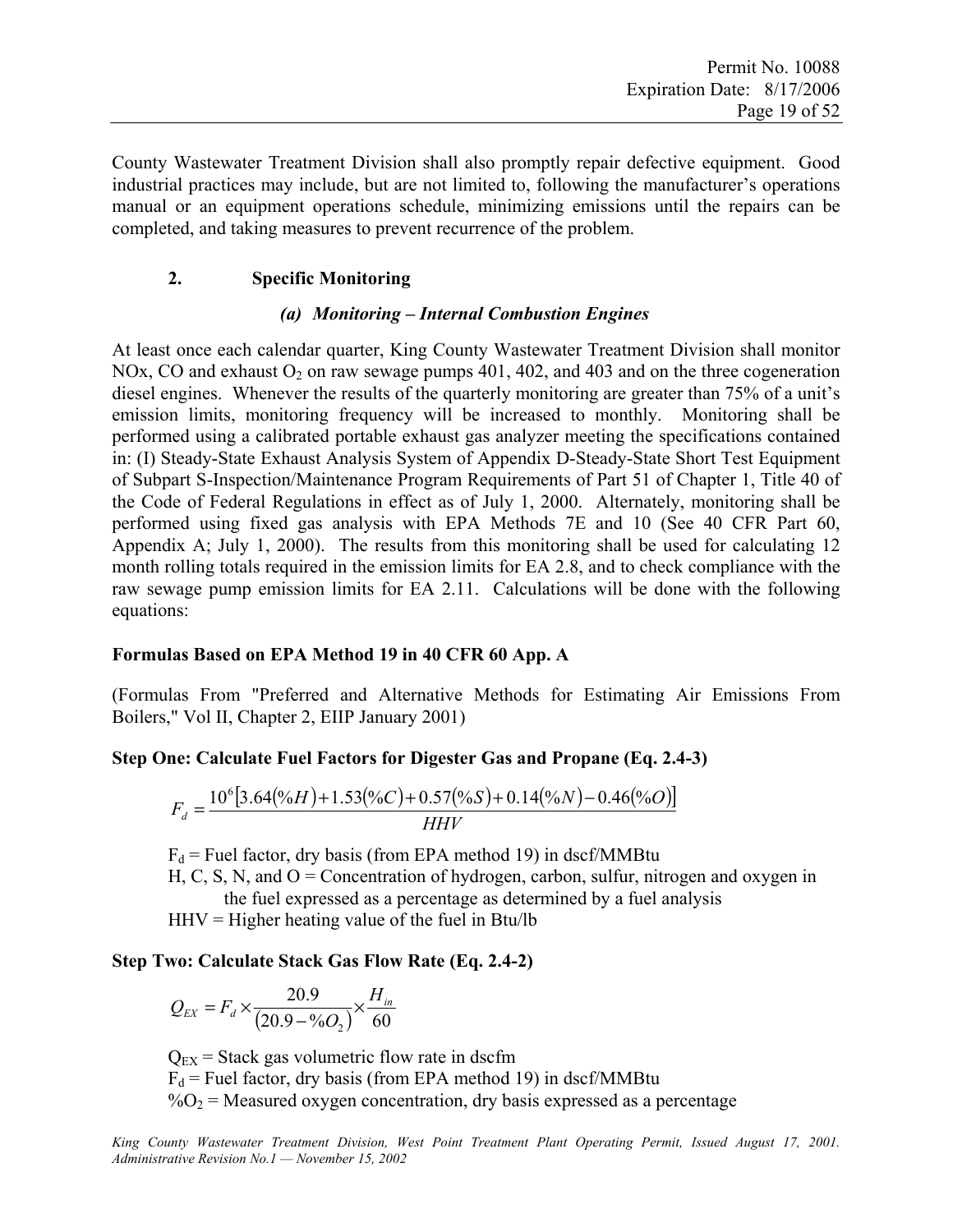Hin = Heat input rate in MMBtu/hr $60 = \frac{\text{min}}{\text{hr}}$ 

#### **Step Three: Calculate Hourly Emissions (Eq. 2.4-1)**

 $E_X$  = Hourly emissions in lb/hr of pollutant X C = Pollutant concentration in ppmvd  $MW = Molecular Weight of pollutant (lb/lb-mode)$  $Q_{EX}$  = Stack gas volumetric flow rate in dscfm  $V =$  Volume occupied by 1 mole of ideal gas at STP (385.5 ft<sup>3</sup>/lb-mole @ 68<sup>o</sup> F & 1 atm  $60 = \text{min/hr}$ 

$$
E_{X} = \frac{(C \times MW \times Q_{EX} \times 60)}{(V \times 10^{6})}
$$

#### **Step Four: Calculate Monthly Emissions**

 The hourly emissions from step three are multiplied by the number of hours of operations for each engine. The result is divided by 2000 to convert to tons emitted of each pollutant.

#### **Step Five: Convert Hourly Emissions to g/hp-hr**

The hourly emissions from step three for each engine are multiplied by 454 g/lb and divided by the horsepower of the engine to convert to grams of emissions per horsepower-hour.

#### *(b) Waste Digester Gas Flow Measurements*

Each day that the flares are used to burn excess digester gas, King County Wastewater Treatment Division shall continuously measure and maintain records of volumetric flow rates of waste digester gas processed by these units. These records shall be maintained on file at the site. The records shall be used to calculate annual emissions of CO and NOx and to insure that these flares are operated within the manufacturer's recommended flow ranges. [Puget Sound Clean Air Agency – Order of Approval No. 6806 Condition No. 4]

#### *(c) Monitoring NOx Emissions from Boiler No. 3*

Within 12 months after permit issuance, King County Wastewater Treatment Division shall conduct one performance test under 40 CFR 60.8 of Boiler No. 3 for NOx using EPA Method 7E. [Puget Sound Clean Air Agency Reg 1:3.05(b), 2/10/94]

#### *(d) Monitoring Fuel Usage in Boiler No. 3*

King County Wastewater Treatment Division shall record and maintain records (for two years) of the amounts of each fuel combusted during each day.  $[40 \text{ CFR } 60.48c(g) \& (i), 9/12/90]$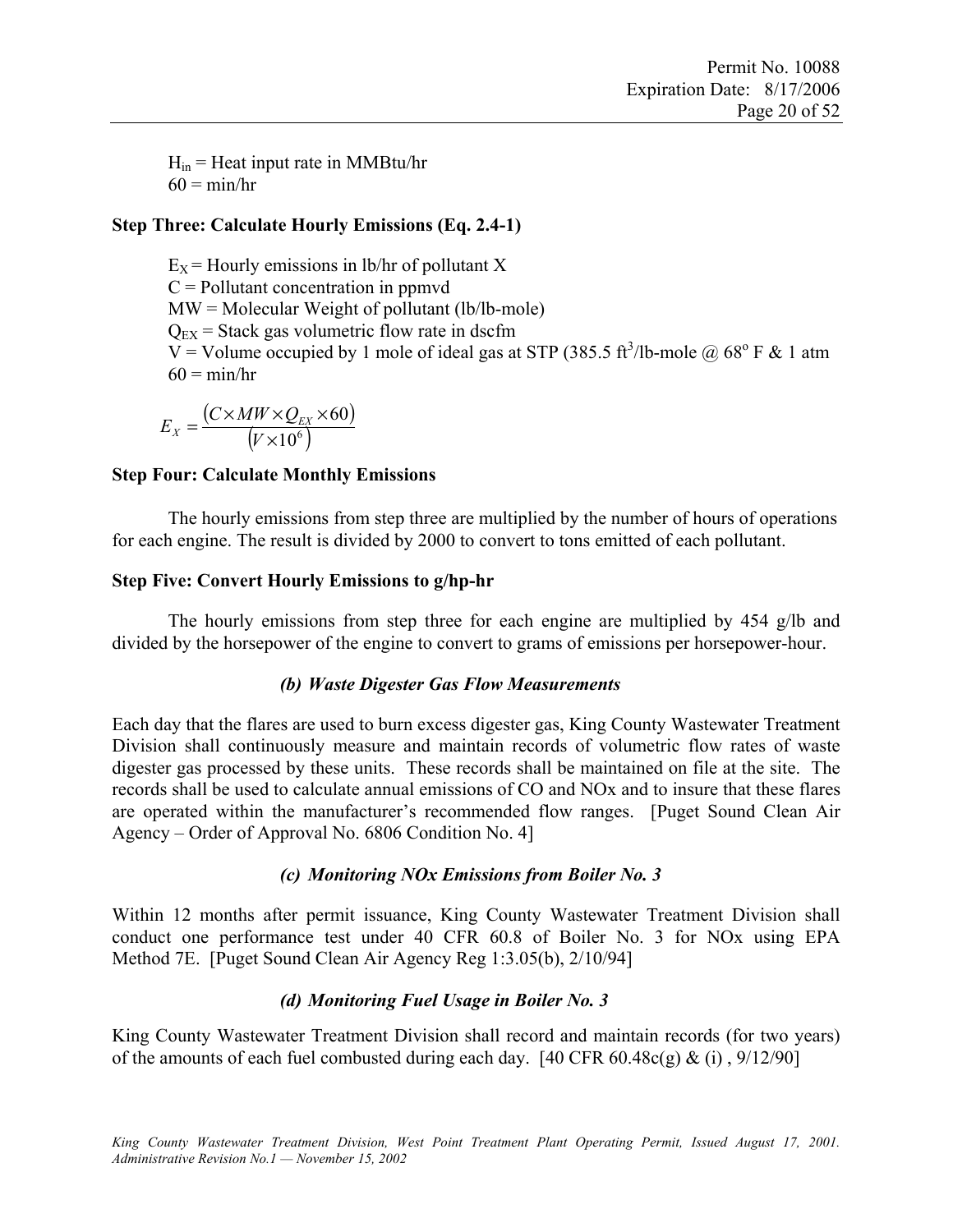# *B. Operation and Maintenance (O&M) Plan Requirements*

King County Wastewater Treatment Division's O&M Plan shall include procedures specifying how King County Wastewater Treatment Division will assure continuous compliance with Puget Sound Clean Air Agency Regulations I, II and III, and how King County Wastewater Treatment Division will carry out the Minimum Monitoring and Maintenance provisions specified in Section II.A of this permit. For insignificant emission units, refer to the requirements stated in Section II.A.1(d), "Maintenance and Repair of Insignificant Emission Units" of this permit. The plan shall reflect good industrial practice. In most instances, following the manufacturer's operations manual or equipment operational schedule, minimizing emissions until the repairs can be completed and taking measures to prevent recurrence of the problem may be considered good industrial practice. Determination of whether good industrial practice is being used will be based on available information such as, but not limited to, monitoring results, opacity observations, review of operations and maintenance procedures, and inspections of the emission unit or equipment. King County Wastewater Treatment Division shall use the results of the inspections required by this permit in its annual review of the O&M Plan. The specific provisions of the O&M Plan, other then those required by Condition Section II.A, shall not be deemed part of this permit.

### *C. Notification and Recordkeeping*

#### *(a) New Source Performance Standards 40 CFR 60 Subpart A*

King County Wastewater Treatment Division shall furnish the EPA Administrator and the Puget Sound Clean Air Agency with written notification of activities listed in 40 CFR 60.7(a) and (b). King County Wastewater Treatment Division shall notify both the EPA Administrator and the Puget Sound Clean Air Agency of any modification or reconstruction of Boiler No. 3 or the addition and initial startup of any additional equipment to which 40 CFR 60 applies, as directed in Section IV, Activities Requiring Additional Approval. [40 CFR 60.4(b), 4/25/75]. Time periods will be measured in calendar days. Notifications will be postmarked on or before the number of days specified in the applicable requirement. [40 CFR 60.19, 2/12/98].

The King County Wastewater Treatment Division shall maintain records of the occurrence and duration of any startup, shutdown, or malfunction in the operation of the affected source; any malfunction in the operation of the affected source; or any malfunction of the air pollution equipment. [WAC 173-400-081 & 107, 9/20/93]

King County Wastewater Treatment Division shall maintain records of fuel usage in Boiler No. 3 for at least two years. [40 CFR 60.48c(i), 2/12/99]

For purposes of this requirement, these reports shall be sent to the Puget Sound Clean Air Agency and the EPA Administrator at the following addresses: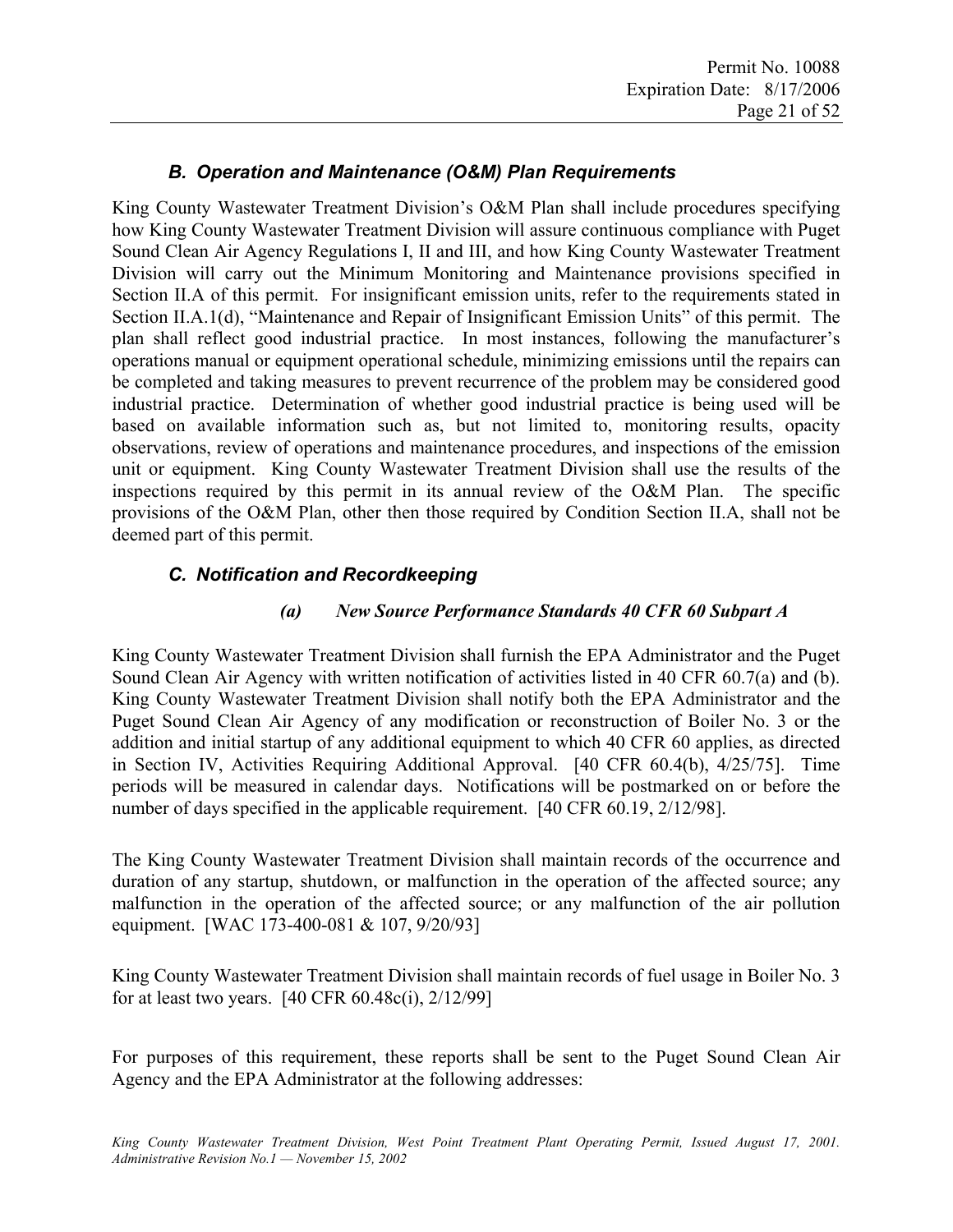Puget Sound Clean Air Agency EPA Region 10, Mail Stop OAQ-107 Attn.: Operating Permit Certification Attn.: Air Operating Permits 110 Union Street, Suite 500 1200 Sixth Avenue Seattle, Washington 98101-2038 Seattle, Washington 98101

[40 CFR 60.7]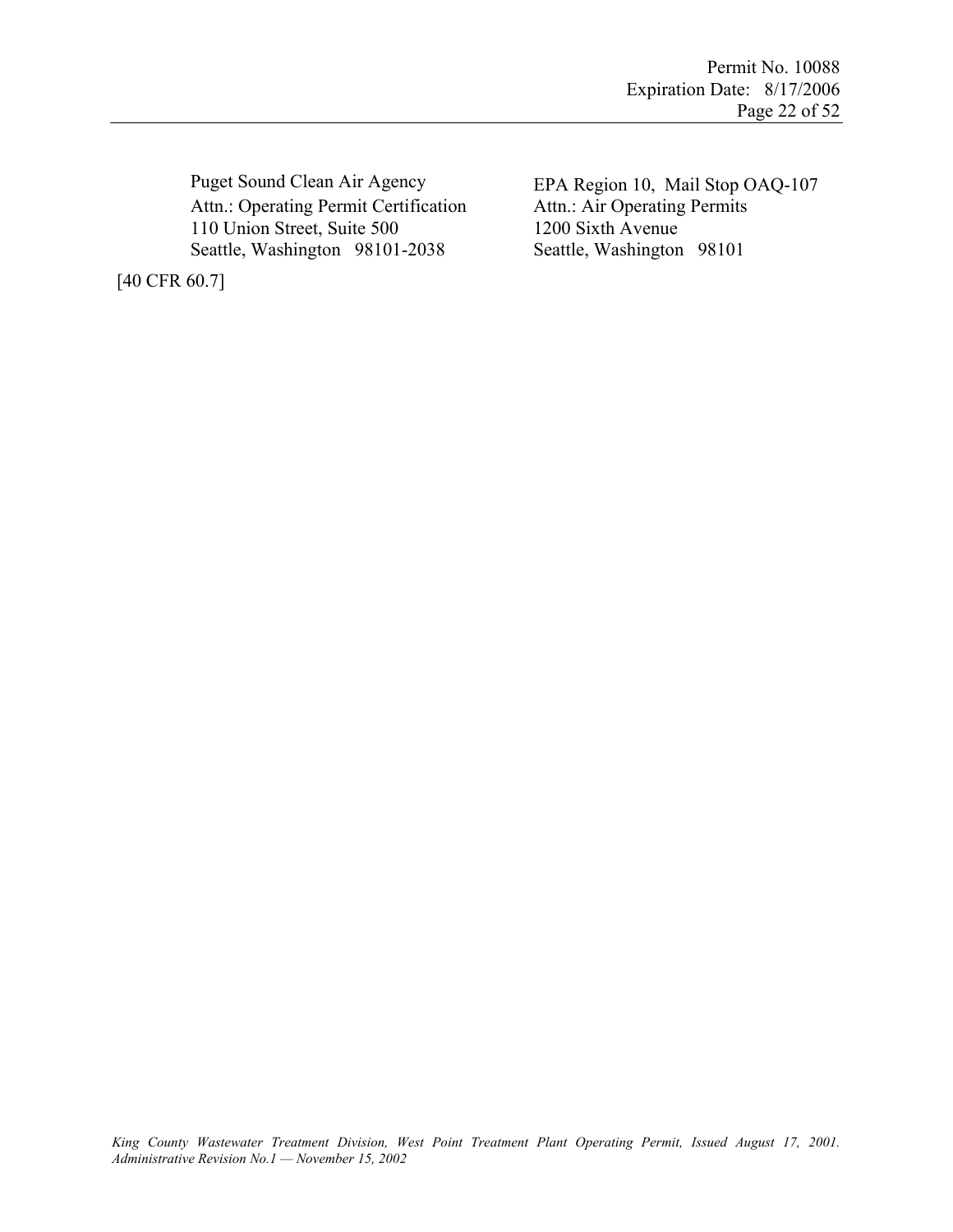# **III. PROHIBITED ACTIVITIES**

King County Wastewater Treatment Division is prohibited from conducting, causing, or allowing the following activities:

# *A. Adjustment for Atmospheric Conditions.*

Varying the rate of emissions of a pollutant according to atmospheric conditions or ambient concentrations of that pollutant is prohibited, except as directed according to air pollution episode regulations. [WAC 173-400-205, 8/20/93]

# *B. Open Burning.*

King County Wastewater Treatment Division shall not conduct open burning during any stage of an air pollution episode or period of impaired air quality and shall not conduct any open burning other than the following types:

- 1. Fires consisting solely of charcoal, propane, natural gas, or wood used solely for the preparation of food, and
- 2. Fires for instruction in the methods of fighting fires, provided that the person conducting the training fire complies with Puget Sound Clean Air Agency Regulation I, Section 8.07.

[Puget Sound Clean Air Agency Regulation I, Sections 8.02(a) and 8.06, 10/8/98] [WAC 173- 425-020(1), 1/1/93; WAC 173-425-050(1), 1/1/93; RCW 70.94.743, 1998 c68 p1 and RCW 70.94.775(2), 1995 c 362p2 State/Puget Sound Clean Air Agency only]

# *C. Refuse Burning.*

King County Wastewater Treatment Division shall not cause or allow the burning of combustible refuse except in a multiple chamber incinerator provided with control equipment. King County Wastewater Treatment Division shall not operate refuse-burning equipment any time other than daylight hours. [Puget Sound Clean Air Agency Regulation I, Section 9.05, 12/9/93]

# *D. Concealment.*

King County Wastewater Treatment Division shall not cause or allow the installation or use of any device or use of any means which, without resulting in a reduction in the total amount of air contaminant emitted, conceals an emission of an air contaminant that would otherwise violate Puget Sound Clean Air Agency Regulation I, Article 9 or Chapter 173-400 WAC. [Puget Sound Clean Air Agency Regulation I, Section 9.13(a), 6/9/88; WAC 173-400-040(7), 8/20/93; and 40 CFR 60.12, 3/8/74]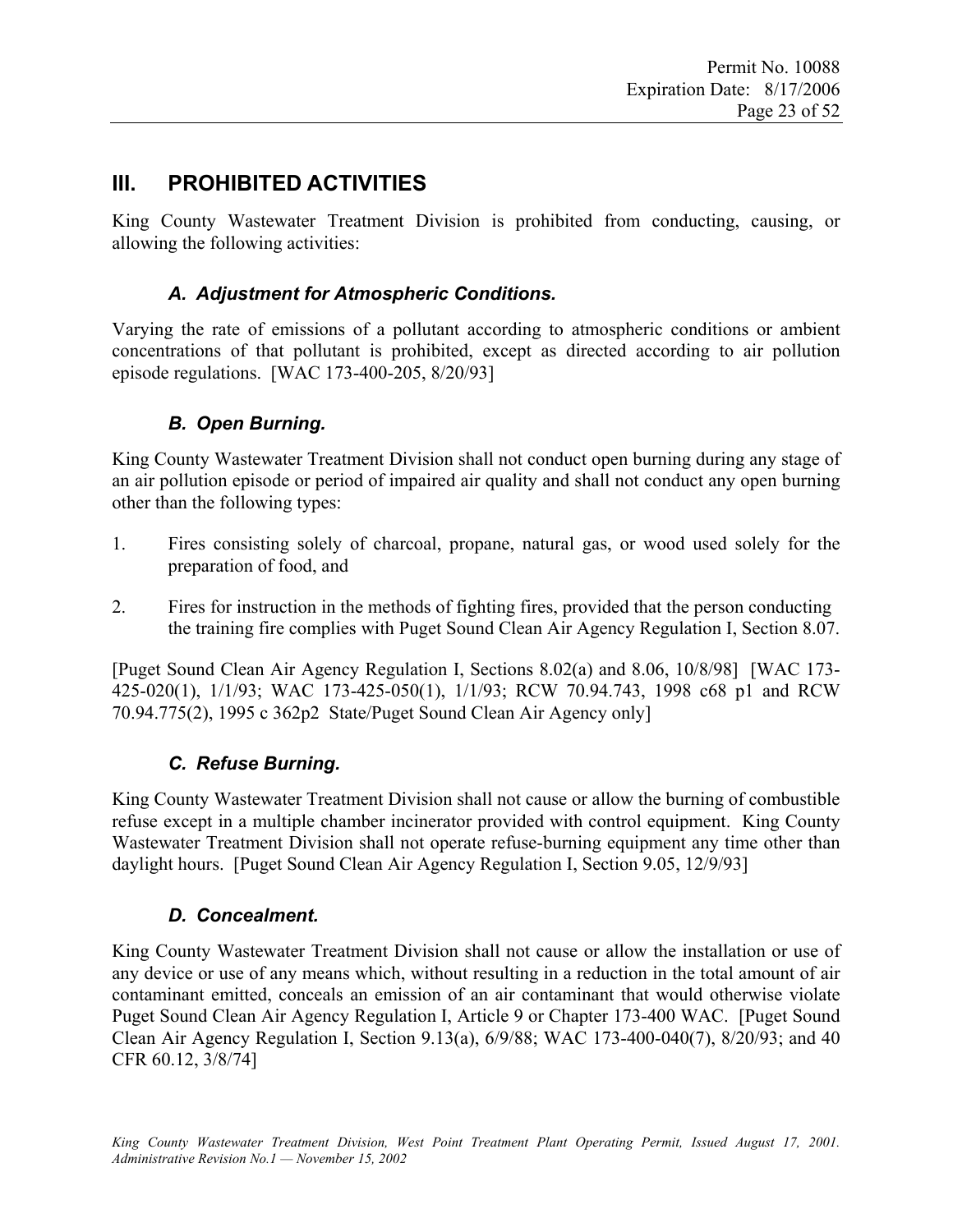# *E. Masking.*

King County Wastewater Treatment Division shall not cause or allow the installation or use of any device or use of any means designed to mask the emission of an air contaminant that causes detriment to health, safety or welfare of any person or conceals or masks an emission of an air contaminant that would otherwise violate Regulation I, Article 9 or Chapter 173-400 WAC. [Puget Sound Clean Air Agency Regulation I, Section 9.13(b), 6/9/88; and WAC 173-400- 040(7), 8/20/93]

# *F. Ambient Standards.*

King County Wastewater Treatment Division shall not cause or allow the emission of air contaminants in sufficient quantity as to exceed any ambient air quality standard in Puget Sound Clean Air Agency Regulation I Section 11.01. [Puget Sound Clean Air Agency Regulation I, Section 11.01(b), 4/14/94]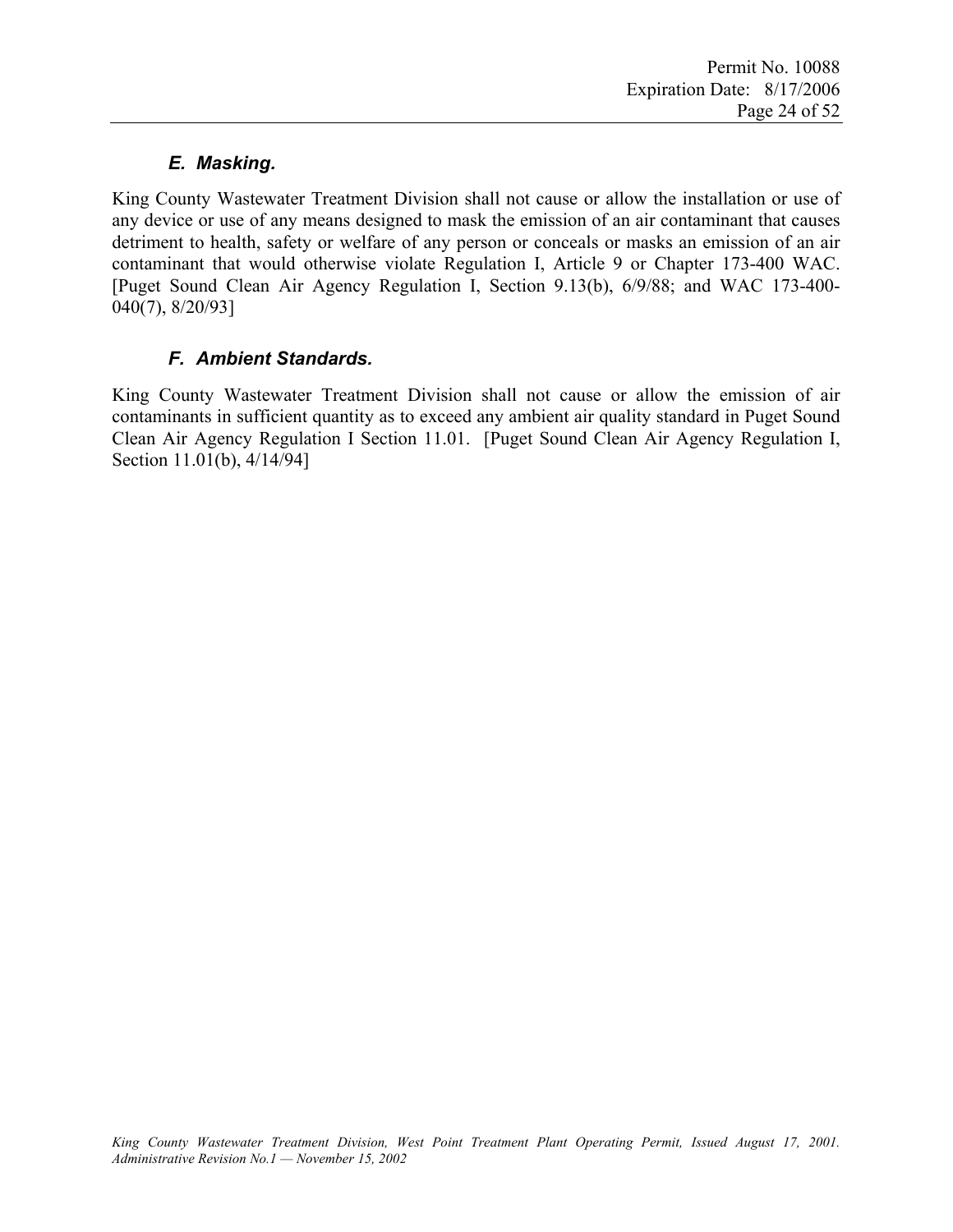# **IV. ACTIVITIES REQUIRING ADDITIONAL APPROVAL**

King County Wastewater Treatment Division shall file notification and obtain the necessary approval from the Puget Sound Clean Air Agency before conducting any of the following:

# *A. New Source Review.*

King County Wastewater Treatment Division shall not construct, install, establish, or modify an air contaminant source, except those sources that are excluded by Puget Sound Clean Air Agency Regulation I, Section 6.03(b), unless a "Notice of Construction and Application for Approval" has been filed with and approved by the Puget Sound Clean Air Agency. [Puget Sound Clean Air Agency Regulation I, Section 6.03, 7/8/99; 40 CFR 60.7(a), 40 CFR 60.14, 7/21/92, and 40 CFR 60.15, 12/16/75] [WAC 173-460-040, 1/14/94; RCW 70.94.152, 1996 c 67p1, 1996 c 29p1 State/Puget Sound Clean Air Agency only]

# *B. Replacement or Substantial Alteration of Emission Control Technology.*

King County Wastewater Treatment Division shall file a Notice of Construction and Application for Approval according to WAC 173-400-114 with the Puget Sound Clean Air Agency before replacing or substantially altering any emission control technology installed at the facility. [Puget Sound Clean Air Agency Regulation I, Section 6.03, 7/8/99] [WAC 173-400-114, 8/20/93, RCW 70.94.153, 1991 c 199p303 State/Puget Sound Clean Air Agency only]

# *C. Asbestos.*

(a) King County Wastewater Treatment Division shall comply with 40 CFR 61.145 and 61.150 when conducting renovation or demolition activities at the facility. [40 CFR 61.145, 1/16/91and 61.150, 1/16/91]

(b) King County Wastewater Treatment Division shall comply with Puget Sound Clean Air Agency Regulation III, Article 4 when conducting any asbestos project, renovation or demolition activities at the facility. [Puget Sound Clean Air Agency Regulation III, Article 4, 7/13/00]

# *D. Spray Coating.*

King County Wastewater Treatment Division shall comply with Puget Sound Clean Air Agency Regulation I, Section 9.16 as follows:

(a) Applicability. This section applies to spray-coating operations at facilities subject to Article 5 (Registration), Article 6 (New Source Review), or Article 7 (Operating Permits) of this regulation, where a coating that protects or beautifies a surface is applied with spray-coating equipment.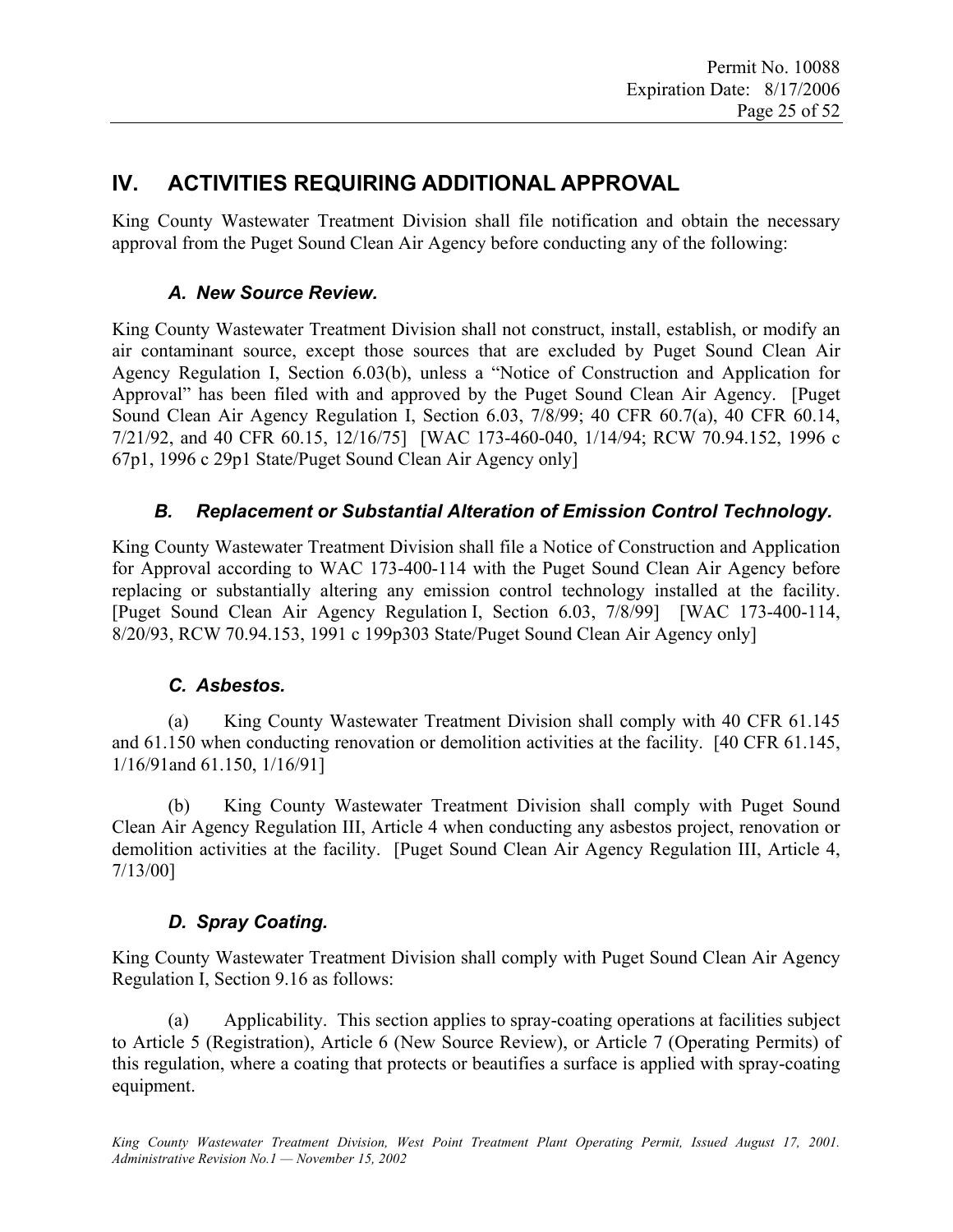(b) Exemptions. The following activities are exempt from the provisions of Sections 9.16(c) and (d) of this regulation. Persons claiming any of the following spray-coating exemptions shall have the burden of demonstrating compliance with the claimed exemption.

- 1) Application of architectural or maintenance coatings to stationary structures (e.g., bridges, water towers, buildings, stationary machinery, or similar structures);
- 2) Aerospace coating operations subject to 40 CFR Part 63, Subpart GG. This includes all activities and materials listed in 40 CFR 63.741(f);
- 3) Use of high-volume, low-pressure (HVLP) spray guns when:

 (A) spray-coating operations do not involve motor vehicles or motor vehicle components;

(B) the gun cup capacity is 8 fluid ounces or less;

(C) the spray gun is used to spray-coat less than 9 square feet per day per facility;

(D) coatings are purchased in containers of 1 quart or less; and

(E) spray-coating is allowed by fire department, fire marshal, or other government agency requirements.

- 4) Use of air-brush spray equipment with 0.5 to 2.0 CFM airflow and a maximum cup capacity of 2 fluid ounces;
- 5) Use of hand-held aerosol spray cans with a capacity of 1 quart or less; or
- 6) Indoor application of automotive undercoating materials using organic solvents having a flash point in excess of 100°F.

(c) General Requirements for Indoor Spray-Coating Operations. It shall be unlawful for any person subject to the provisions of this section to cause or allow spray-coating inside a structure, or spray-coating of any motor vehicles or motor vehicle components, unless the spraycoating is conducted inside an enclosed spray area. The enclosed spray area shall employ either properly seated paint arresters, or water-wash curtains with a continuous water curtain to control the overspray. All emissions from the spray-coating operation shall be vented to the atmosphere through an unobstructed vertical exhaust vent.

(d) General Requirements for Outdoor Spray-Coating Operations. After January 1, 2000, it shall be unlawful for any person subject to the provisions of this section to cause or allow spray-coating outside an enclosed structure unless such spray-coating operations are approved in a notice of construction permit issued in accordance with Article 6 of this regulation. The following minimum requirements for outdoor spray-coating operations will be included in all such notice of construction permits: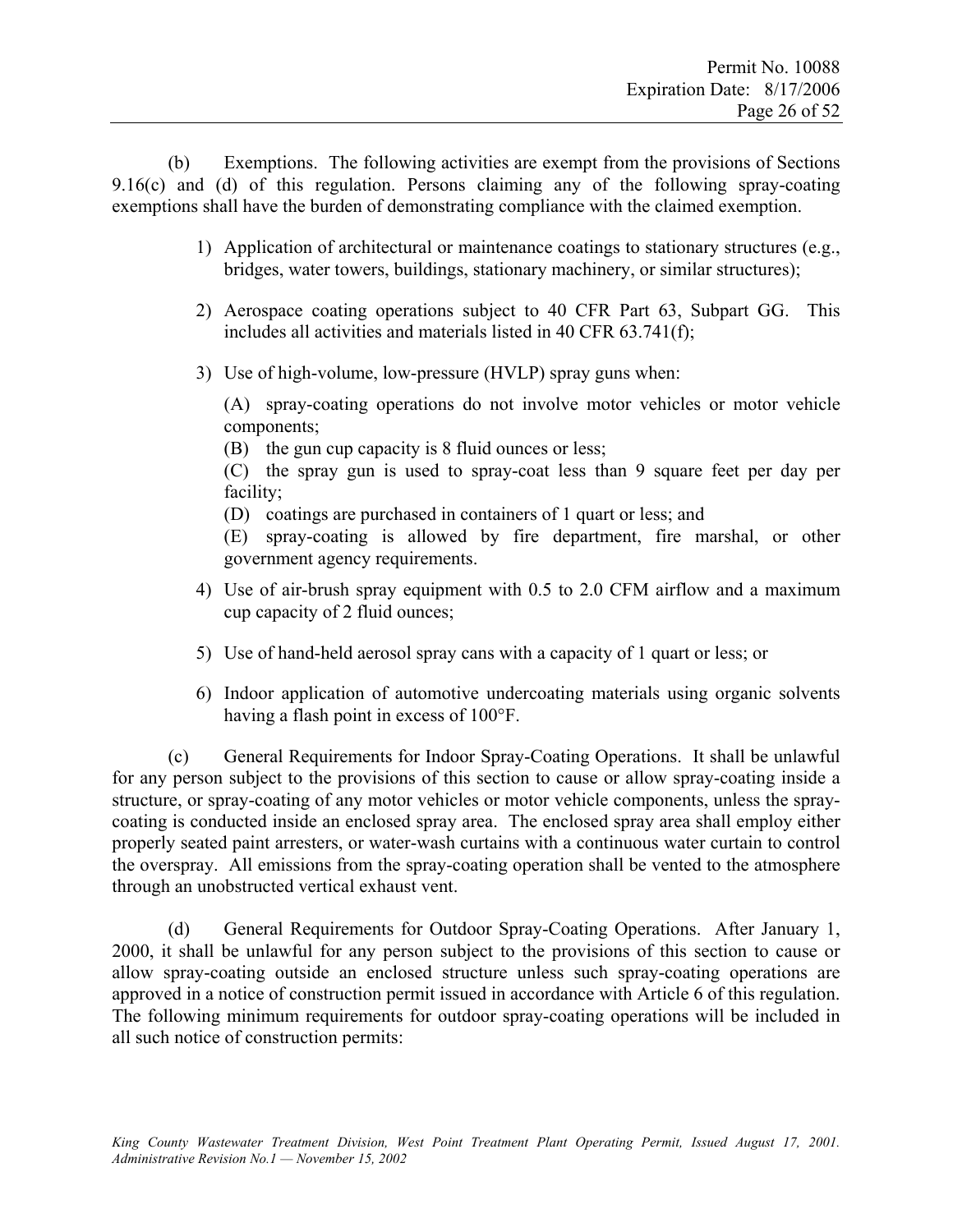- 1) Reasonable methods to confine overspray to the property where the spray-coating is being conducted shall be used (e.g., tarps, shrink wrap, mobile enclosure, or similar methods for control of overspray); and
- 2) High-transfer efficiency spray equipment that minimizes overspray shall be used (e.g., HVLP, low-volume, low-pressure (LVLP), electrostatic, or air-assisted airless). Airless spray equipment may be used where low viscosity and high solid coatings preclude the use of higher-transfer efficiency spray equipment.

[Puget Sound Clean Air Agency Regulation I, Section 9.16, 6/13/91]

[Puget Sound Clean Air Agency Regulation I, Section 9.16, 7/8/99] *State/Puget Sound Clean Air Agency only*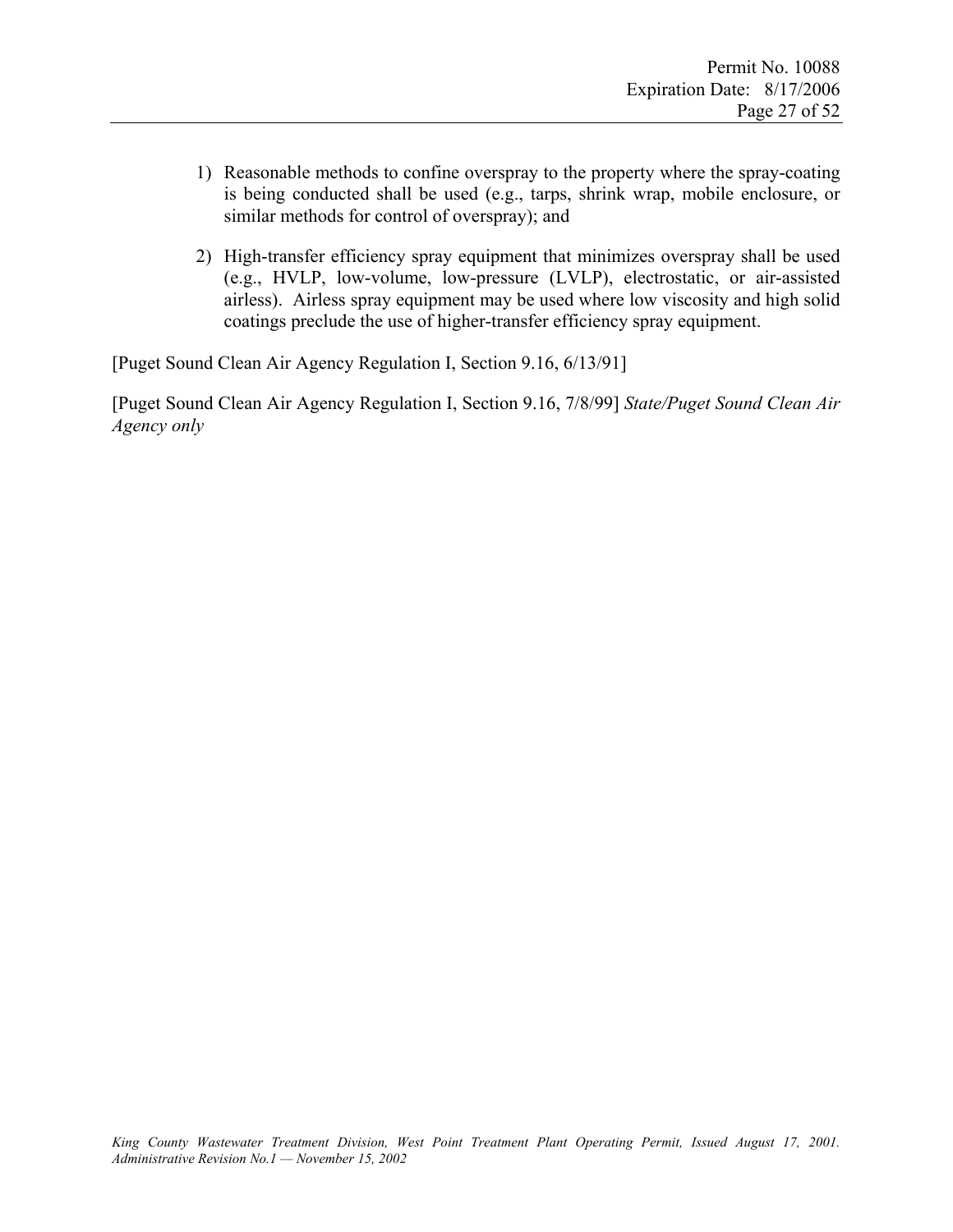# **V. STANDARD TERMS AND CONDITIONS**

# *A. Duty to comply*

King County Wastewater Treatment Division shall comply with all conditions of this permit. Any permit noncompliance constitutes a violation of Chapter 70.94 RCW and, for federally enforceable provisions, a violation of the Federal Clean Air Act (FCAA). Such violations are grounds for enforcement action; for permit termination, revocation and reissuance, or modification; or for denial of a permit renewal application. [Puget Sound Clean Air Agency Regulation I, Section 7.05, 10/28/93, WAC 173-401-620(2)(a), 11/4/93]

# *B. Permit actions*

This permit may be modified, revoked, reopened and reissued, or terminated for cause. The filing of a request by King County Wastewater Treatment Division for a permit modification, revocation and reissuance, or termination, or of a notification of planned changes or anticipated noncompliance does not stay any permit condition. [WAC 173-401-620(2)(c), 11/4/93]

# *C. Property rights*

This permit does not convey any property rights of any sort, or any exclusive privilege. [WAC 173-401-620(2)(d), 11/4/93]

#### *D. Duty to provide information*

King County Wastewater Treatment Division shall furnish to the Puget Sound Clean Air Agency, within a reasonable time, any information that the Puget Sound Clean Air Agency may request in writing to determine whether cause exists for modifying, revoking and reissuing, or terminating the permit or to determine compliance with the permit. Upon request, King County Wastewater Treatment Division shall also furnish to the Puget Sound Clean Air Agency copies of records required to be kept by the permit or, for information claimed to be confidential, King County Wastewater Treatment Division may furnish such records directly to EPA Region 10 along with a claim of confidentiality. The Puget Sound Clean Air Agency shall maintain the confidentiality of such information in accordance with RCW 70.94.205. [WAC 173-401- 620(2)(e), 11/4/93]

#### *E. Permit fees*

King County Wastewater Treatment Division shall pay fees as a condition of this permit in accordance with the Puget Sound Clean Air Agency Regulation I, Article 7. Failure to pay fees in a timely fashion shall subject King County Wastewater Treatment Division to civil and criminal penalties as prescribed in Chapter 70.94 RCW. [WAC 173-401-620(2)(f), 11/4/93]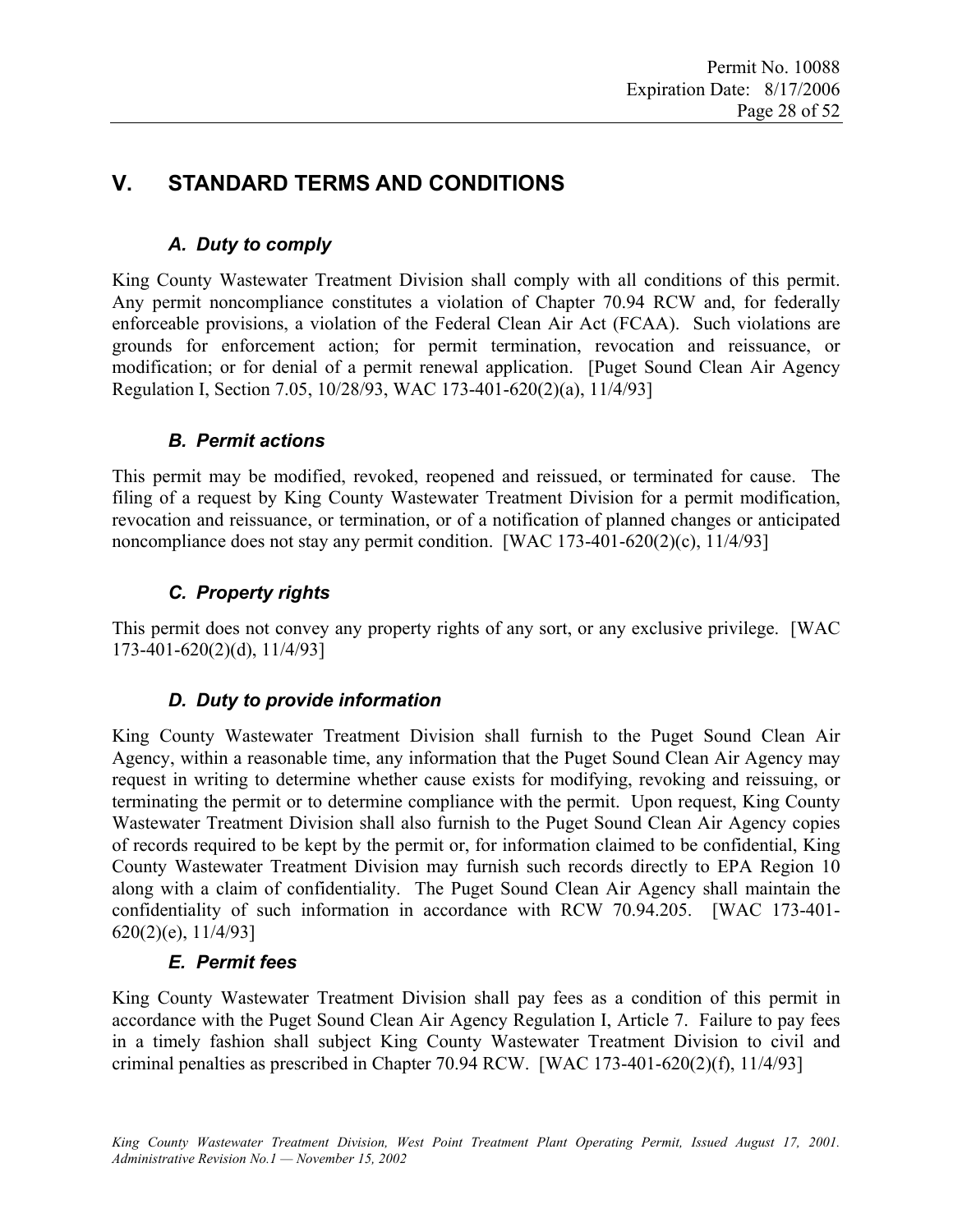# *F. Emissions trading*

No permit revision shall be required, under any approved economic incentives, marketable permits, emissions trading, and other similar programs or processes for changes that are provided for in this permit. [WAC 173-401-620(2)(g),  $11/4/93$ ]

# *G. Severability*

If any provision of this permit is held to be invalid, all unaffected provisions of the permit shall remain in effect and be enforceable. [WAC 173-401-620(2)(h), 11/4/93]

# *H. Permit appeals*

This permit or any condition in it may be appealed only by filing an appeal with the Pollution Control Hearings Board and serving it on the Puget Sound Clean Air Agency within thirty days of receipt, pursuant to RCW 43.21B.310 and WAC 173-401-735. The provision for appeal in this section is separate from and additional to any federal rights to petition and review found under §505(b) of the FCAA. [WAC 173-401-620(2)(i) and WAC 173-401-735, 11/4/93]

# *I. Permit continuation*

This permit and all terms and conditions contained therein, including any permit shield provided under WAC 173-401-640, shall not expire until the renewal permit has been issued or denied if a timely and complete application has been submitted. An application shield granted under WAC 173-401-705(2) shall remain in effect until the renewal permit has been issued or denied if a timely and complete permit application has been submitted. [WAC 173-401-620(2)(j), 11/4/93]

# *J. Federal enforceability*

All terms and conditions of this permit are enforceable by the EPA administrator and by citizens under the FCAA, except for those terms and conditions designated in the permit as not federally enforceable. [WAC 173-401-625, 11/4/93]

# *K. Inspection and entry*

Upon presentation of credentials and other documents as may be required by law, King County Wastewater Treatment Division shall allow the Puget Sound Clean Air Agency or an authorized representative to:

- 1) Enter King County Wastewater Treatment Division's premises or where records must be kept under the conditions of this permit;
- 2) Have access to and copy, at reasonable times, any records that must be kept under the conditions of the permit;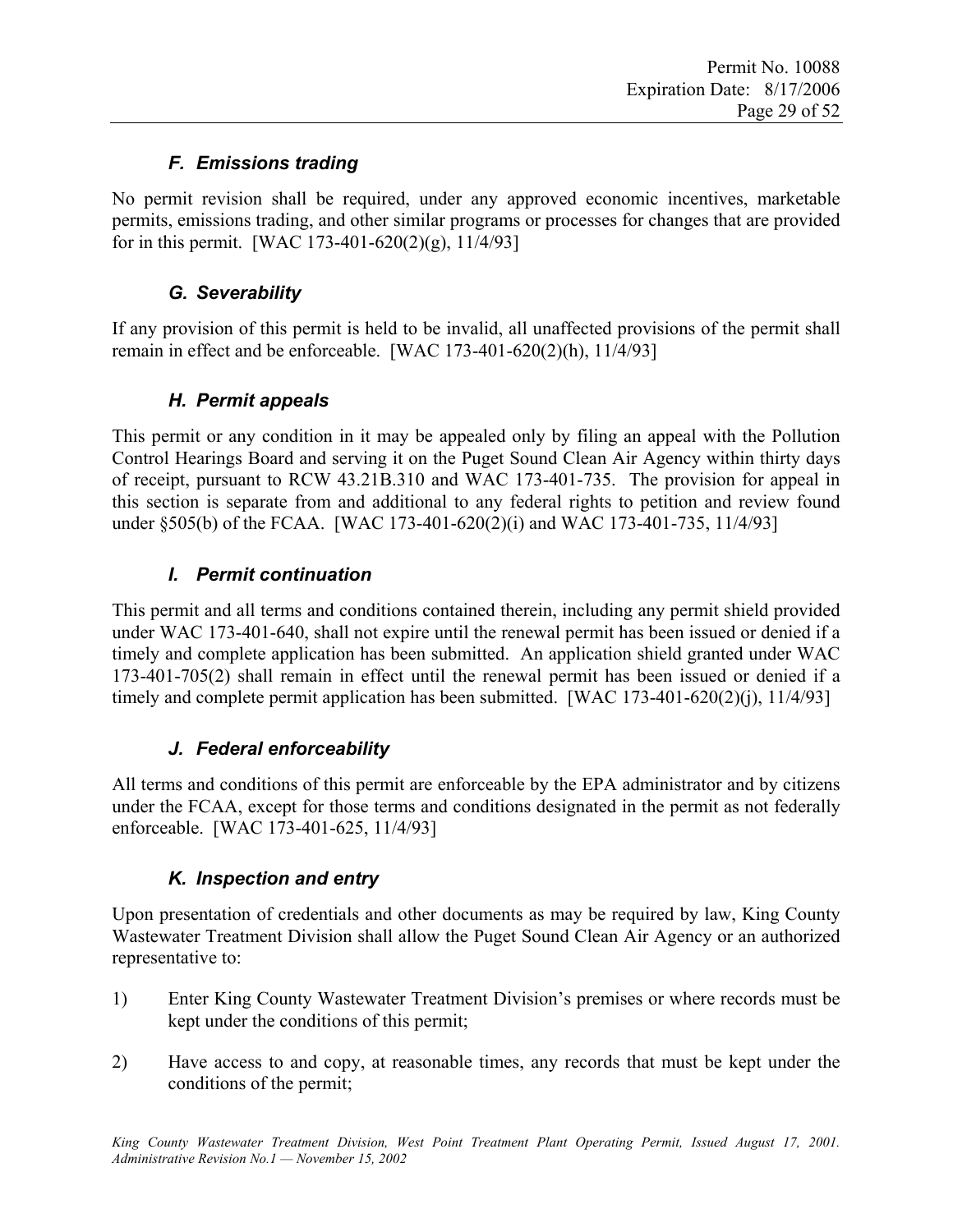- 3) Inspect at reasonable times any facilities, equipment (including monitoring and air pollution control equipment), practices or operations regulated or required under the permit; and
- 4) As authorized by WAC 173-400-105 and the FCAA, sample or monitor at reasonable times substances or parameters for the purpose of assuring compliance with the permit or applicable requirements. [WAC 173-401-630(2), 11/4/93] [RCW 70.94.200 State/Puget Sound Clean Air Agency only]

### *L. Compliance requirements*

King County Wastewater Treatment Division shall continue to comply with all applicable requirements with which the source is currently in compliance. King County Wastewater Treatment Division shall meet on a timely basis any applicable requirements that become effective during the permit term. [WAC 173-401-630(3), WAC 173-401-510(2)(h)(iii), 11/4/93]

#### *M. Compliance certifications*

King County Wastewater Treatment Division shall submit a certification of compliance with permit terms and conditions once per year. The first such certification shall cover a one-year period commencing upon the date of issuance of this permit. Each certification shall include:

- 1) The identification of each term or condition of the permit that is the basis of the certification;
- 2) The compliance status;
- 3) Whether compliance was continuous or intermittent; and
- 4) The method(s) used for determining the compliance status of the source, currently and over the reporting period. These methods must be consistent with the permit Monitoring, Maintenance and Recordkeeping Methods.

All compliance certifications shall be submitted to EPA Region 10 and to the Puget Sound Clean Air Agency, at the following addresses, within 30 days after the close of the period covered by the certification:

> Attn.: Operating Permit Certification Attn.: Air Operating Permits 110 Union Street, Suite 500 1200 Sixth Avenue Seattle, Washington 98101-2038 Seattle, Washington 98101

Puget Sound Clean Air Agency EPA Region 10, Mail Stop OAQ-107

[WAC 173-401-630(5), 11/4/93]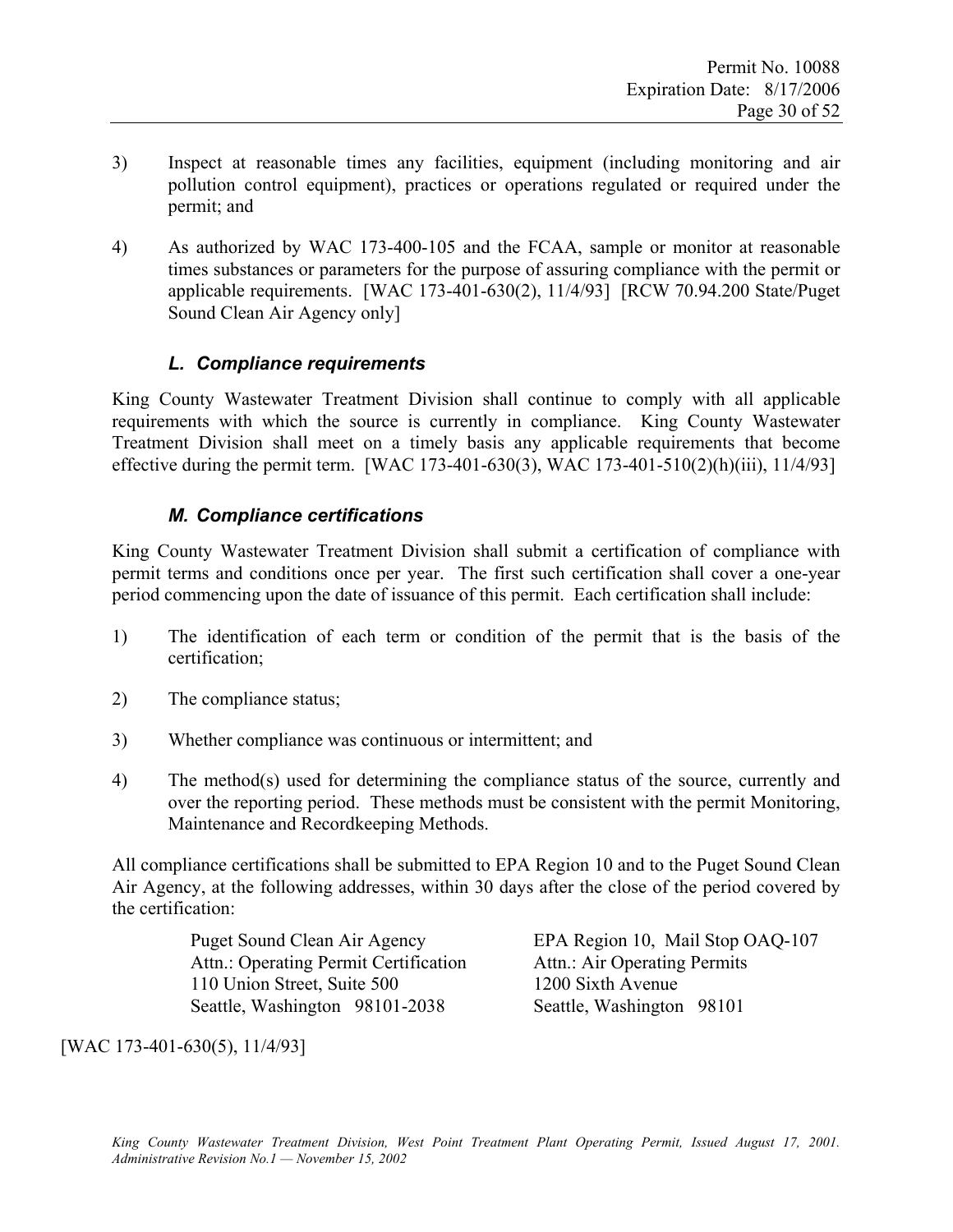### *N. Compliance determination*

#### **1. Emission Testing**

- a) For the purpose of determining compliance with an emission standard, the Puget Sound Clean Air Agency or Ecology may conduct testing of an emission unit or require King County Wastewater Treatment Division to have it tested. In the event, the Puget Sound Clean Air Agency or Ecology conducts the test, King County Wastewater Treatment Division shall be given an opportunity to observe the sampling and to obtain a sample at the same time. [Puget Sound Clean Air Agency Regulation I, Section 3.05(b), 2/10/94; WAC 173-400-105(4), 8/20/93, 10/23/98 State/Puget Sound Clean Air Agency only]
- b) Testing of sources for compliance with emissions standards shall be performed in accordance with the Reference Test Methods identified in Section I of this permit, except where this permit indicates that a specific Reference Test Method is not needed or appropriate. [Puget Sound Clean Air Agency Regulation I, Section 3.05(b), 2/10/94]
- c) King County Wastewater Treatment Division shall notify the Puget Sound Clean Air Agency in writing at least 2 weeks (14 days) prior to any compliance test and provide the Puget Sound Clean Air Agency an opportunity to review the test plan and to observe the test. [Puget Sound Clean Air Agency Regulation I, Section 3.05(b), 2/10/94 and 40 CFR 60.8, 2/12/99]
- d) Unless otherwise specified, each test for pollutants other than opacity shall consist of three separate runs and compliance shall be determined from the arithmetic average of the three runs. In the event that a sample is accidentally lost or conditions occur in which one of the runs must be discontinued because of circumstances beyond the operator's control, compliance may, upon the Puget Sound Clean Air Agency approval, be determined from the arithmetic average of the two other runs. [Puget Sound Clean Air Agency Regulation I, Section 3.05(b), 2/10/94]
- e) King County Wastewater Treatment Division, if required by the Puget Sound Clean Air Agency to perform a compliance test, shall submit a report to the Puget Sound Clean Air Agency no later than 60 days after the test. The report shall include:
	- (1) A description of the source and the sampling location;
	- (2) The time and date of the test;
	- (3) A summary of results, reported in units and for averaging periods consistent with the applicable emission standard;
	- (4) A description of the test methods and quality assurance procedures employed;
	- (5) The amount of fuel burned or raw material processed by the source during the test;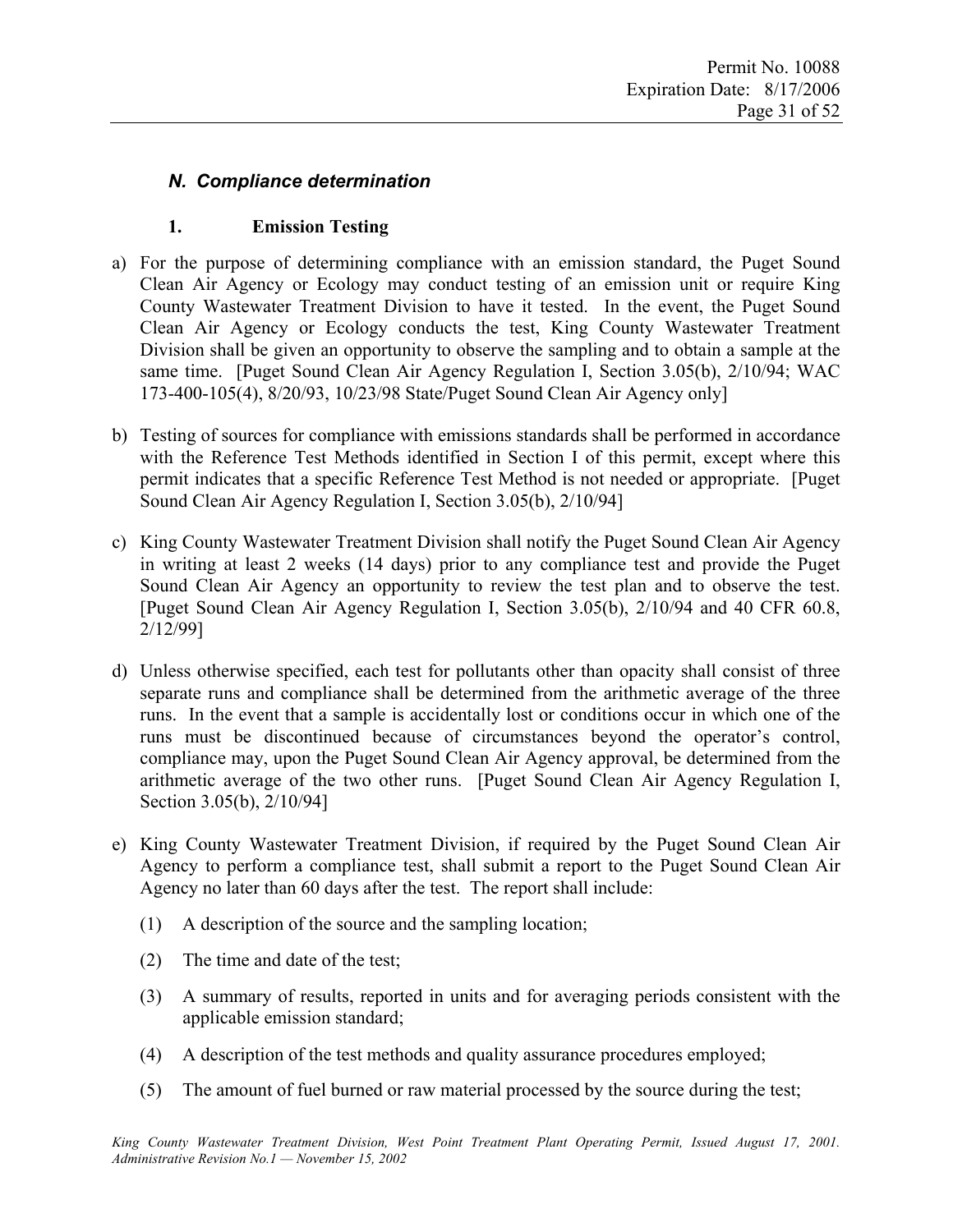- (6) The operating parameters of the source and control equipment during the test;
- (7) Field data and example calculations; and
- (8) A statement signed by the senior management official of the testing firm certifying he validity of the source test report.

[WAC 173-400-105(4), 10/14/96 State/Puget Sound Clean Air Agency only; Puget Sound Clean Air Agency Regulation I, Section 3.05(b), 2/10/94; and Puget Sound Clean Air Agency Regulation I, Section 3.07, 2/9/95]

#### **2. Credible Evidence**

For the purpose of submitting compliance certifications or establishing whether or not a person has violated or is in violation of this permit, nothing shall preclude the use, including the exclusive use, of any credible evidence or information relevant to whether a source would have been in compliance with applicable requirements if the appropriate performance or compliance test or procedure had been performed. [40 CFR 51.212, 2/24/97, 40 CFR 52.12, 2/24/97, 40 CFR 52.33, 2/24/97] [Puget Sound Clean Air Agency Reg I:3.06; 10/08/1998 State only]

# *O. Recordkeeping*

King County Wastewater Treatment Division shall maintain the following:

- 1) Records of required monitoring information that include the following if applicable:
	- i) The date, place as defined in the permit, and time of sampling or measurements;
	- ii) The date(s) analyses were performed;
	- iii) The company or entity that performed the analyses;
	- iv) The analytical techniques or methods used;
	- v) The results of such analyses; and
	- vi) The operating conditions existing at the time of sampling or measurement.
- 2) Records describing changes made at the source that result in emissions of a regulated air pollutant subject to an applicable requirement, but not otherwise regulated under the permit, and the emissions resulting from those changes. [WAC 173-401-615(2), 11/4/93]
- 3) Records of all monitoring data and support information required by this permit shall be retained by King County Wastewater Treatment Division for a period of five years from the date of the monitoring, sample, measurement, record or application. Support information includes equipment operating parameters, all calibration and maintenance records and all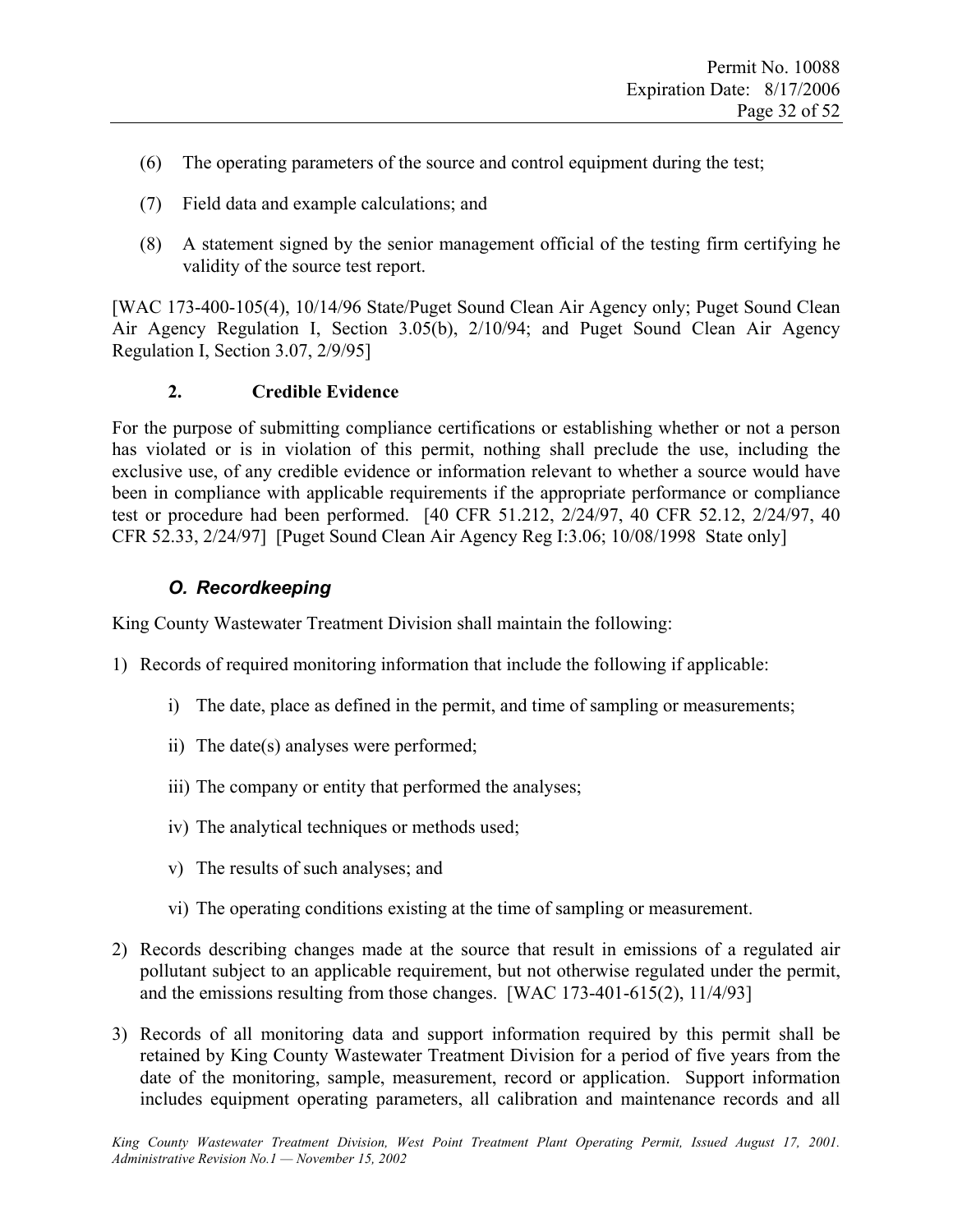original strip-chart recordings for continuous monitoring instrumentation, records for periods of operation during which the parameter boundaries established during the most recent performance test are exceeded, and copies of all reports required by the permit. [WAC 173- 401-615(2), 11/4/93]

- 4) King County Wastewater Treatment Division shall document all inspections, tests and other actions required by the O&M Plan and Section II.A of this permit, including who conducted the inspection, tests or other actions; and the date and the results of the inspection, tests or other actions including corrective actions. All such records shall be signed and dated. King County Wastewater Treatment Division shall maintain records of all inspections, tests, and other actions required by the O&M Plan on site and available for the Puget Sound Clean Air Agency review. [Puget Sound Clean Air Agency Regulation I, Section 7.09(b), 9/10/98]
- 5) Records for all complaints received concerning odor, fugitive emissions or nuisance relating to Section II of this permit must also contain the following information:
	- i) The date and time of the complaint,
	- ii) The name of the person complaining, if known,
	- iii) The nature of the complaint, and
	- iv) The date, time and nature of any corrective action taken.

[WAC 173-401-615(2)(b), 11/4/93]

6) Except where an applicable requirement contains more stringent provisions, King County Wastewater Treatment Division shall recover valid monitoring and recordkeeping data for at least 90 percent of all periods over which data are averaged or, if no averaging is used, collected, during each month in which this permit requires monitoring of a process or parameter. Except where an applicable requirement contains more stringent provisions, King County Wastewater Treatment Division is not required to monitor during any period that the monitored process does not operate, nor during periods of monitoring system breakdown, malfunction, repairs, calibration checks and acts of God deemed by the Control Officer to be unavoidable. In determining whether a monitoring failure was unavoidable, the Control Officer shall consider the following:

a) Whether the event was caused by poor or inadequate design, operation, maintenance, or any other reasonably preventable condition;

b) Whether the event was of a recurring pattern indicative of inadequate design, operation, or maintenance; and

c) Whether King County Wastewater Treatment Division took immediate and appropriate corrective action in a manner consistent with good air pollution control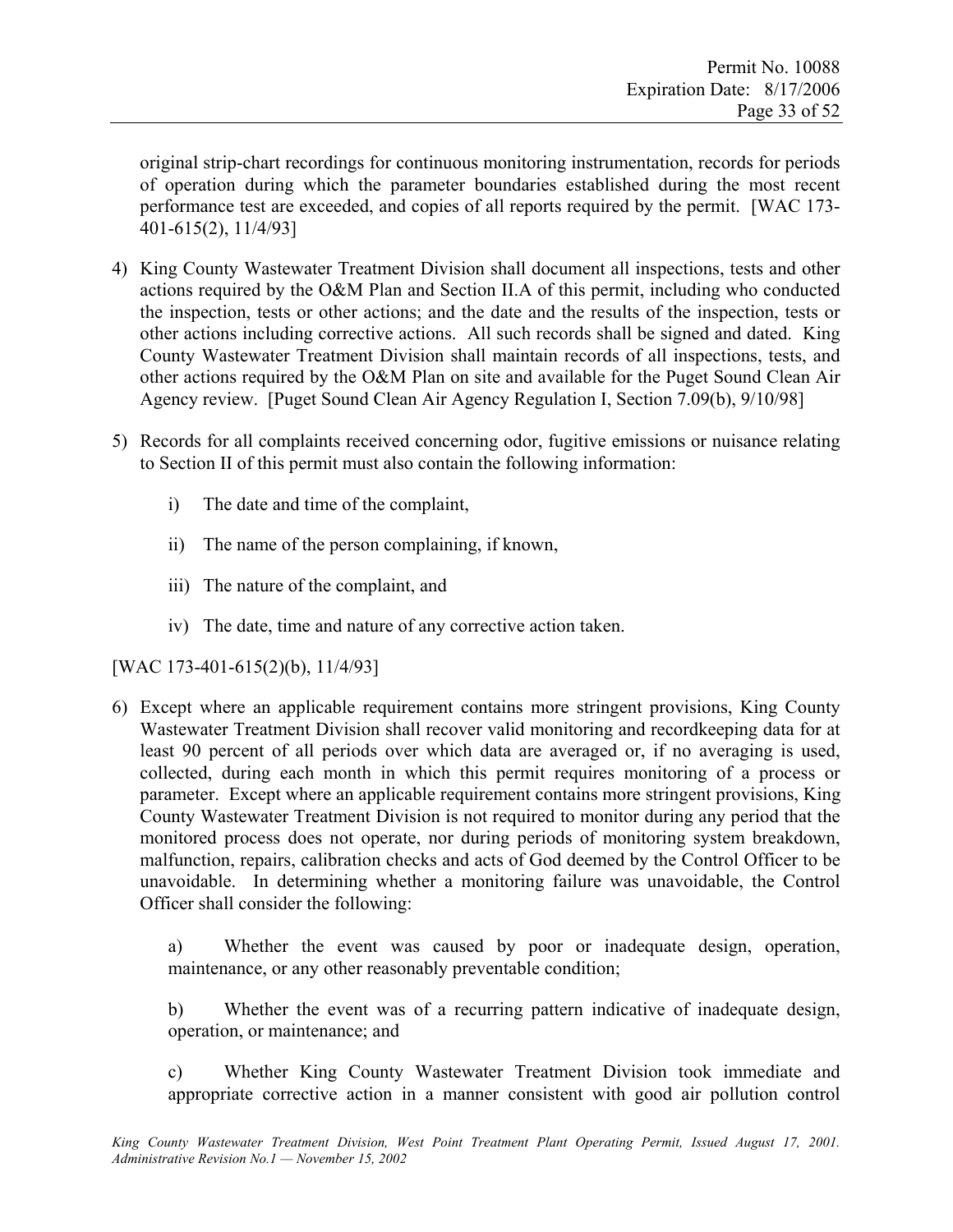practice.

The monitoring reports required by Section V.P shall include an explanation for any instance in which King County Wastewater Treatment Division failed to meet the data recovery requirements of this condition for any monitored process or parameter. The explanation shall include the reason that the data was not collected and any actions that King County Wastewater Treatment Division will take to insure collection of such data in the future. [WAC 173-401- 615(1)(b), 11/4/93]

# *P. Reporting*

- 1) Any monitoring reports required by this permit to be submitted to the Puget Sound Clean Air Agency shall be submitted at least once every six months, or more frequently where required by an applicable requirement. The first required monitoring report shall be submitted six months after the date of issuance of this permit. All instances of deviations from permit requirements must be clearly identified in such reports. All required reports must be certified by a responsible official consistent with WAC 173-401-520. Where an applicable requirement requires reporting more frequently than once every six months, the responsible official's certification needs only to be submitted once every six months, covering all required reporting since the date of the last certification, provided that the certification specifically identifies all documents subject to the certification. [WAC 173-401-615(3)(a), 11/4/93]
- 2) King County Wastewater Treatment Division shall report in writing to Puget Sound Clean Air Agency Operating Permit Certification all instances of deviations from the permit requirements, including those attributable to upset conditions as defined in this permit, the probable cause of the deviations, and any corrective actions or preventive measures taken. King County Wastewater Treatment Division shall maintain a contemporaneous record of all deviations. King County Wastewater Treatment Division shall report any deviations to the Puget Sound Clean Air Agency that represent a potential threat to human health or safety by FAX (206-343-7522) as soon as possible but no later than 12 hours after such a deviation is discovered. King County Wastewater Treatment Division shall report other deviations in writing to Puget Sound Clean Air Agency Operating Permit Certification no later than 30 days after the end of the month during which the deviation is discovered. [WAC 173-401- 615(3)(b), 11/4/93]
- 3) Any application form, report, or compliance certification submitted pursuant to this permit shall contain certification by a responsible official of truth, accuracy, and completeness. This certification and any other certification required under this permit shall state that, based on information and belief formed after reasonable inquiry, the statements and information in the document are true, accurate, and complete. [WAC 173-401-520, 11/4/93]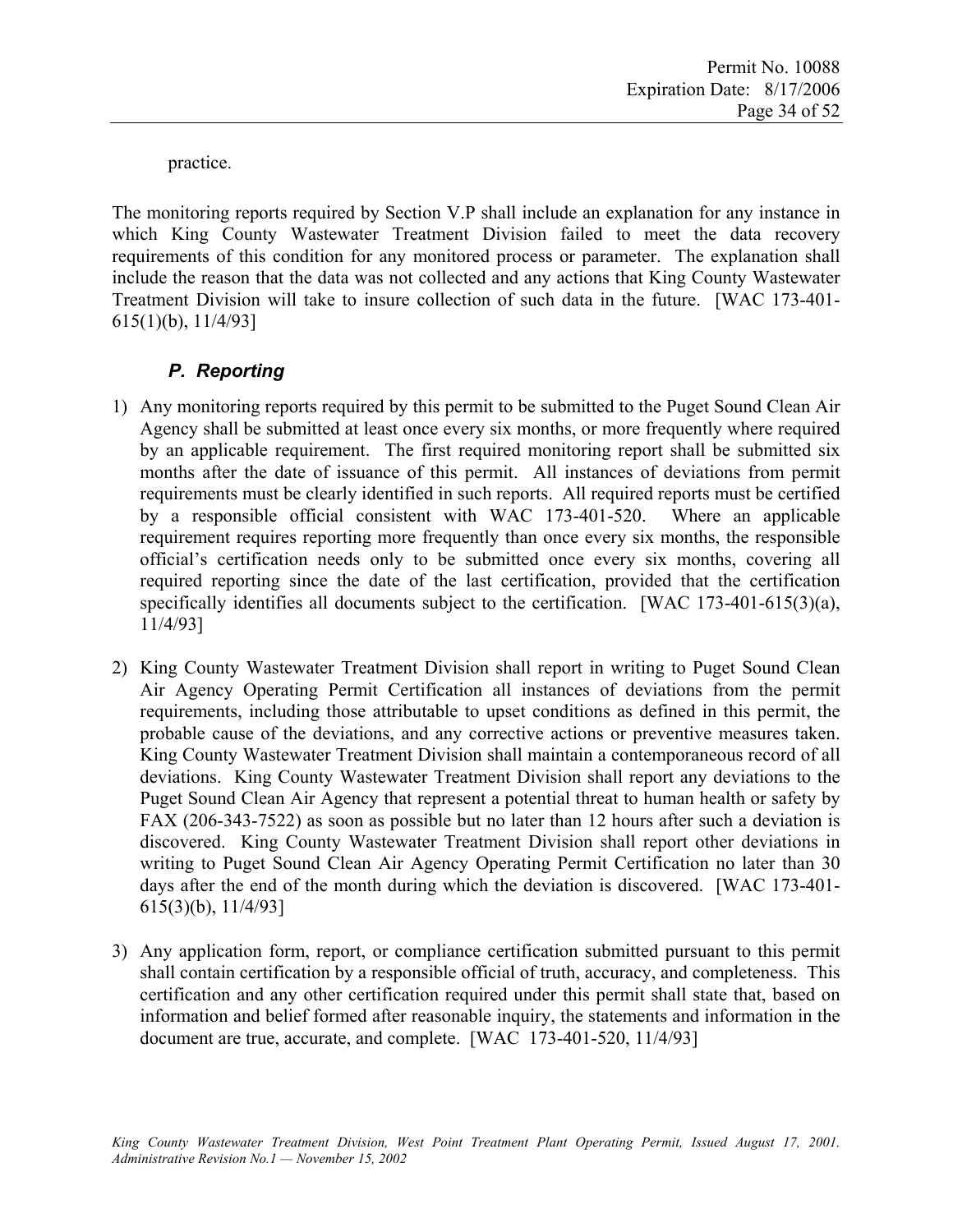# *Q. Emission reporting*

King County Wastewater Treatment Division shall report annually to the Puget Sound Clean Air Agency for those air contaminants during the previous calendar year that equal or exceed the following (tons per year):

| Carbon monoxide (CO) emissions                                           | 25 |
|--------------------------------------------------------------------------|----|
| Facility combined total of all toxic air<br>contaminants (TAC) emissions | 6  |
| Any single toxic air contaminant (TAC) emissions                         | 2  |
| Nitrogen oxide $(NOx)$ emissions                                         | 25 |
| Particulate matter $(PM_{10})$ emissions                                 | 25 |
| Particulate matter $(PM_{2.5})$ emissions                                | 25 |
| Sulfur oxide $(SO_X)$ emissions                                          | 25 |
| Volatile organic compounds (VOC) emissions                               | 25 |

Annual emission rates shall be reported to the nearest whole ton per year for only those contaminants that equal or exceed the thresholds above. King County Wastewater Treatment Division shall submit to the Puget Sound Clean Air Agency any additional information required by WAC 173-400-105(1) or Puget Sound Clean Air Agency Regulation III, Section 1.11. [Puget Sound Clean Air Agency Regulation I, Section 7.09(a), 9/10/98]

# *R. Emergencies*

An emergency, as defined in WAC 173-401-645(1), constitutes an affirmative defense to an action brought for noncompliance with a technology-based emission limitation if the conditions of WAC 173-401-645(3) are met.

The affirmative defense of emergency shall be demonstrated through properly signed, contemporaneous operating logs, or other relevant evidence that:

- 1) An emergency occurred and that King County Wastewater Treatment Division can identify the cause(s) of the emergency;
- 2) King County Wastewater Treatment Division was at the time being properly operated;
- 3) During the period of the emergency, King County Wastewater Treatment Division took all reasonable steps to minimize levels of emissions that exceeded the emission standards or other requirements in the permit; and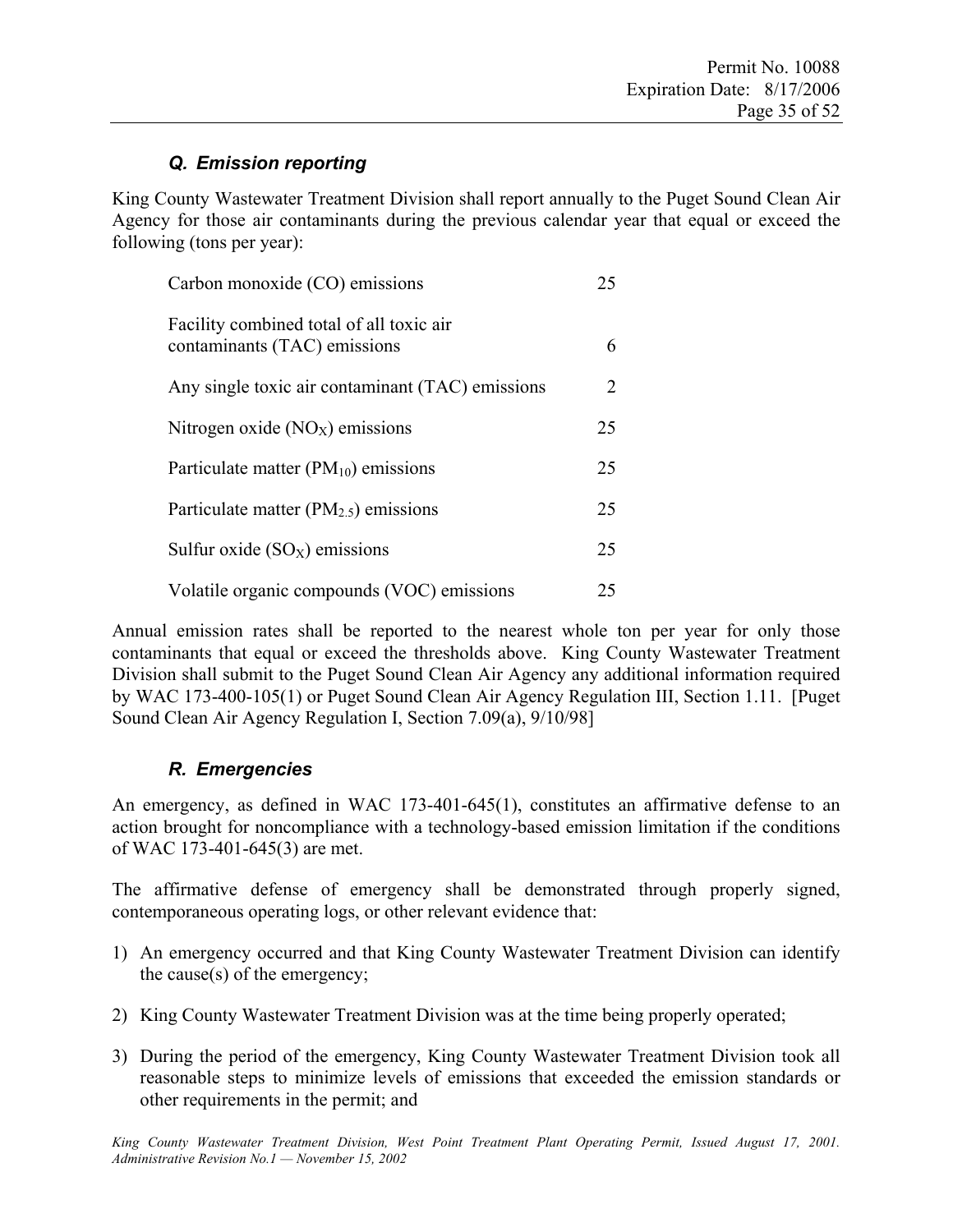4) King County Wastewater Treatment Division submitted notice of the emergency to the Puget Sound Clean Air Agency within two (2) working days of the time when the emissions limitations were exceeded due to the emergency or shorter periods of time specified in an applicable requirement. This notice fulfills the requirement of WAC 173-401-615(3)(b) unless the excess emissions represent a potential threat to human health or safety. This notice must contain a description of the emergency, any steps taken to mitigate emissions, and corrective actions taken.

In any enforcement proceeding, King County Wastewater Treatment Division has the burden of proof to establish the occurrence of an emergency. This provision is in addition to any emergency or upset provision contained in any applicable requirement. [WAC 173-401-645, 11/4/93]

# *S. Unavoidable excess emissions*

Excess emissions due to startup or shutdown conditions, scheduled maintenance or upsets that are determined to be unavoidable under the procedures and criteria in WAC 173-400-107 shall be excused and not subject to penalty. For any excess emission that King County Wastewater Treatment Division wants the Puget Sound Clean Air Agency to consider unavoidable and excusable under WAC 173-400-107, King County Wastewater Treatment Division shall report as required by Section V.P.2) of this permit the following:

- 1) Why the event was not caused by poor or inadequate design, operation, maintenance, or any other reasonably preventable condition;
- 2) Why the event was not of a recurring pattern indicative of inadequate design, operation, or maintenance; and
- 3) How King County Wastewater Treatment Division took immediate and appropriate corrective action in a manner consistent with good air pollution control practice for minimizing emissions during the event, taking into account the total emissions impact of the corrective action, including slowing or shutting down the emission unit as necessary to minimize emissions, when the operator knew or should have known that an emission standard or permit condition was being exceeded.

[WAC 173-400-107(2); 9/20/93]

# *T. Need to halt or reduce activity not a defense*

It shall not be a defense for King County Wastewater Treatment Division in an enforcement action that it would have been necessary to halt or reduce the permitted activity in order to maintain compliance with the conditions of this permit. [WAC 173-401-620(2)(b), 11/4/93]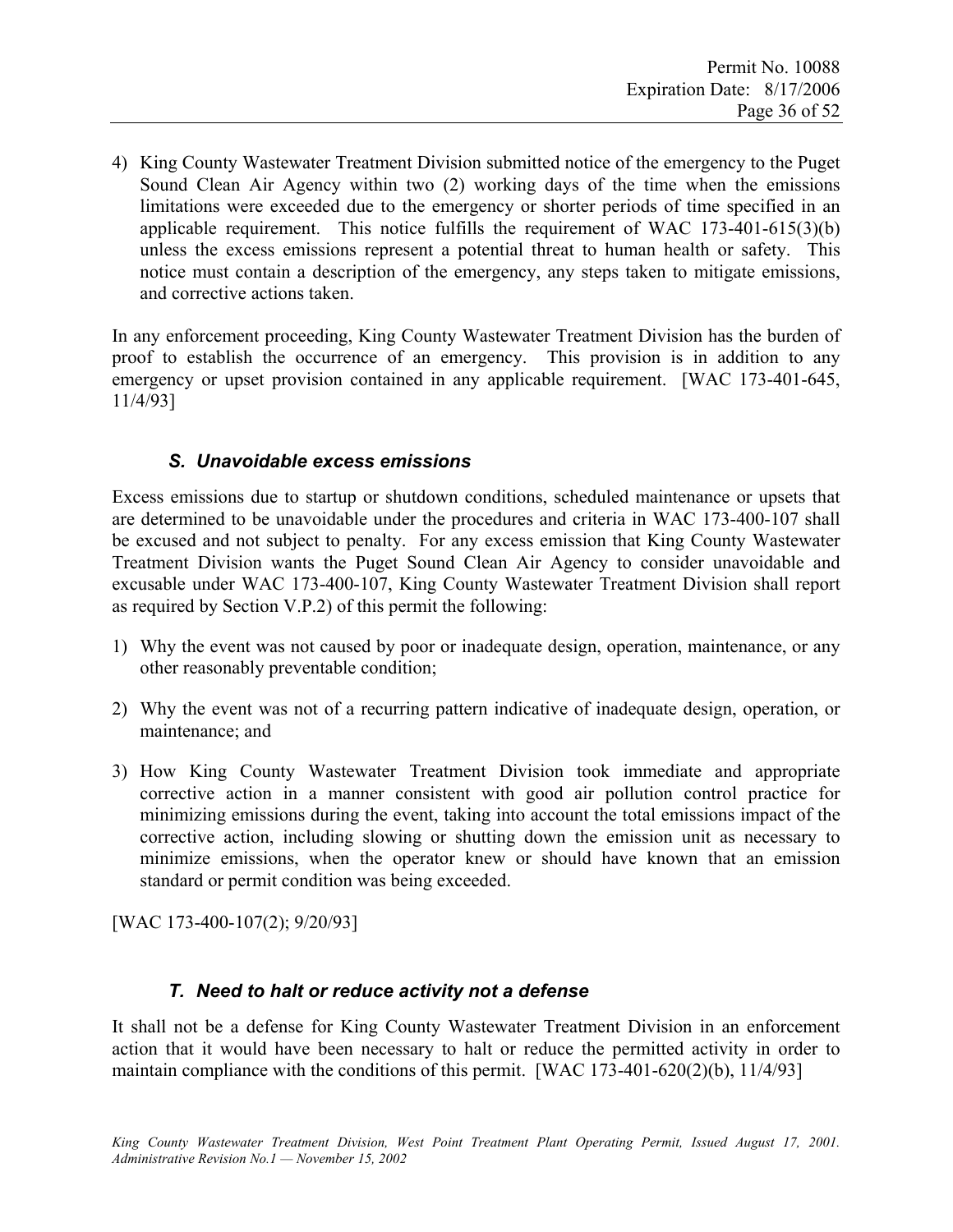### *U. Stratospheric ozone and climate protection*

- 1) King County Wastewater Treatment Division shall comply with the following standards for recycling and emissions reduction pursuant to 40 CFR Part 82, Subpart F, except as provided for motor vehicle air conditioners (MVACs) in Subpart B:
	- i) Persons opening appliances for maintenance, service, repair, or disposal must comply with the required practices pursuant to 40 CFR 82.156;
	- ii) Equipment used during the maintenance, service, repair, or disposal of appliances must comply with the standards for recycling and recovery equipment pursuant to 40 CFR 82.158;
	- iii) Persons performing maintenance, service, repair, or disposal of appliances must be certified by an approved technician certification program pursuant to 40 CFR 82.161.
- 2) King County Wastewater Treatment Division may switch from any ozone-depleting substance to any alternative approved pursuant to the Significant New Alternatives Program (SNAP), 40 CFR Part 82, Subpart G, without a permit revision but shall not switch to a substitute listed as unacceptable pursuant to such program. [40 CFR 82.174*,* 1/13/95]
- 3) Any certified technician employed by King County Wastewater Treatment Division shall keep a copy of their certification at their place of employment. [40 CFR §82.166(l), 8/8/95]
- 4) King County Wastewater Treatment Division shall not willfully release any regulated refrigerant and shall use refrigerant extraction equipment to recover regulated refrigerant when servicing, repairing or disposing of commercial air conditioning, heating, or refrigeration systems. [RCW 70.94.970(2) and (4), 11/12/97 State/Puget Sound Clean Air Agency only]

# *V. RACT satisfied*

Emission standards and other requirements contained in rules or regulatory orders in effect at the time of this permit issuance shall be considered RACT for the purposes of issuing this permit. [WAC 173-401-605(3), 11/4/93; RCW 70.94.031 State/Puget Sound Clean Air Agency only]

#### *W. Risk management programs*

In accordance with 40 CFR Part 68, if King County Wastewater Treatment Division has or receives more than a threshold quantity of a regulated substance in a process, as determined under 40 CFR 68.115, King County Wastewater Treatment Division shall comply with the requirements of the Chemical Accident Prevention Provisions of 40 CFR Part 68 no later than the following dates:

1) Three years after the date on which a regulated substance is first listed under 40 CFR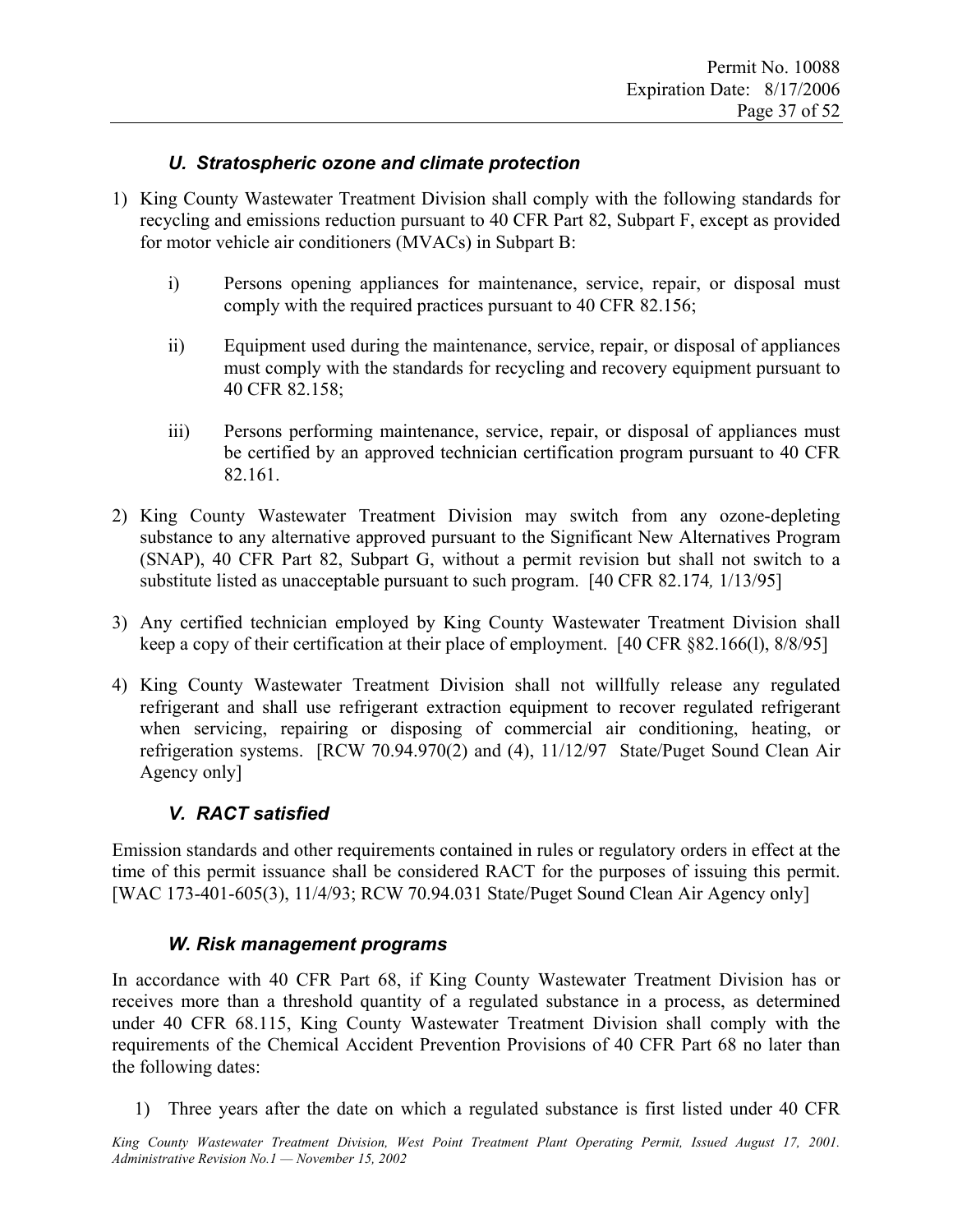68.130; or

2) The date on which a regulated substance is first present above a threshold quantity in a process.

[40 CFR 68.10, 1/6/99]

### *X. Definitions*

Unless otherwise defined in this permit, the terms used in this permit shall have the same meaning ascribed to them in the referenced regulation. [WAC 173-401-200, 11/4/93]

### *Y. Duty to supplement or correct application*

Upon becoming aware that it has failed to submit any relevant facts in a permit application or that it has submitted incorrect information in a permit application, King County Wastewater Treatment Division shall promptly submit such supplementary facts or corrected information to the Puget Sound Clean Air Agency. [WAC 173-401-500(6), 11/4/93]

#### *Z. Insignificant emission units and activities*

- 1) Insignificant emission units and activities at King County Wastewater Treatment Division are subject to all applicable requirements set forth in Sections I.A, III and IV. This permit shall not require testing, monitoring, reporting or recordkeeping for insignificant emission units or activities except as required by Puget Sound Clean Air Agency Regulation I, Sections 7.09(b) and 9.20. Compliance with Puget Sound Clean Air Agency Regulation I, Sections 7.09(b) and 9.20 shall be deemed to satisfy the requirements of WAC 173-401-615 and 173-401-630(1). [WAC 173-401-530(2)(c), 11/4/93]
- 2) For insignificant emission units and activities, King County Wastewater Treatment Division does not need to certify compliance under WAC 173-401-630(5). [WAC 173-401-530(2)(d), 11/4/93]
- 3) An emission unit or activity that qualifies as insignificant solely on the basis of WAC 173- 401-530(1)(a) shall not exceed the emission thresholds specified in WAC 173-401-530(4) until this permit is modified pursuant to Section VI.E of this permit and WAC 173-401-725. [WAC 173-401-530(6), 11/4/93]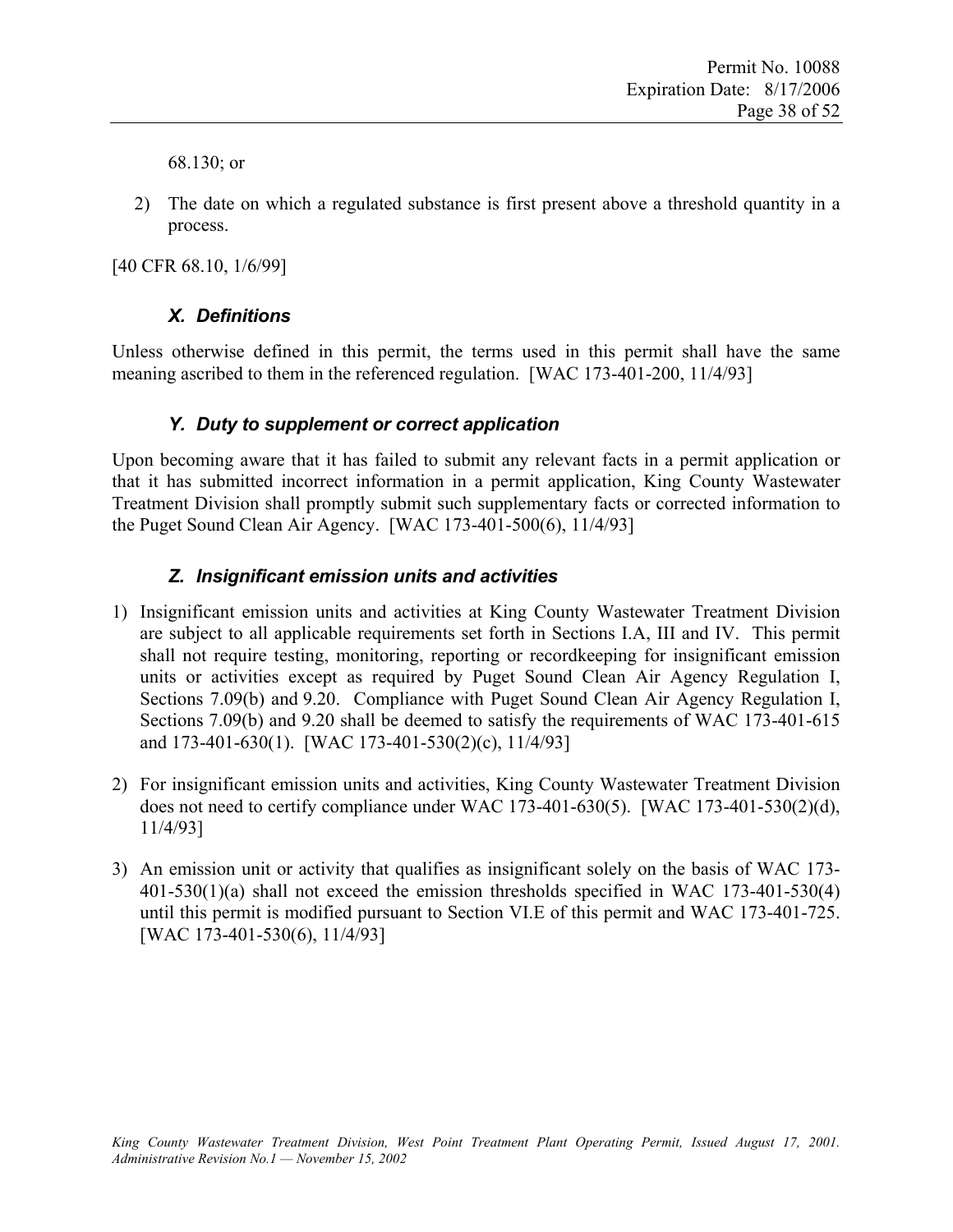# **VI. PERMIT ACTIONS**

# *A. Permit Renewal, Revocation And Expiration*

- 1) **Renewal application**. King County Wastewater Treatment Division shall submit a complete permit renewal application to the Puget Sound Clean Air Agency no later than 12 months prior to the expiration of this permit. The Puget Sound Clean Air Agency will send King County Wastewater Treatment Division a renewal application no later than 18 months prior to the expiration of this permit. Failure of the Puget Sound Clean Air Agency to send King County Wastewater Treatment Division a renewal application shall not relieve King County Wastewater Treatment Division from the obligation to file a timely and complete renewal application. [WAC 173-401-710(1), WAC 173-401-500(2), 11/4/93]
- 2) **Expired permits.** Permit expiration terminates King County Wastewater Treatment Division's right to operate unless a timely and complete renewal application has been submitted consistent with WAC 173-401-710(1) and WAC 173-401-500. All terms and conditions of the permit shall remain in effect after this permit expires if a timely and complete permit application has been submitted. [WAC 173-401-710(3), 11/4/93]
- 3) **Revocation of permits**. The Puget Sound Clean Air Agency may revoke a permit only upon the request of King County Wastewater Treatment Division or for cause. The Puget Sound Clean Air Agency shall provide at least thirty days written notice to King County Wastewater Treatment Division prior to revocation of the permit or denial of a permit renewal application. Such notice shall include an explanation of the basis for the proposed action and afford King County Wastewater Treatment Division an opportunity to meet with the Puget Sound Clean Air Agency prior to Puget Sound Clean Air Agency's final decision. A revocation issued under this condition may be issued conditionally with a future effective date and may specify that the revocation will not take effect if King County Wastewater Treatment Division satisfies the specified conditions before the effective date. Nothing in this subsection shall limit Puget Sound Clean Air Agency's authority to issue emergency orders. [WAC 173-401-710(4), 11/4/93]

# *B. Administrative Permit Amendments*

- 1) **Definition**. An "administrative permit amendment" is a permit revision that:
	- a) Corrects typographical errors;
	- b) Identifies a change in the name, address, or phone number of any person identified in the permit, or provides a similar minor administrative change at King County Wastewater Treatment Division;
	- c) Requires more frequent monitoring or reporting by King County Wastewater Treatment Division;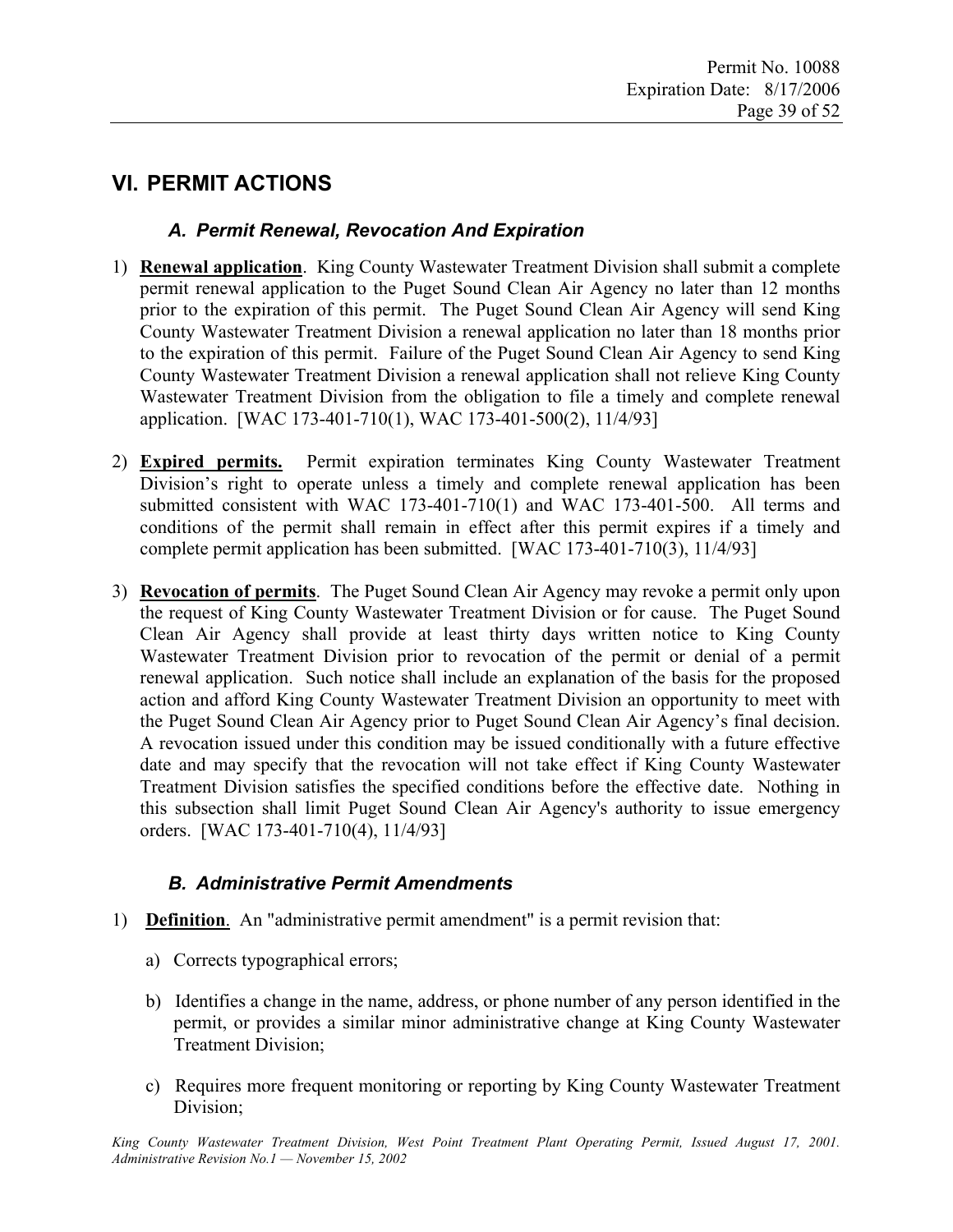- d) Allows for a change in ownership or operational control of a source where the Puget Sound Clean Air Agency determines that no other change in the permit is necessary, provided that a written agreement containing a specific date for transfer of permit responsibility, coverage, and liability between the current and new permittee has been submitted to the Puget Sound Clean Air Agency;
- e) Incorporates into the permit the terms, conditions, and provisions from orders approving notice of construction applications processed under an EPA-approved program, provided that such a program meets procedural requirements substantially equivalent to the requirements of WAC 173-401-700, 173-401-725, and 173-401-800 that would be applicable to the change if it were subject to review as a permit modification, and compliance requirements substantially equivalent to those contained in WAC 173-401- 600 through 173-401-650.

[WAC 173-401-720(1), 11/4/93]

- 2) **Administrative permit amendment procedures**. An administrative permit amendment may be made by the Puget Sound Clean Air Agency consistent with the following:
	- a) The Puget Sound Clean Air Agency shall take no more than sixty days from receipt of a request for an administrative permit amendment to take final action on such request, and may incorporate such changes without providing notice to the public or affected states provided that it designates any such permit revisions as having been made pursuant to this paragraph.
	- b) The Puget Sound Clean Air Agency shall submit a copy of the revised permit to EPA.
	- c) King County Wastewater Treatment Division may implement the changes addressed in the request for an administrative amendment immediately upon submittal of the request. [WAC 173-401-720(3), 11/4/93]
	- 3) **Permit shield**. The Puget Sound Clean Air Agency shall, upon taking final action granting a request for an administrative permit amendment, allow coverage by the permit shield in WAC 173-401-640 for administrative permit amendments made pursuant to part (1)(e) of this condition. [WAC 173-401-720(4), 11/4/93]

# *C. Changes not Requiring Permit Revisions*

# 1) **General**.

a) King County Wastewater Treatment Division is authorized to make the changes described in this section without a permit revision, providing the following conditions are met: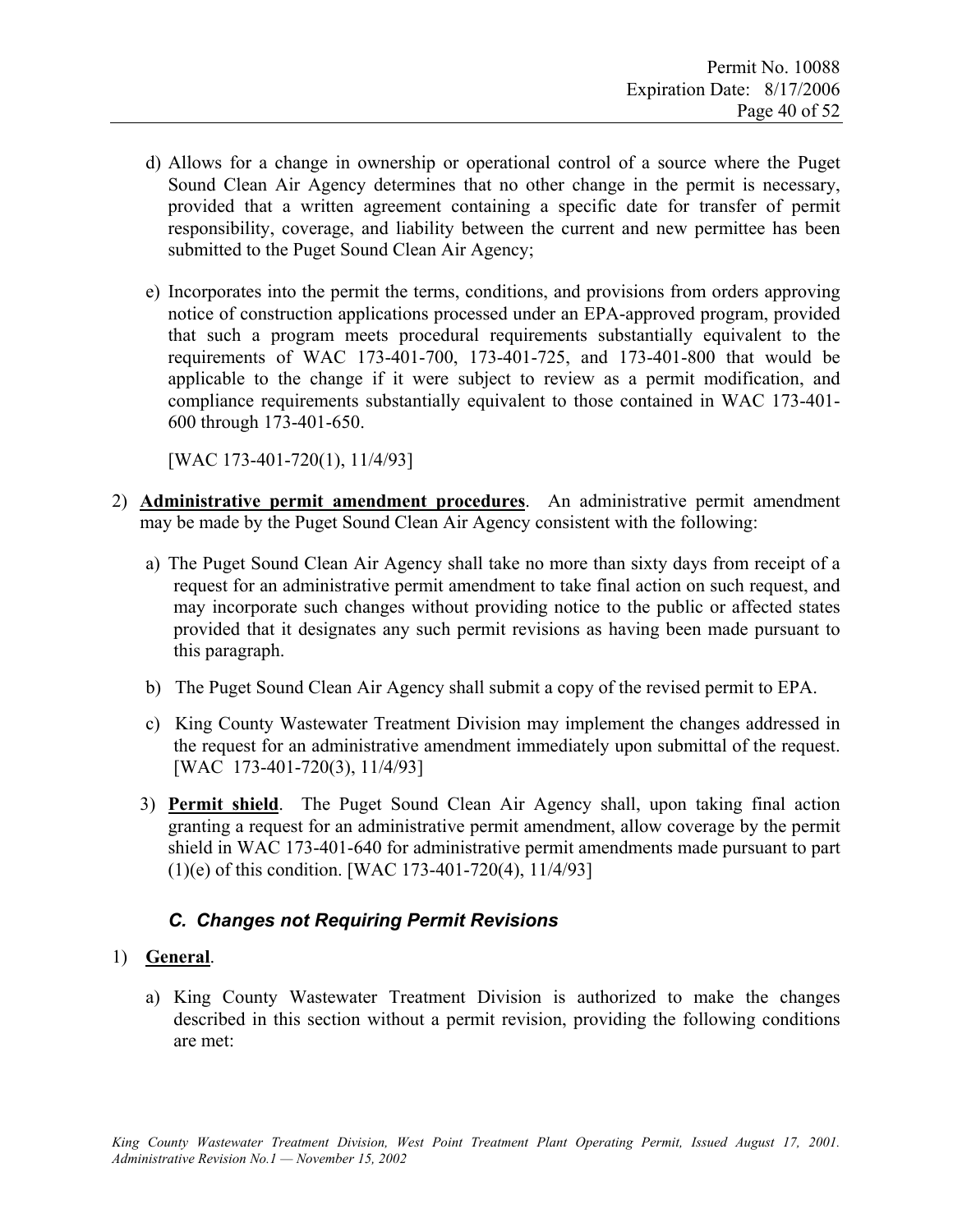- i) The proposed changes are not Title I modifications as defined in WAC 174-401- 200(33);
- ii) The proposed changes do not result in emissions which exceed those allowable under the permit, whether expressed as a rate of emissions, or in total emissions;
- iii) The proposed changes do not alter permit terms that are necessary to enforce limitations on emissions from units covered by the permit; and
- iv) King County Wastewater Treatment Division provides EPA and the Puget Sound Clean Air Agency with written notification at least seven days prior to making the proposed changes except that written notification of a change made in response to an emergency shall be provided as soon as possible after the event.
- b) Permit attachments. King County Wastewater Treatment Division and the Puget Sound Clean Air Agency shall attach each notice to their copy of the relevant permit.
- 2) **Section 502(b)(10) changes.** Pursuant to the conditions in subsection (1) of this section, King County Wastewater Treatment Division is authorized to make section 502(b)(10) changes (as defined in WAC 173-401-200(28)) without a permit revision.
	- a) For each such change, the written notification required under subsection  $(1)(a)(iv)$  of this condition shall include a brief description of the change within the permitted facility, the date on which the change will occur, any change in emissions, and any permit term or condition that is no longer applicable as a result of the change.
	- b) The permit shield authorized under WAC 173-401-640 shall not apply to any change made pursuant to this paragraph.
- 3) **SIP authorized emissions trading.** Pursuant to the conditions in subsection (1) of this condition, King County Wastewater Treatment Division is authorized to trade increases and decreases in emissions in the permitted facility, where the Washington state implementation plan provides for such emissions trades without requiring a permit revision. This provision is available in those cases where the permit does not already provide for such emissions trading.
	- a) Under this subsection (3), the written notification required under subsection (1)(a)(iv) of this condition shall include such information as may be required by the provision in the Washington state implementation plan authorizing the emissions trade, including at a minimum, when the proposed change will occur, a description of each such change, any change in emissions, the permit requirements with which King County Wastewater Treatment Division will comply using the emissions trading provisions of the Washington state implementation plan, and the pollutants emitted subject to the emissions trade. The notice shall also refer to the provisions with which King County Wastewater Treatment Division will comply in the applicable implementation plan and that provide for the emissions trade.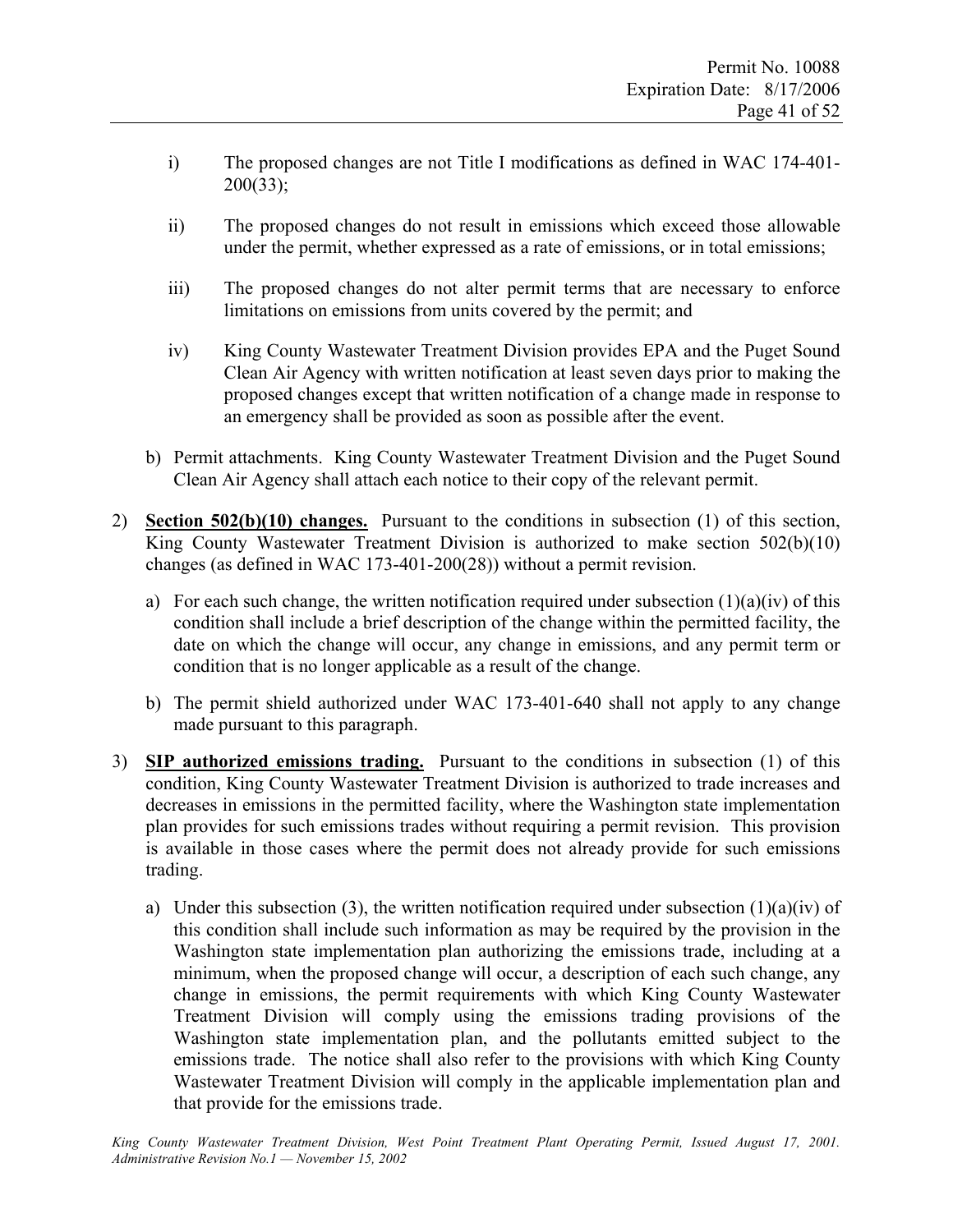b) The permit shield described in WAC 173-401-640 shall not extend to any change made under this paragraph. Compliance with the permit requirements that King County Wastewater Treatment Division will meet using the emissions trade shall be determined according to requirements of the applicable implementation plan authorizing the emissions trade. [WAC 173-401-722, 11/4/93]

# *D. Off Permit Changes*

- 1) King County Wastewater Treatment Division shall be allowed to make changes not specifically addressed or prohibited by the permit terms and conditions without requiring a permit revision, provided that the proposed changes do not weaken the enforceability of existing permit conditions. Any change that is a Title I modification or is a change subject to the acid rain requirements under Title IV of the FCAA must be submitted as a permit revision.
- 2) Each such change shall meet all applicable requirements and shall not violate any existing permit term or condition.
- 3) King County Wastewater Treatment Division must provide contemporaneous written notice to the Puget Sound Clean Air Agency and EPA of each such change, except for changes that qualify as insignificant under WAC 173-401-530. Such written notice shall describe each such change, including the date, any change in emissions, pollutants emitted, and any applicable requirement that would apply as a result of the change.
- 4) The change shall not qualify for the permit shield under WAC 173-401-640.
- 5) King County Wastewater Treatment Division shall keep a record describing changes made at King County Wastewater Treatment Division that result in emissions of a regulated air pollutant subject to an applicable requirement, but not otherwise regulated under the permit, and the emissions resulting from those changes.
- 6) When making a change under this section, King County Wastewater Treatment Division shall comply with applicable preconstruction review requirements established pursuant to RCW 70.94.152 and Puget Sound Clean Air Agency Regulation I, Article 6.

[WAC 173-401-724, 11/4/93]

# *E. Permit Modification*

- 1. **Definition**. A permit modification is any revision to this permit that cannot be accomplished under provisions for administrative permit amendments under WAC 173-401-720.
- 2. **Procedures**. Minor permit modification procedures.
	- a) Criteria.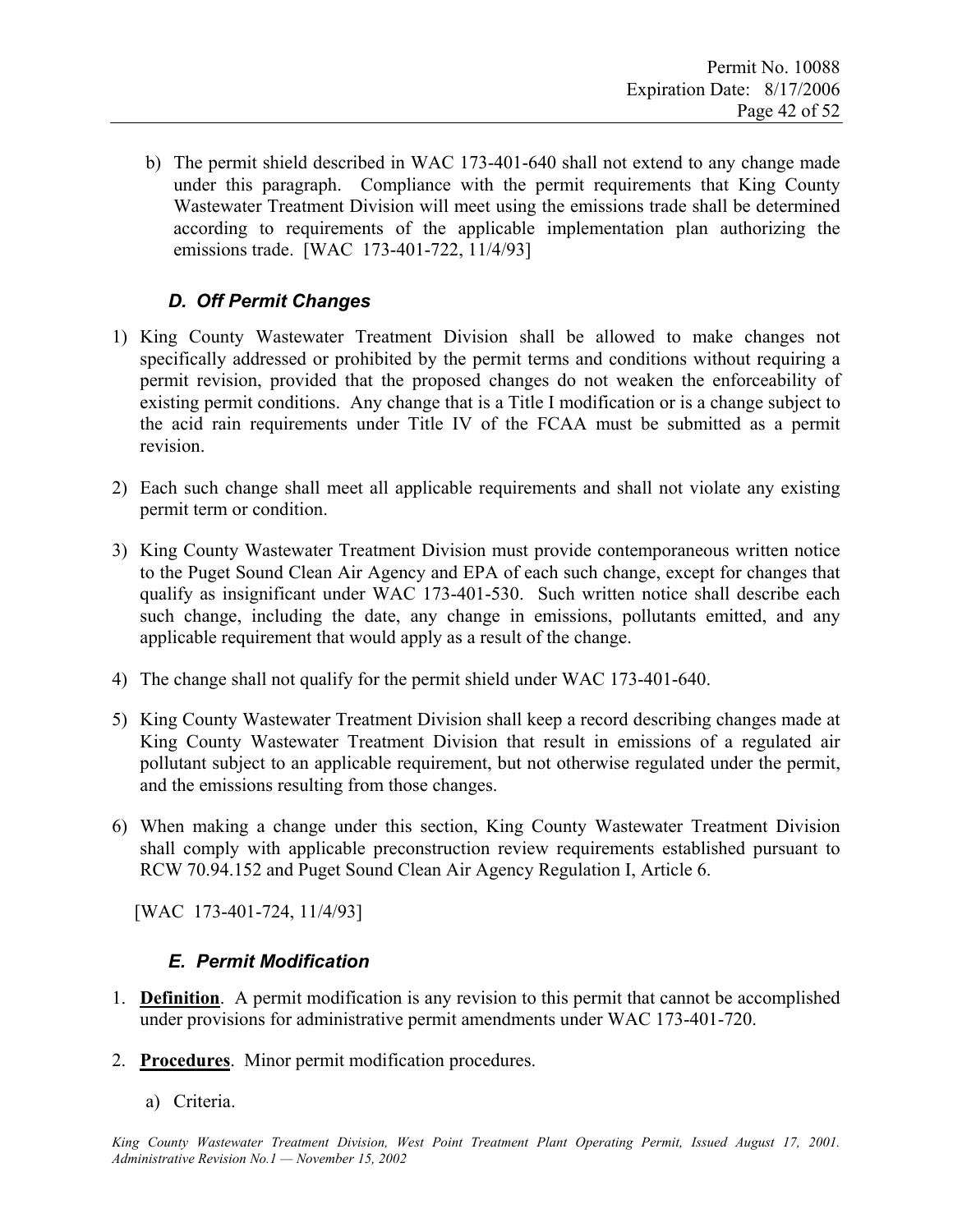- i) Minor permit modification procedures shall be used for those permit modifications that:
	- (1) Do not violate any applicable requirement;
	- (2) Do not involve significant changes to existing monitoring, reporting, or recordkeeping requirements in the permit;
	- (3) Do not require or change a case-by-case determination of an emission limitation or other standard, or a source-specific determination for temporary sources of ambient impacts, or a visibility or increment analysis;
	- (4) Do not seek to establish or change a permit term or condition for which there is no corresponding underlying applicable requirement and that King County Wastewater Treatment Division has assumed to avoid an applicable requirement to which King County Wastewater Treatment Division would otherwise be subject. Such terms and conditions include:
		- (a) A federally enforceable emissions cap assumed to avoid classification as a modification under any provision of Title I of the FCAA; and
		- (b) An alternative emissions limit approved pursuant to regulations promulgated under Section 112(i)(5) of the FCAA;
	- (5) Are not modifications under any provision of Title I of the FCAA;
- ii) Notwithstanding i) of this subsection, and subsection 3 of this section, the Puget Sound Clean Air Agency may allow the use of minor permit modification procedures for permit modifications involving the use of economic incentives, marketable permits, emissions trading, and other similar approaches, to the extent that the use of such minor permit modification procedures is explicitly provided for in the Washington state implementation plan or in applicable requirements promulgated by EPA and in effect on April 7, 1993.
- b) Application. An application requesting the use of minor permit modification procedures shall meet the requirements of WAC 173-401-510 and shall include the following:
	- i) A description of the change, the emissions resulting from the change, and any new applicable requirements that will apply if the change occurs;
	- ii) King County Wastewater Treatment Division's suggested draft permit;
	- iii) Certification by a responsible official, consistent with WAC 173-401-520, of the truth, accuracy, and completeness of the application and that the proposed modification meets the criteria for use of minor permit modification procedures and a request that such procedures be used; and
	- iv) Completed forms for the Puget Sound Clean Air Agency to use to notify EPA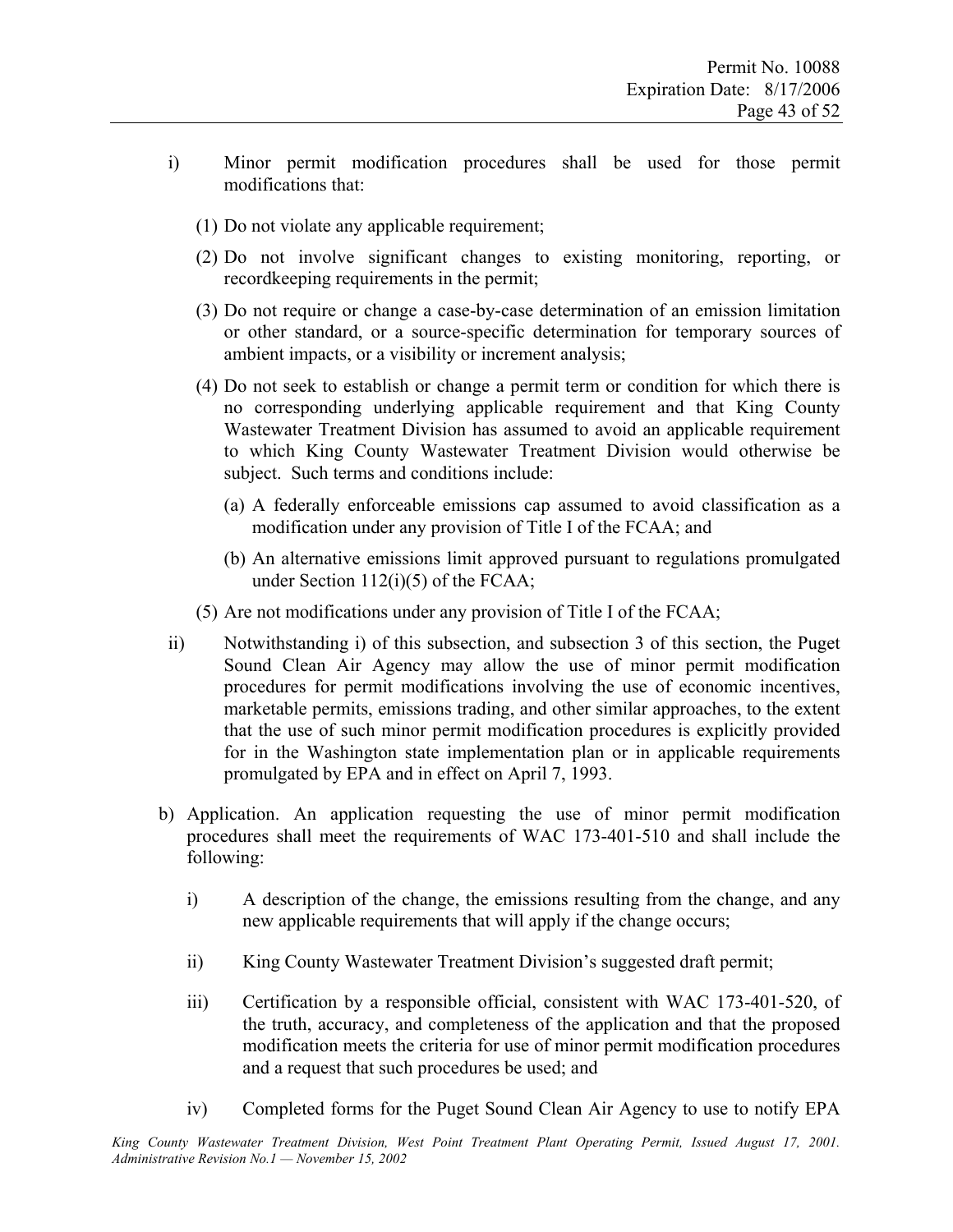and affected states as required under WAC 173-401-810 and 173-401-820.

- c) King County Wastewater Treatment Division's ability to make change. King County Wastewater Treatment Division may make the change proposed in its minor permit modification application immediately after it files such application provided that those changes requiring the submissions of a notice of construction application have been reviewed and approved by the Puget Sound Clean Air Agency. After King County Wastewater Treatment Division makes the change allowed by the preceding sentence, and until the Puget Sound Clean Air Agency takes any of the actions specified in WAC 173-401-725(2)(d), King County Wastewater Treatment Division must comply with both the applicable requirements governing the change and the proposed permit terms and conditions. During this time period, King County Wastewater Treatment Division does not need to comply with the existing permit terms and conditions it seeks to modify. However, if King County Wastewater Treatment Division fails to comply with its proposed permit terms and conditions during this time period, the existing permit terms and conditions it seeks to modify may be enforced against it.
- d) Permit shield. The permit shield under WAC 173-401-640 shall not extend to minor permit modifications.
- 3. **Group processing of minor permit modifications.** Consistent with WAC 173-401-725(3), the Puget Sound Clean Air Agency may process groups of a source's applications for certain modifications eligible for minor permit modification processing.

#### 4. **Significant modification procedures.**

- a) Criteria. Significant modification procedures shall be used for applications requesting permit modifications that do not qualify as minor permit modifications or as administrative permit amendments. Every significant change in existing monitoring permit terms or conditions and every relaxation of reporting or recordkeeping permit terms or conditions shall be considered significant. Nothing herein shall be construed to preclude King County Wastewater Treatment Division from making changes consistent with Chapter 173-401 WAC that would render existing permit compliance terms and conditions irrelevant.
- b) Significant permit modifications shall meet all requirements of Chapter 173-401 WAC, including those for applications, public participation, review by affected states, and review by EPA, as they apply to permit issuance and permit renewal. The Puget Sound Clean Air Agency shall complete review on the majority of significant permit modifications within nine months after receipt of a complete application.

[WAC 173-401-725, 11/4/93]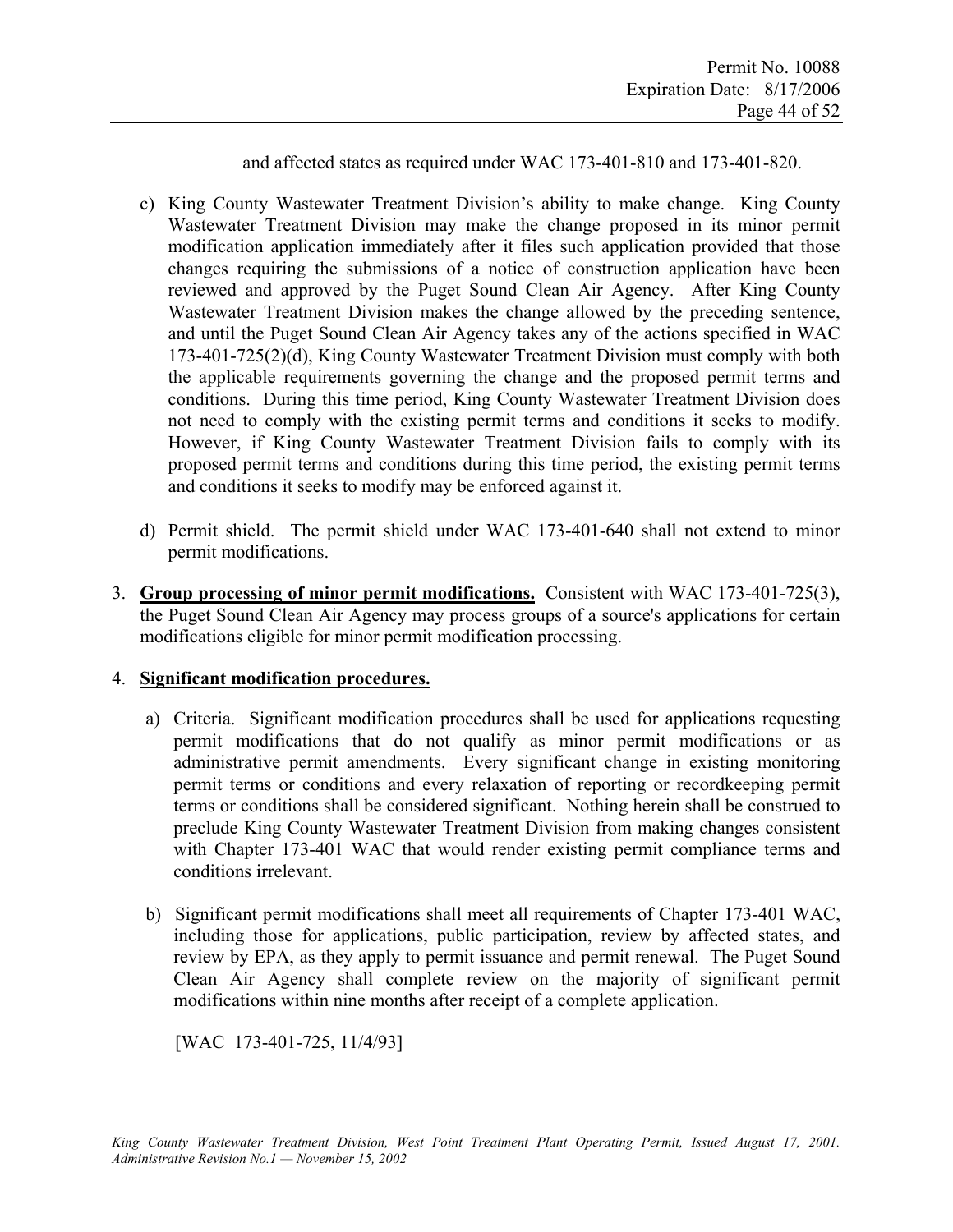# *F. Reopening for Cause*

- 1) **Standard provisions.** This permit shall be reopened and revised under any of the following circumstances:
	- a) Additional applicable requirements become applicable to King County Wastewater Treatment Division with a remaining permit term of three or more years. Such a reopening shall be completed not later than eighteen months after promulgation of the applicable requirement. No such reopening is required if the effective date of the requirement is later than the date on which the permit is due to expire, unless the original permit or any of its terms and conditions have been extended pursuant to WAC 173-401-  $620(2)(j);$
	- b) Additional requirements (including excess emissions requirements) become applicable to an affected source under the acid rain program. Upon approval by EPA, excess emissions offset plans shall be deemed to be incorporated into the permit;
	- c) The Puget Sound Clean Air Agency or EPA determines that the permit contains a material mistake or that inaccurate statements were made in establishing the emissions standards or other terms or conditions of the permit; or
	- d) The Puget Sound Clean Air Agency or EPA determines that the permit must be revised or revoked to assure compliance with the applicable requirements.
- 2. **Procedures.** Proceedings to reopen and issue a permit shall follow the same procedures as apply to initial permit issuance and shall affect only those parts of the permit for which cause to reopen exists. Such reopening shall be made as expeditiously as practicable.
- 3. **Notice.** Reopenings under this section shall not be initiated before a notice of such intent is provided to King County Wastewater Treatment Division by the Puget Sound Clean Air Agency at least thirty days in advance of the date that the permit is to be reopened, except that the Puget Sound Clean Air Agency may provide a shorter time period in the case of an emergency.

[WAC 173-401-730, 11/4/93]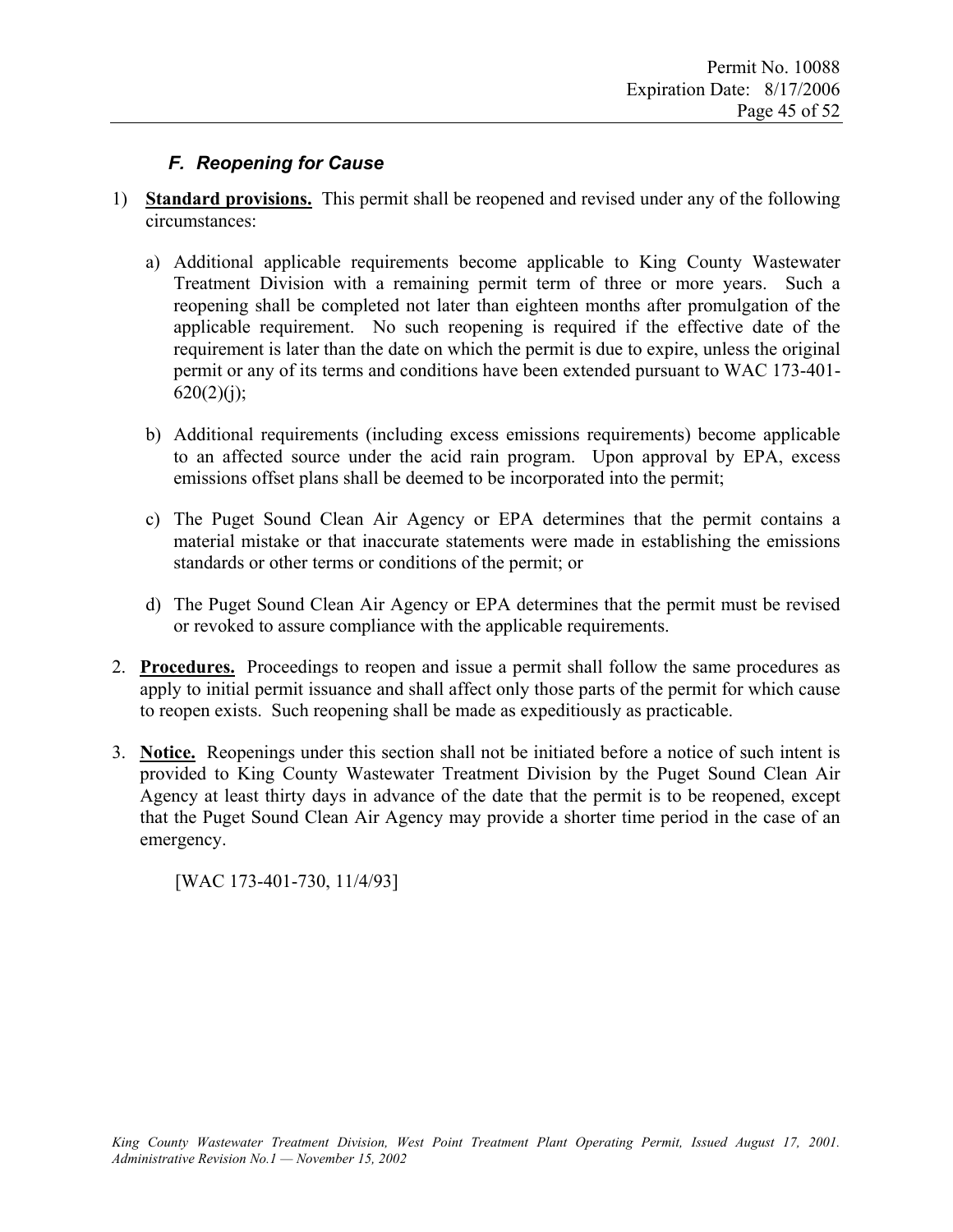# **VII. PERMIT SHIELD**

Compliance with the conditions of the permit shall be deemed compliance with any applicable requirements contained in Sections I through VI of this permit that are specifically identified in this permit as of the date of permit issuance.  $[WAC 173-401-640(1), 11/4/93]$ 

Nothing in this permit shall alter or affect the following:

- 1) The provisions of Section 303 of the FCAA (emergency orders), including the authority of the administrator under that section;
- 2) The liability of an owner or operator of King County Wastewater Treatment Division for any violation of applicable requirements prior to or at the time of permit issuance;
- 3) The applicable requirements of the acid rain program, consistent with Section 408(a) of the FCAA;
- 4) The ability of EPA to obtain information from a source pursuant to Section 114 of the FCAA; or
- 5) The ability of the Puget Sound Clean Air Agency to establish or revise requirements for the use of reasonably available control technology (RACT) as provided in chapter 252, Laws of 1993.

[WAC 173-401-640(4), 11/4/93]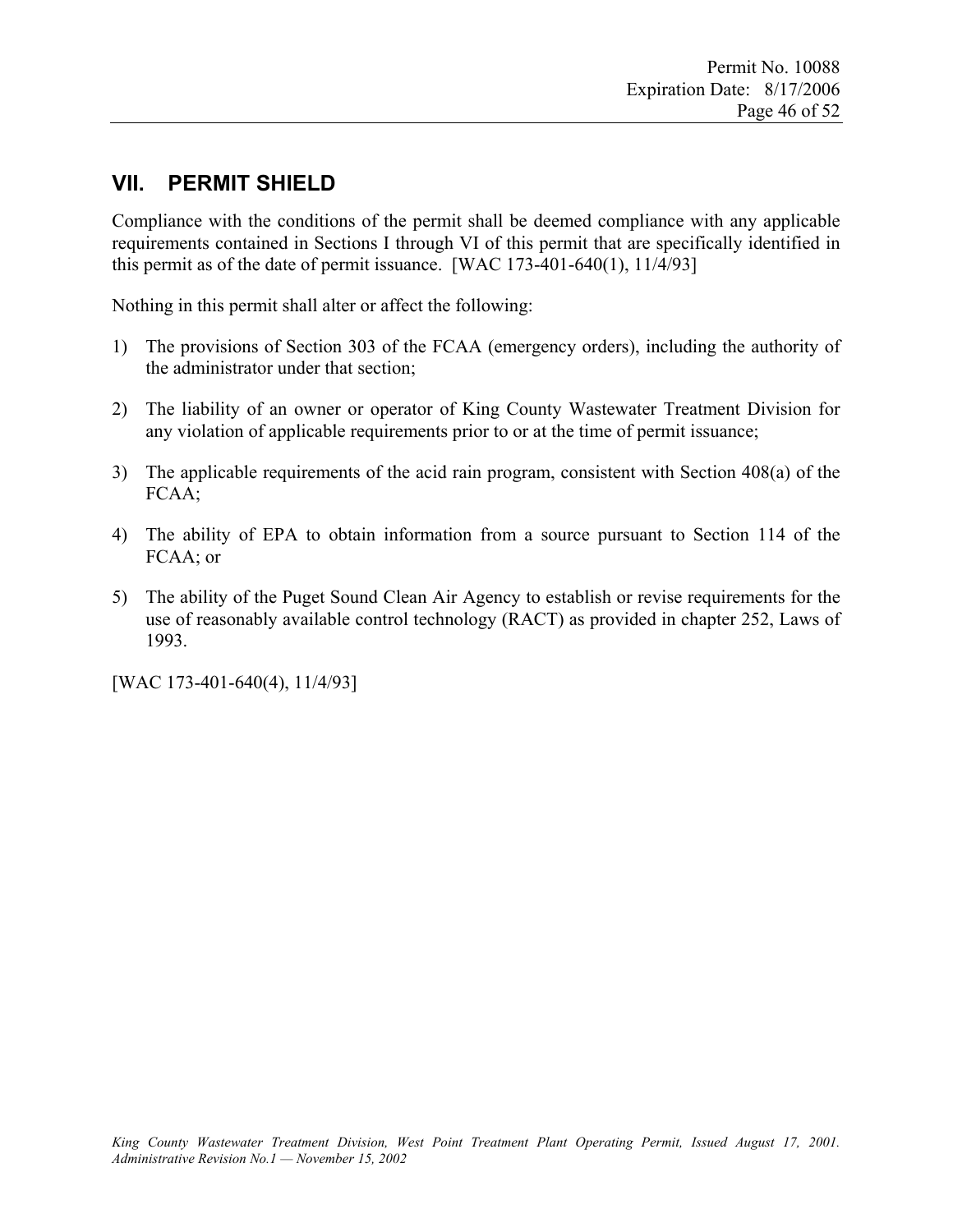# **VIII. INAPPLICABLE REQUIREMENTS**

As of the date of permit issuance, the requirements listed below do not apply to the King County Wastewater Treatment Division at West Point, or to the specific emissions units specified below for the reasons indicated. The permit shield applies to all requirements so identified. [WAC  $173-401-640(2)$ ]

| Requirement<br>No. | Requirement                                       | <b>Adoption</b><br><sub>or</sub><br><b>Effective</b><br>Date | <b>Description and Reason for Inapplicability</b>                                                                                                                                                                                                                                                                                                                             |
|--------------------|---------------------------------------------------|--------------------------------------------------------------|-------------------------------------------------------------------------------------------------------------------------------------------------------------------------------------------------------------------------------------------------------------------------------------------------------------------------------------------------------------------------------|
| А.                 | 40 CFR Part 60:<br>Subpart O                      | 2/3/94                                                       | Standards of Performance for<br>Sewage<br>Treatment Plants do not apply because the<br>subpart applies to incinerators that combust<br>waste containing more than 10% sewage solids<br>(dry basis) produced by municipal sewage<br>treatment plants. King County Wastewater<br>Treatment Division at the West Point facility<br>does not treat the solids using incineration. |
| B.                 | 40 CFR 63<br>Subpart VVV                          | 10/26/99                                                     | National Emission Standards for Hazardous<br>Air Pollutants: Publicly Owned Treatment<br>Works, do not apply, as the affected source is<br>not located at a major source of hazardous air<br>pollutant (HAP) emissions.                                                                                                                                                       |
| C.                 | Puget Sound Clean Air Agency                      |                                                              |                                                                                                                                                                                                                                                                                                                                                                               |
|                    | Order of Approval No. 2372<br>Condition No. 1     | 7/19/82                                                      | 40 CFR 60 Subpart FF, proposed on 7/23/79<br>never became final. EPA has elected to control<br>large diesel engine emissions at manufacture                                                                                                                                                                                                                                   |
|                    | And Order of Approval No. 4655<br>Condition No. 4 | 8/25/82                                                      | and importation under 40 CFR Parts 85 & 89<br>instead.                                                                                                                                                                                                                                                                                                                        |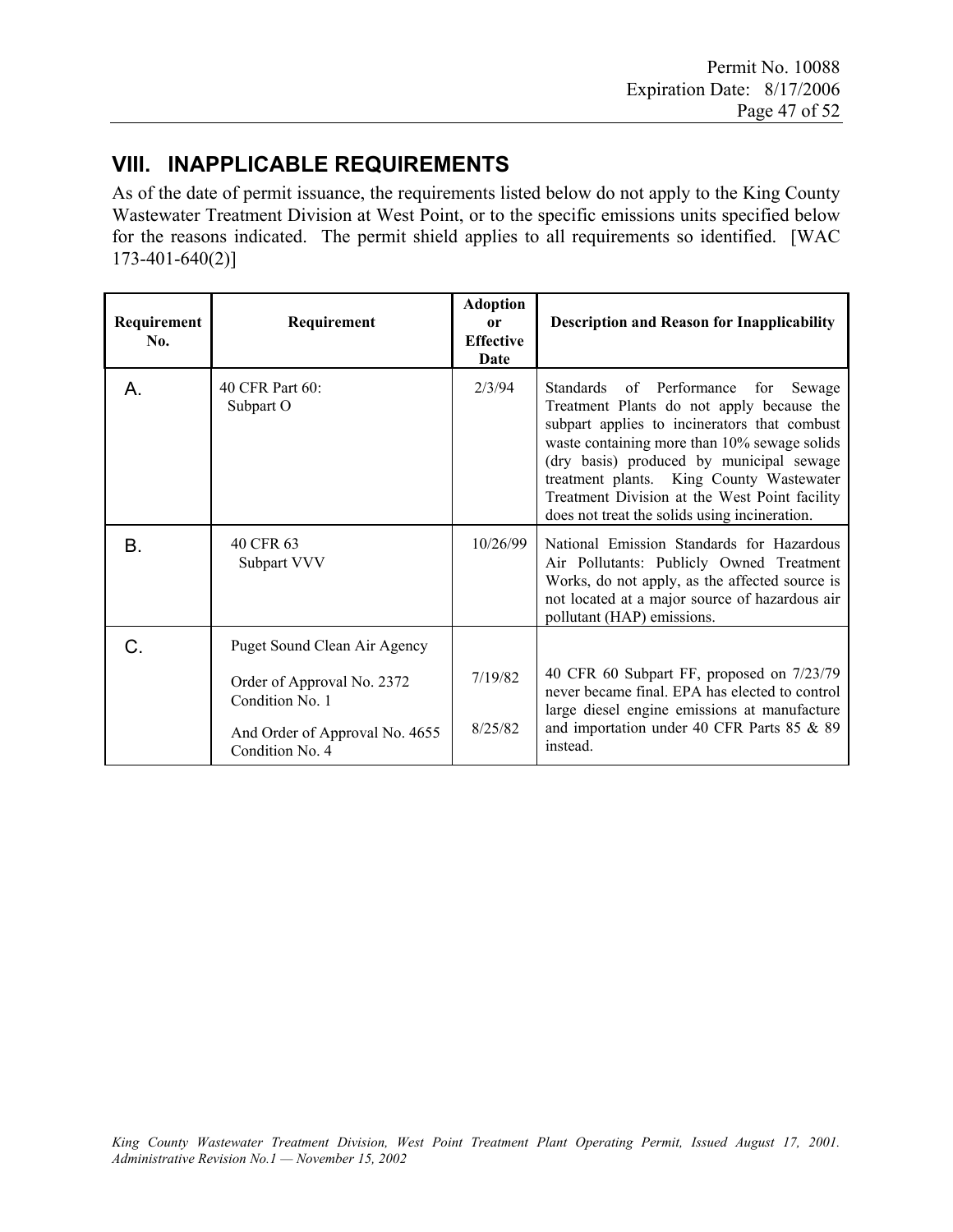# **IX. INSIGNIFICANT EMISSION UNITS**

As of the date of permit issuance, the emission units listed below are defined as insignificant for the reasons indicated. King County Wastewater Treatment Division does not have to certify that these emission units are in compliance with the generally applicable requirements listed in Section I.A of this permit. [WAC 173-401-530(2)(d)].

| Unit                                                                                                                                                                                                                                                                                                                                                            | <b>Basis for IEU Designation</b> |
|-----------------------------------------------------------------------------------------------------------------------------------------------------------------------------------------------------------------------------------------------------------------------------------------------------------------------------------------------------------------|----------------------------------|
| Mobile transport tanks on vehicles, except<br>for those containing asphalt                                                                                                                                                                                                                                                                                      | WAC 173-401-532(2), 6/17/94      |
| Lubricating oil storage tanks                                                                                                                                                                                                                                                                                                                                   | WAC 173-401-532(3), 6/17/94      |
| Storage tanks, reservoirs, and pumping and<br>handling equipment of any size, limited to<br>soaps, lubricants, hydraulic fluid, vegetable<br>oil, grease, animal fat, aqueous salt<br>solutions, or other materials and processes<br>using appropriate lids and covers where<br>there is no generation of objectionable<br>odors or airborne particulate matter | WAC 173-401-532(4), 6/17/94      |
| Pressurized storage of oxygen, nitrogen,<br>carbon dioxide, air or inert gases                                                                                                                                                                                                                                                                                  | WAC 173-401-532(5), 6/17/94      |
| Storage of solid material, dust-free<br>handling                                                                                                                                                                                                                                                                                                                | WAC 173-401-532(6), 6/17/94      |
| Vehicle exhaust from auto maintenance<br>and repair shops                                                                                                                                                                                                                                                                                                       | WAC 173-401-532(7), 6/17/94      |
| Vents from rooms, buildings, and<br>enclosures that contain permitted emissions<br>units or activities from which local<br>ventilation, controls, and separate exhausts<br>are provided                                                                                                                                                                         | WAC 173-401-532(9), 6/17/94      |
| Internal combustion engines for propelling<br>or powering a vehicle                                                                                                                                                                                                                                                                                             | WAC 173-401-532 (10), 6/17/94    |
| Brazing, soldering, and welding equipment<br>and oxygen-hydrogen cutting torches for<br>use in cutting metal wherein components of                                                                                                                                                                                                                              | WAC 173-401-532(12), 6/17/94     |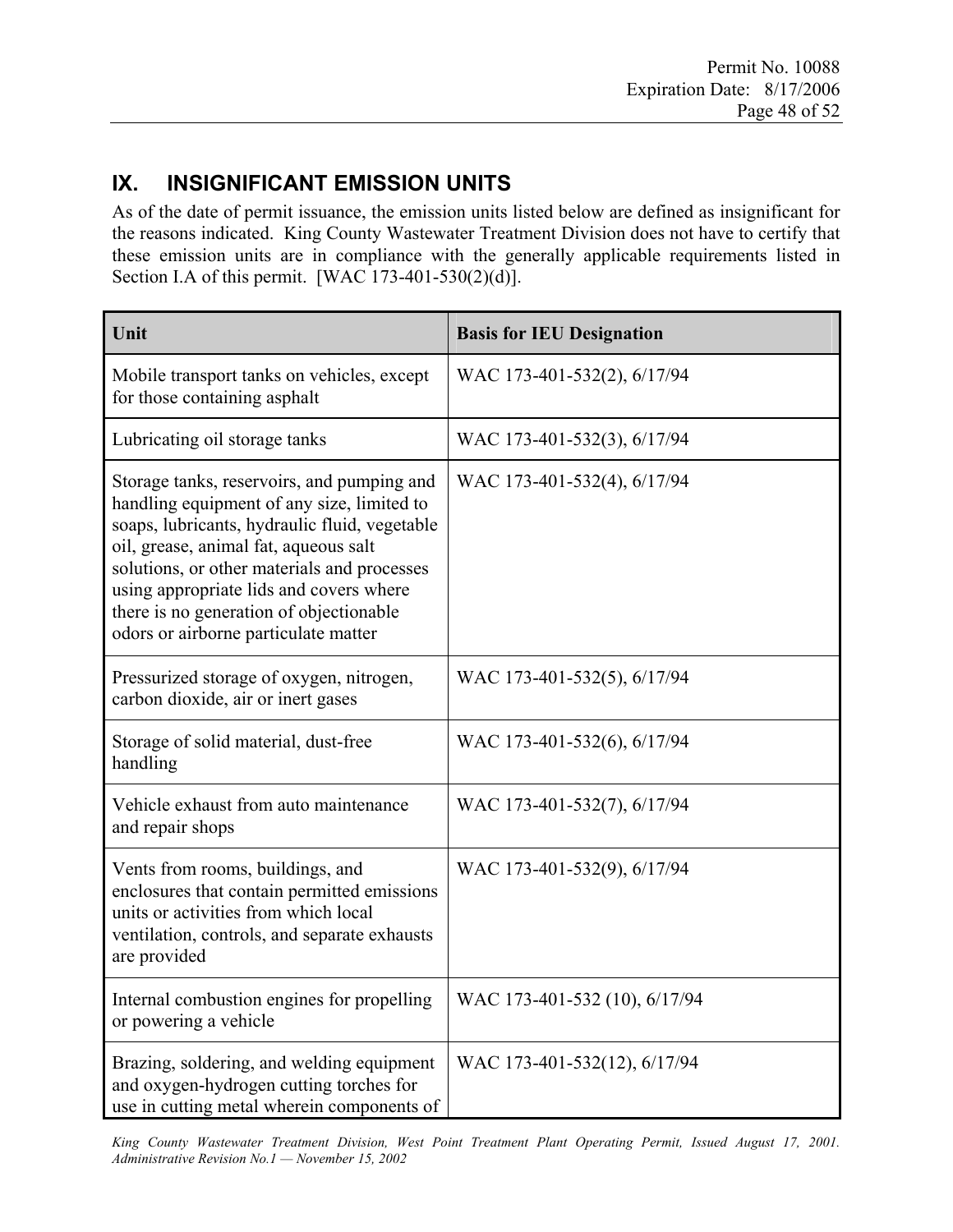| Unit                                                                                                                                                                                                                                                                                    | <b>Basis for IEU Designation</b> |
|-----------------------------------------------------------------------------------------------------------------------------------------------------------------------------------------------------------------------------------------------------------------------------------------|----------------------------------|
| the metal do not generate HAPs or HAPs<br>precursors                                                                                                                                                                                                                                    |                                  |
| Wet sand and gravel screening                                                                                                                                                                                                                                                           | WAC 173-401-532(31), 6/17/94     |
| Plant upkeep including routine<br>housekeeping, preparation for painting of<br>structures or equipment, tarring of roofs,<br>applying insulation to buildings in<br>accordance with applicable environmental<br>health and safety requirements, and paving<br>or stripping parking lots | WAC 173-401-532(33), 6/17/94     |
| Cleaning and sweeping of streets and<br>paved surfaces                                                                                                                                                                                                                                  | WAC 173-401-532(35), 6/17/94     |
| Laundering, dryers, extractors, tumblers for<br>fabrics, using water solutions of bleach<br>and/or detergents                                                                                                                                                                           | WAC 173-401-532(38), 6/17/94     |
| Steam cleaning operations                                                                                                                                                                                                                                                               | WAC 173-401-532(39), 6/17/94     |
| Portable drums and totes                                                                                                                                                                                                                                                                | WAC 173-401-532(42), 6/17/94     |
| Lawn and landscaping activities                                                                                                                                                                                                                                                         | WAC 173-401-532(43), 6/17/94     |
| Comfort air conditioning or air cooling<br>systems, not used to remove air<br>contaminants from specific equipment                                                                                                                                                                      | WAC 173-401-532(46), 6/17/94     |
| Natural draft hoods, natural draft stacks, or<br>natural draft ventilators for sanitary and<br>storm drains, safety valves, and storage<br>tanks not subject to registration                                                                                                            | WAC 173-401-532(47), 6/17/94     |
| Natural and forced air vents and stacks for<br>bathroom/toilet facilities                                                                                                                                                                                                               | WAC 173-401-532(48), 6/17/94     |
| Office activities                                                                                                                                                                                                                                                                       | WAC 173-401-532(49), 6/17/94     |
| Personal care activities                                                                                                                                                                                                                                                                | WAC 173-401-532(50), 6/17/94     |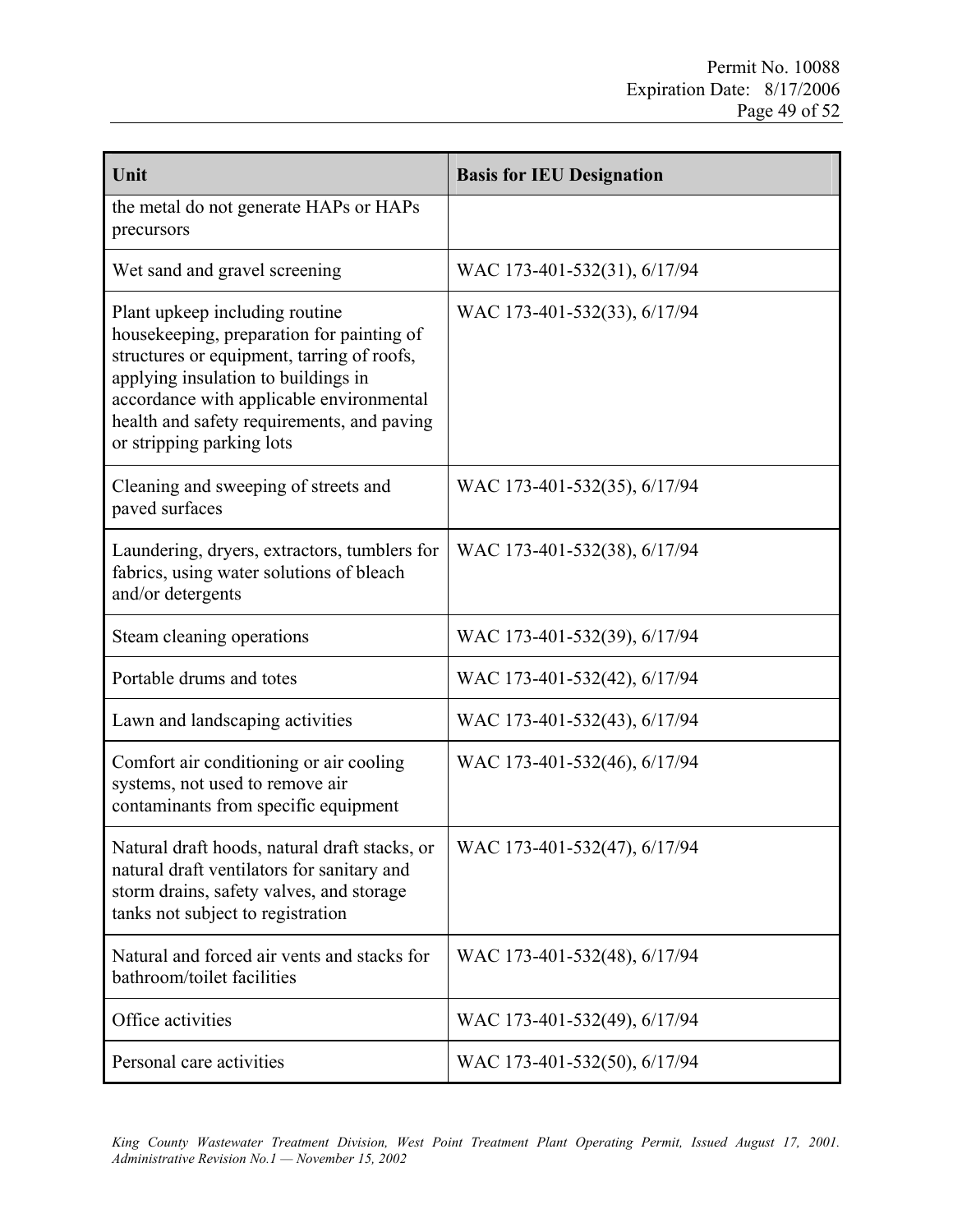| Unit                                                                                                                                                                                                                           | <b>Basis for IEU Designation</b> |
|--------------------------------------------------------------------------------------------------------------------------------------------------------------------------------------------------------------------------------|----------------------------------|
| Fire fighting and similar safety equipment<br>and equipment used to train fire fighters<br>excluding fire drill pits                                                                                                           | WAC 173-401-532(52), 6/17/94     |
| Materials and equipment used by, and<br>actively related to operations of the<br>infirmary                                                                                                                                     | WAC 173-401-532(53), 6/17/94     |
| Fuel and exhaust emissions from vehicles<br>in parking lots                                                                                                                                                                    | WAC 173-401-532(54), 6/17/94     |
| Oxygen, nitrogen, or rare gas extraction<br>and liquefaction equipment subject to other<br>exemptions, i.e. internal and external<br>combustion equipment                                                                      | WAC 173-401-532(56), 6/17/94     |
| Structural changes not having air<br>contaminant emissions                                                                                                                                                                     | WAC 173-401-532(67), 6/17/94     |
| Photographic process equipment by which<br>an image is reproduced upon material<br>sensitized to radiant energy, e.g., blueprint<br>activity, photocopiers, mimeograph,<br>telefax, photographic developing, and<br>microfiche | WAC 173-401-532(70), 6/17/94     |
| Sample gathering, preparation and<br>management                                                                                                                                                                                | WAC 173-401-532(73), 6/17/94     |
| Repair and maintenance activities not<br>involving installation of an emission unit<br>and not increasing potential emissions of a<br>regulated air pollutant                                                                  | WAC 173-401-532(74), 6/17/94     |
| Batteries and battery recharging                                                                                                                                                                                               | WAC 173-401-532(77), 6/17/94     |
| Solid waste (as defined in the Washington<br>Administrative Code) containers                                                                                                                                                   | WAC 173-401-532(79), 6/17/94     |
| Totally enclosed conveyors                                                                                                                                                                                                     | WAC 173-401-532(86), 6/17/94     |

*King County Wastewater Treatment Division, West Point Treatment Plant Operating Permit, Issued August 17, 2001. Administrative Revision No.1 — November 15, 2002*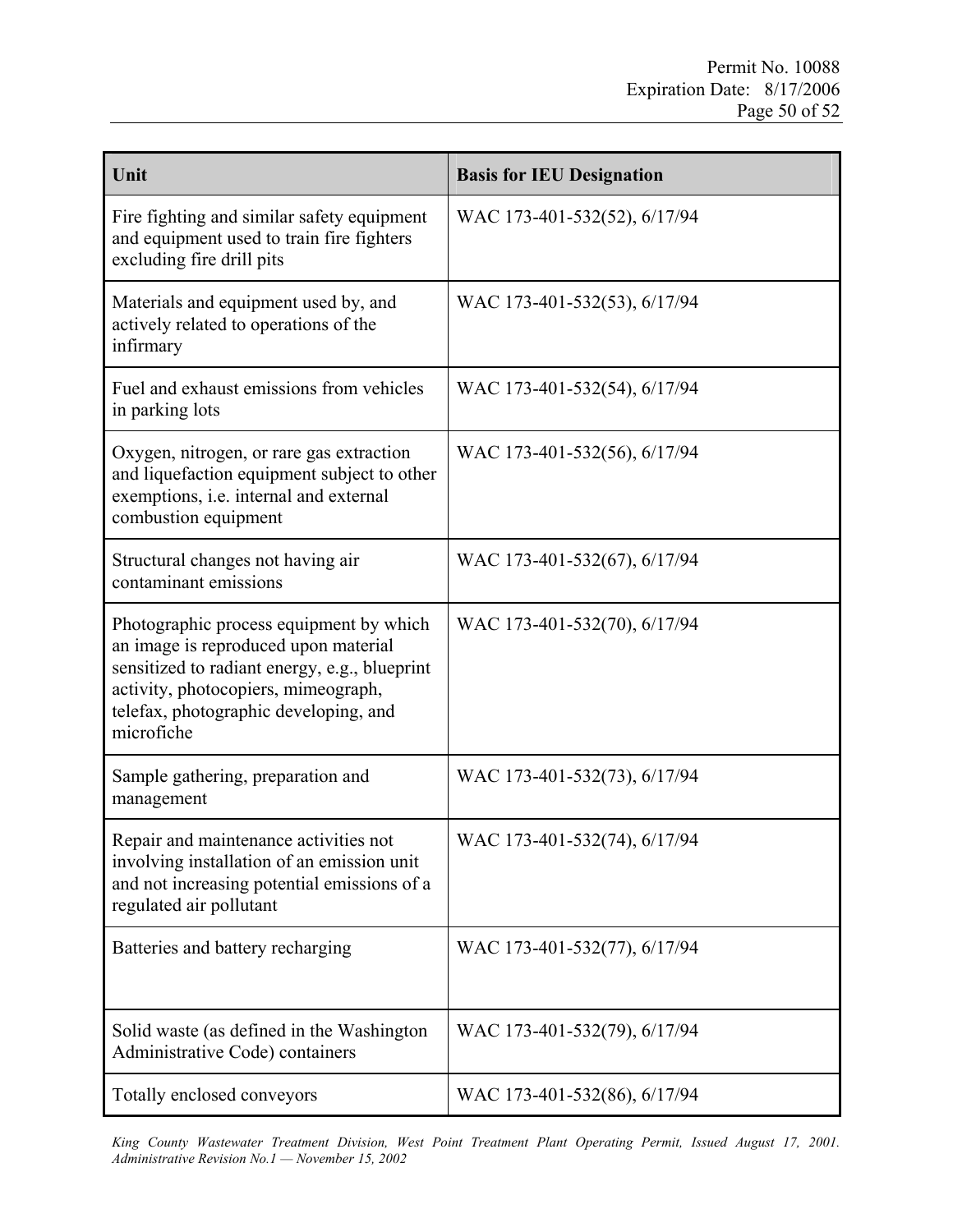| Unit                                                                                                                                              | <b>Basis for IEU Designation</b> |
|---------------------------------------------------------------------------------------------------------------------------------------------------|----------------------------------|
| Steam vents and safety relief valves                                                                                                              | WAC 173-401-532(87), 6/17/94     |
| Air compressors, pneumatically operated<br>equipment systems and hand tools                                                                       | WAC 173-401-532(88), 6/17/94     |
| Process water and white water storage<br>tanks                                                                                                    | WAC 173-401-532(94), 6/17/94     |
| Demineralizer tanks                                                                                                                               | WAC 173-401-532(95), 6/17/94     |
| Hydrogen peroxide tanks                                                                                                                           | WAC 173-401-532(100), 6/17/94    |
| Solids dewatering and handling                                                                                                                    | WAC 173-401-532(114), 6/17/94    |
| Polymer tanks and storage devices and<br>associated pumping and handling<br>equipment, used for solids dewatering and<br>flocculation             | WAC 173-401-532(117), 6/17/94    |
| Non-PCB oil filled circuit breakers, oil<br>filled transformers, and other equipment<br>that is analogous to, but not considered to<br>be, a tank | WAC 173-401-532(118), 6/17/94    |
| Sewer manholes, junction boxes, sumps,<br>and lift stations associated with waste<br>water treatment systems                                      | WAC 173-401-532(120), 6/17/94    |
| Water-cooling towers processing<br>exclusively non-contact cooling water                                                                          | WAC 173-401-532(121), 6/17/94    |